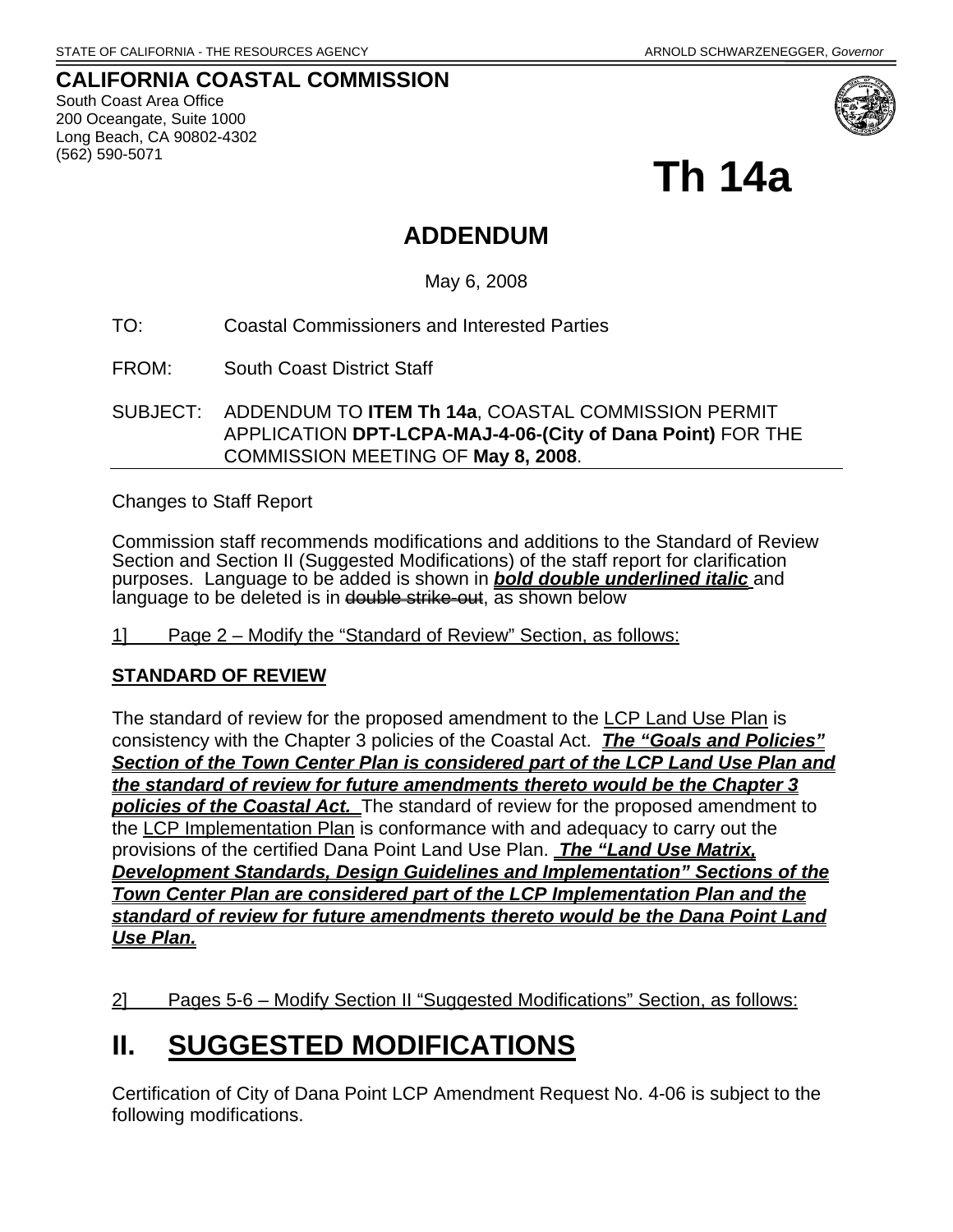Language as submitted by the City of Dana Point is shown in straight type.

The Commission's suggested additions are shown in *bold, italic, underlined text*.

The Commission's suggested deletions are shown in *bold, italic, underlined, strike out text.*

### *The Commission's suggested deletions are shown in Strike Out.*

*The policies found in the "Town Center Plan" are also repeated within the Land Use Element and Urban Design Elements of the City's General Plan, which are also components of the City of Dana Point's "1996" Local Coastal Program. In order to conform with the suggested modifications, the City will need to make changes to those policies as well.*

Revisions to the policies, made through suggested modifications, in certain circumstances may make the background narrative obsolete. Descriptive narrative no longer consistent with the policies will need to be revised by the City to conform the narrative of any associated policy that has been revised through suggested modifications as part of the submission of the final document for certification pursuant to Sections 13544 and 13544.5 of the California Code of Regulations.

*…No intervening changes…*

3] Page 6– Modify Section II "Suggested Modifications/Land Use Plan Suggested Modification/Suggested Modification No. A." Section as shown below with the following:

As currently shown in the staff report

## *LAND USE PLAN SUGGESTED MODIFICATIONS*

## **A. Suggested Modifications to the Town Center Plan**

**1. Suggested Modification No. A** 

*Land Use*

*GOAL: Achieve development in the Town Center area that enhances the area as a primary business district in the City.*

*Policy A: Retail service commercial and visitor service commercial uses are priorities uses which shall be encouraged within the Town Center.*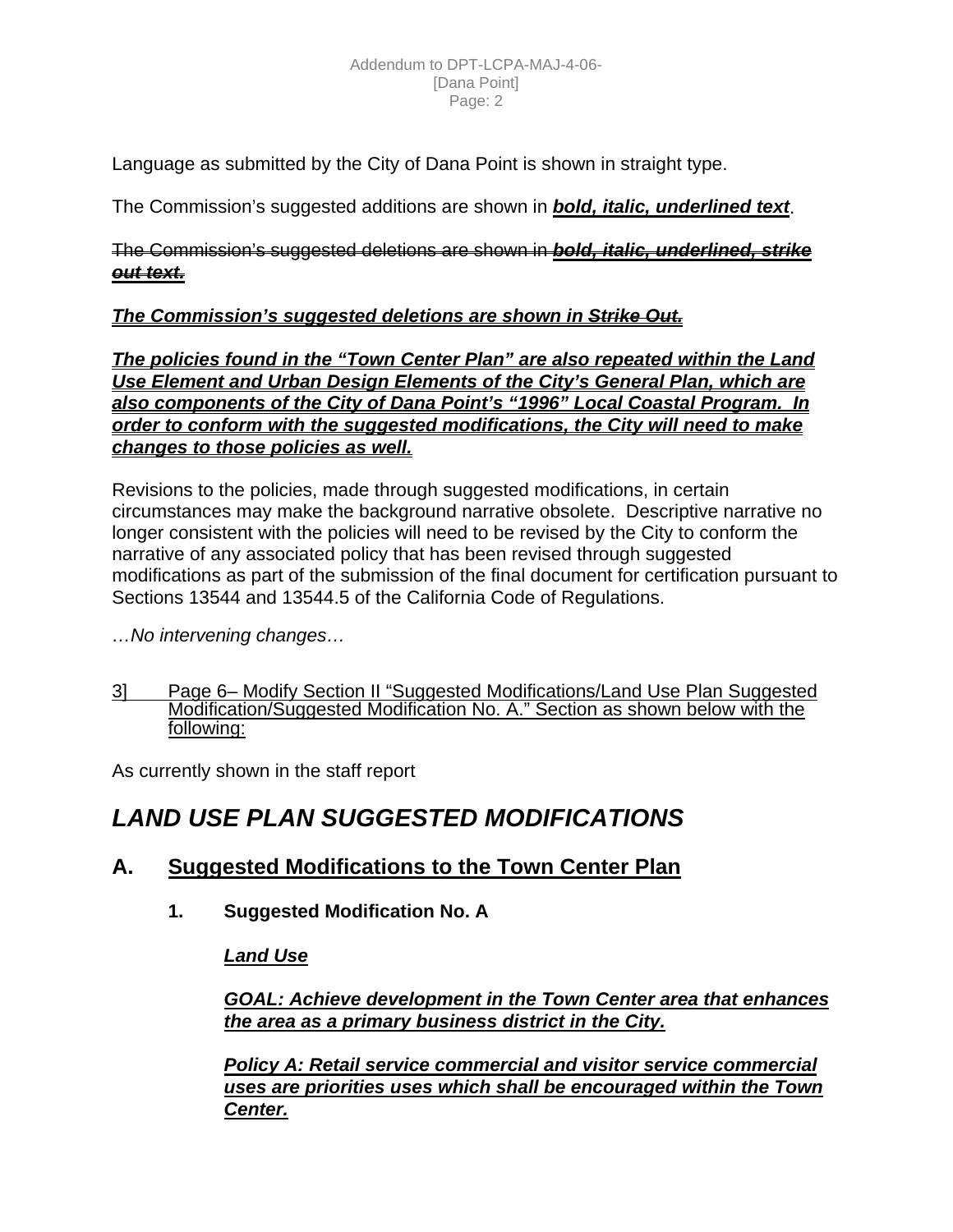Replace in its entirety with the following:

## *LAND USE PLAN SUGGESTED MODIFICATIONS*

## **A. Suggested Modifications to the Town Center Plan**

**1. Suggested Modification No. A** 

### **Land Use**

**GOAL: Achieve development in the Town Center area that enhances the area as a primary business district in the City.** 

*Policy A: Retail service commercial and visitor service commercial uses are priority uses which shall be encouraged within the Town Center.*

4] Page 6– Modify Section II "Suggested Modifications/Land Use Plan Suggested Modification/Suggested Modification No. 1." Section, as follows:

Delete Suggested Modification No. 1 (i.e. retain proposed policy language as is). Retain as empty placeholder to avoid re-numbering the remainder of the suggested modifications. Suggested Modification No. 1 is unnecessary because Suggested Modification No. B has already made this change.

### **3. Suggested Modification No. 1 (Land Use Plan)**

Policy 1.4: Encourage mixed-use development in the Town Center as illustrated in the Land Use Strategy *as modified by Policy B* on the following page.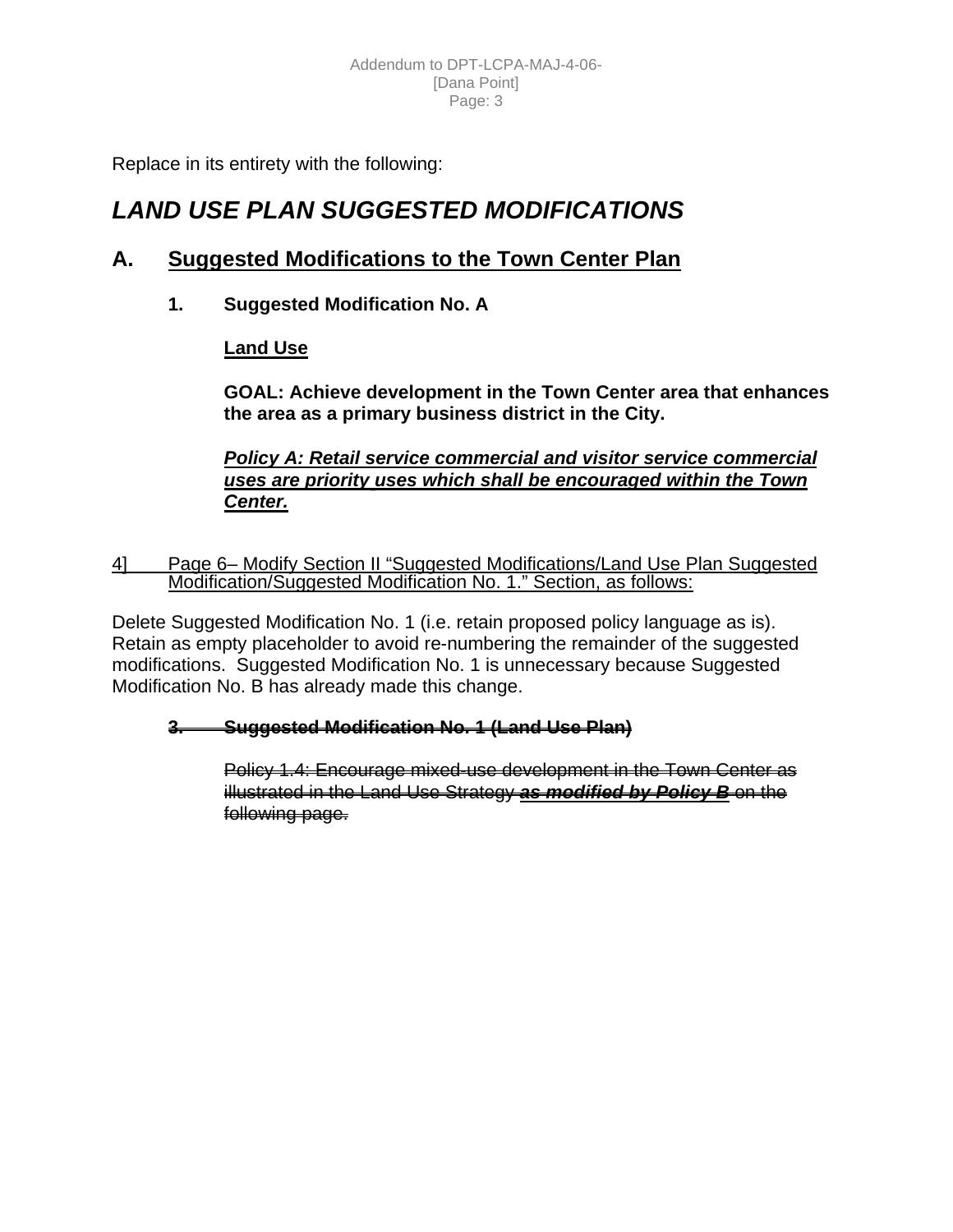### **CALIFORNIA COASTAL COMMISSION**

South Coast Area Office 200 Oceangate, Suite 1000 Long Beach, CA 90802-4302 (562) 590-5071

**Th 14a**



April 24, 2008

#### **TO: Commissioners and Interested Persons**

**FROM: Sherilyn Sarb, Deputy Director Teresa Henry, South Coast District Manager Karl Schwing, Orange County Area Supervisor Fernie Sy, Coastal Program Analyst II** 

**SUBJECT: Major Amendment Request No. 4-06 to the City of Dana Point Certified Local Coastal Program (For Public Hearing and Commission Action at the May 7-9, 2008 (meeting in Marina Del Rey).** 

#### **SUMMARY OF LCP AMENDMENT REQUEST NO. 4-06**

The City of Dana Point presently has two groups of documents that serve as it's certified Local Coastal Program. There is an older set of documents that were originally certified when Dana Point was unincorporated and which were adopted by the City when it incorporated that still apply to the central geographic area of the City (i.e. that area generally located between Monarch Beach to the north and Capistrano Beach to the south) including the Town Center area that is the subject of the proposed LCP amendment. We've generally referred to these older documents as the Dana Point Specific Plan Local Coastal Program or '1986' LCP. In addition, there is a more recent group of documents that includes three elements of the City's General Plan (the Land Use Element, Urban Design Element, and Conservation Open Space Element), the City's Zoning Code, the Monarch Beach Resort Specific Plan, and the Headlands Development Conservation Plan which apply to those areas of the City which are not covered by the 1986 LCP. We've generally called these more recent documents the '1996' LCP.

In the proposed City of Dana Point amendment request, the City propose to replace in its entirety, the Dana Point Specific Plan Local Coastal Program for the Town Center (1986 LCP) with the Town Center Plan. This amendment would apply the '1996' LCP to the Town Center, with updates to those documents to reflect the City's latest planning efforts. Technically, the City is asking the Commission to certify the Land Use Plan Element (LUE), Urban Design Element (UDE), and Conservation Open Space Element (COSE) of the City's General Plan and the City's Zoning Code with changes thereto to reflect the goals, policies and implementation identified in the Dana Point Town Center Plan, for the Town Center; but, leave the 1986 LCP in place with respect to the remaining areas that are outside of the Town Center Plan and outside of the areas presently covered by the 1996 LCP.

Staff is recommending **denial** of the LUP and IP amendment as submitted, and **approval** of the LUP amendment and IP amendment if modified as suggested.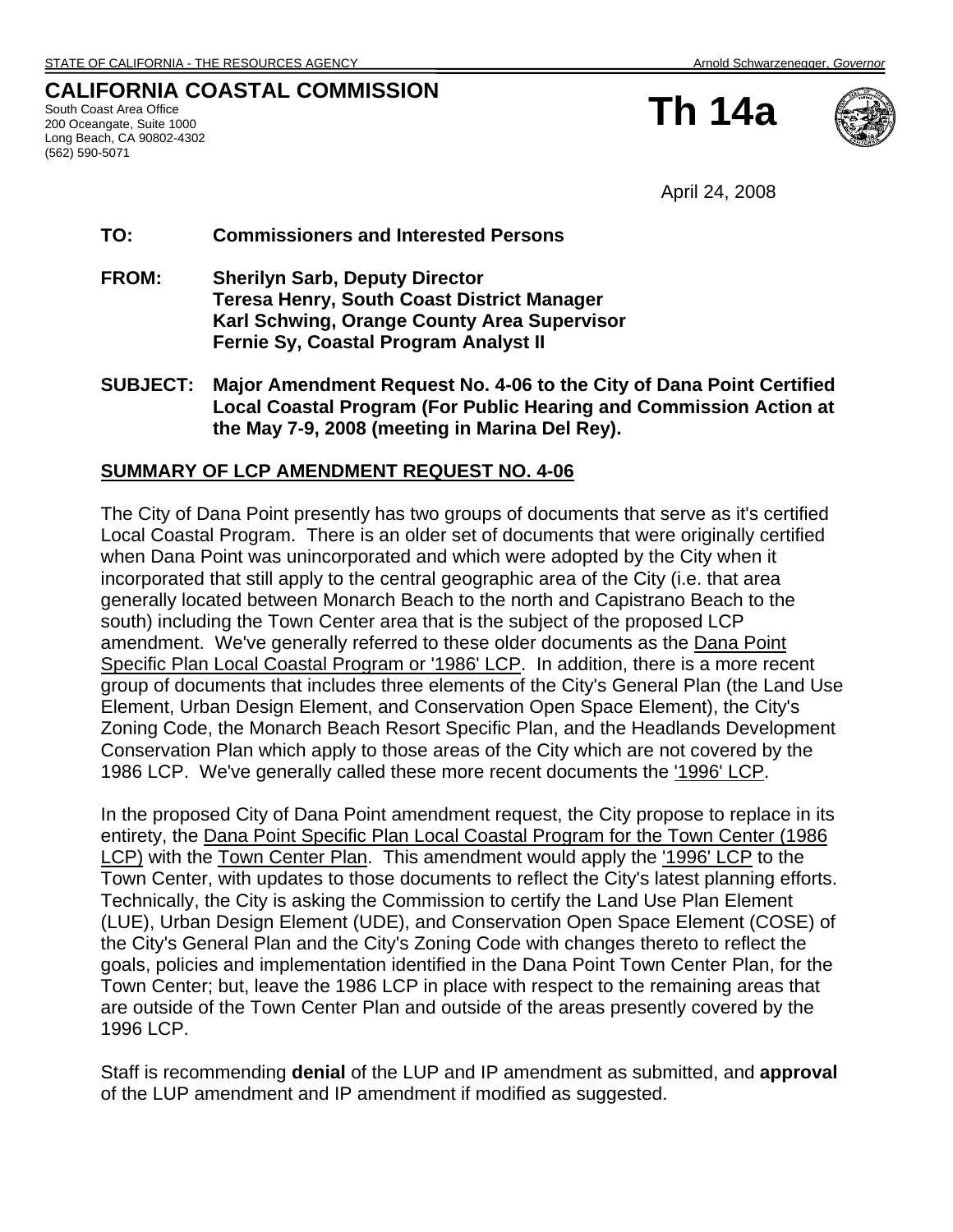### **EXHIBITS**

- 1) City Council Resolution No. 06-11-08-06.
- 2) City Council Resolution No. 06-11-08-5.
- 3) City Council Ordinance No. 06-17.
- 4) Town Center Area Map.
- 5) Town Center Area Map showing the portion of the Town Center to be removed from the Town Center Boundary as stated by suggested modification.
- 6) Town Center Plan
- 7) Land Use Plan Element (LUE), Urban Design Element (UDE), and Conservation Open Space Element (COSE) of the City's 1996 LCP

### **SUMMARY OF STAFF RECOMMENDATION**

Staff is recommending that the Commission, after public hearing:

**Deny** the Land Use Plan Amendment, as submitted, and **approve it if modified** as provided below.

**Deny** the Implementation Plan Amendment, as submitted, and **approve it if modified** as provided below.

**The motions to accomplish this recommendation are found on pages 3-5**. As proposed, the LUP portion of the LCP amendment does not meet the requirements of and is not in conformity with the Chapter 3 policies of the Coastal Act. As submitted, the IP portion of the amendment is inconsistent with and inadequate to carry out the City's certified Land Use Plan. Only if modified as recommended will the LUP amendment meet the requirements of and be in conformity with the Chapter 3 policies of the Coastal Act. Only if modified as recommended will the IP amendment be consistent with and adequate to carry out the City's certified Land Use Plan, as amended.

### **STANDARD OF REVIEW**

The standard of review for the proposed amendment to the LCP Land Use Plan is consistency with the Chapter 3 policies of the Coastal Act. The standard of review for the proposed amendment to the LCP Implementation Plan is conformance with and adequacy to carry out the provisions of the certified Dana Point Land Use Plan.

#### **SUMMARY OF PUBLIC PARTICIPATION**

Section 30503 of the Coastal Act requires public input in Local Coastal Program development. It states:

During the preparation, approval, certification, and amendment of any local coastal program, the public, as well as all affected governmental agencies, including special districts, shall be provided maximum opportunities to participate. Prior to submission of a local coastal program for approval, local governments shall hold a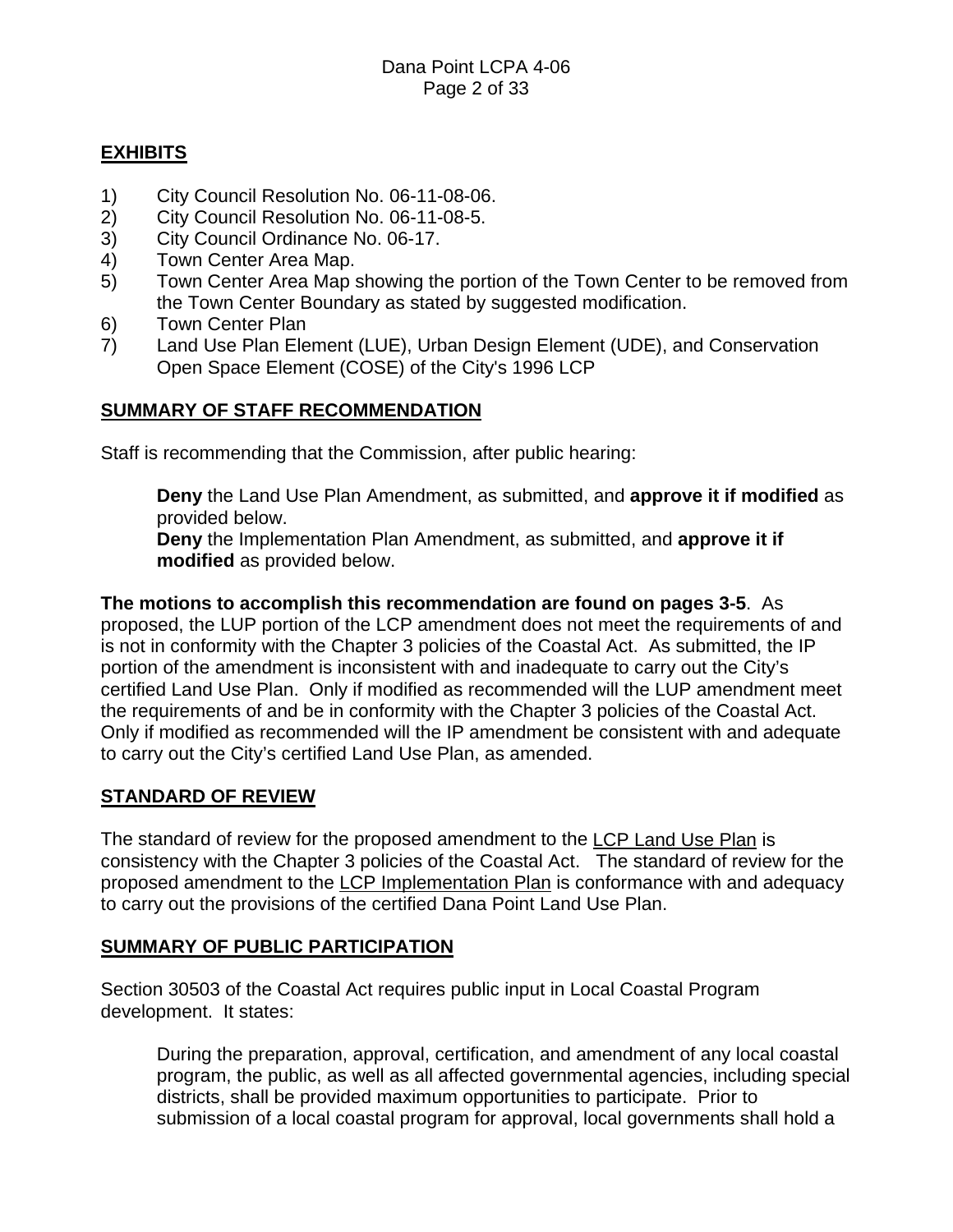public hearing or hearings on that portion of the program which has not been subjected to public hearings within four years of such submission.

The City Planning Commission held a public hearing for the proposed LCP Amendment on September 26, 2006, and the City Council held a public hearing for the proposed LCP Amendment on October 25, 2006, November 8, 2006, and December 13, 2006. This LCP amendment request is consistent with the submittal requirements of the Coastal Act and the regulations that govern such proposals (see, e.g., Sections 30501, 30510, and 30514 of the Coastal Act, and Sections 13551, 13552 and 13553 of Title 14 of the California Code of Regulations).

## **ADDITIONAL INFORMATION**

Copies of the staff report are available on the Commission's website at [www.coastal.ca.gov](http://www.coastal.ca.gov/) and at the South Coast District office located in the ARCO Center Towers, 200 Oceangate, Suite 1000, Long Beach, 90802. To obtain copies of the staff report by mail, or for additional information, contact Fernie Sy in the Long Beach office at (562) 590-5071. The City of Dana Point contact for this LCP amendment is Kyle Butterwick, Director of Community Development, who can be reached at (949) 248-3560.

## **I. STAFF RECOMMENDATION**

Following a public hearing, staff recommends the Commission adopt the following resolutions and findings.

## **A. Denial of the Land Use Plan Amendment as Submitted**

**MOTION**: *I move that the Commission certify Land Use Plan Amendment No. 4- 06 to the City of Dana Point Local Coastal Program as submitted by the City of Dana Point.* 

## **STAFF RECOMMENDATION TO DENY**:

Staff recommends a **NO** vote. Failure of this motion will result in denial of the amendment as submitted and adoption of the following resolution and findings. The motion passes only by an affirmative vote of a majority of the appointed Commissioners.

## **RESOLUTION TO DENY**:

The Commission hereby denies certification of the Land Use Plan Amendment No. 4-06 as submitted by the City of Dana Point and adopts the findings set forth below on the grounds that the amendment does not meet the requirements of or conform with the policies of Chapter 3 of the Coastal Act. Certification of the Land Use Plan amendment would not comply with the California Environmental Quality Act because there are feasible alternatives or mitigation measures which could substantially lessen any significant adverse impact which the Land Use Plan Amendment may have on the environment.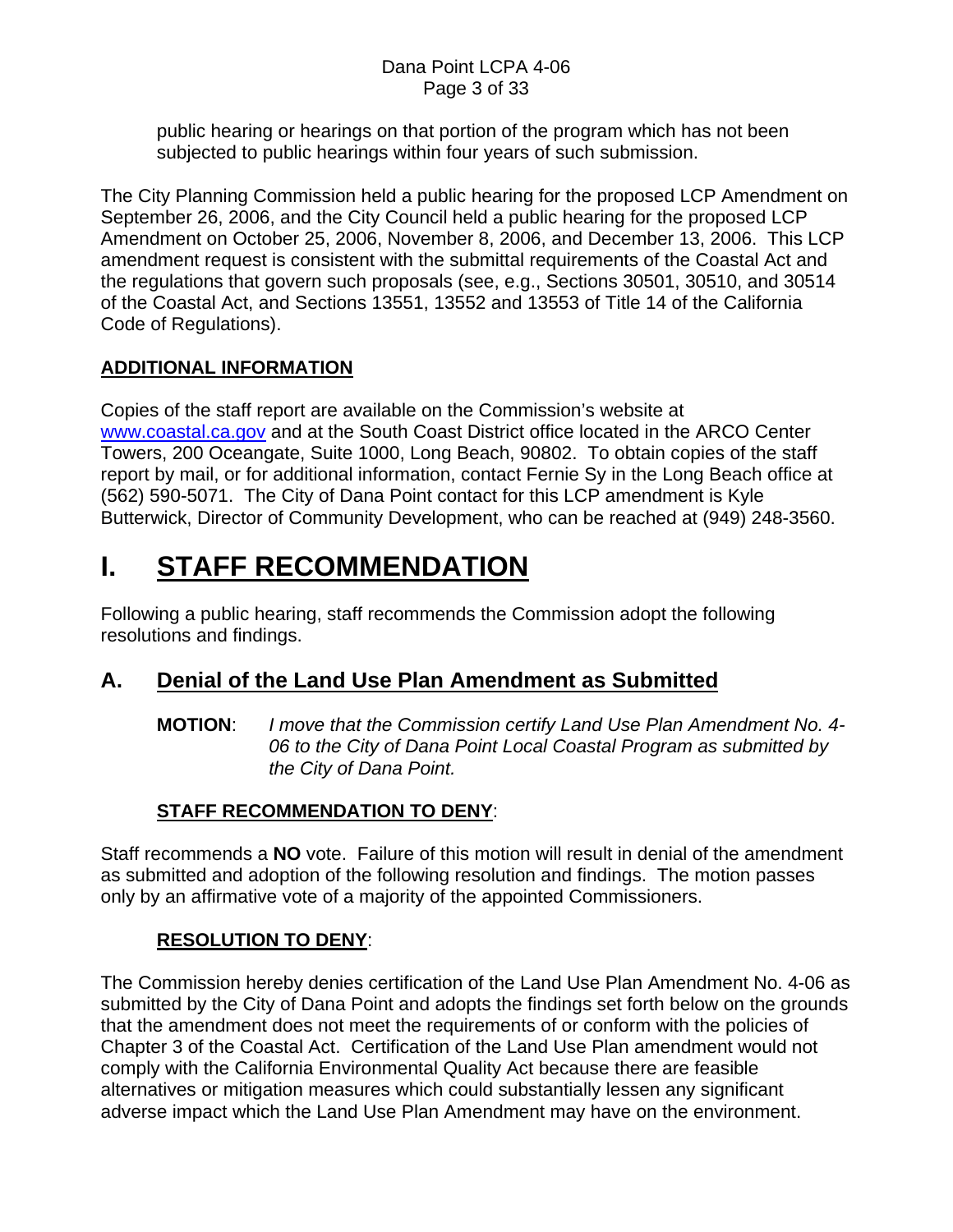## **B. Approval of the LUP Amendment with Suggested Modifications**

**MOTION**: *I move that the Commission certify Land Use Plan Amendment No. 4- 06 for the City Dana Point if it is modified as suggested by staff.* 

#### **STAFF RECOMMENDATION TO CERTIFY WITH SUGGESTED MODIFICATIONS**:

Staff recommends a **YES** vote. Passage of the motion will result in the certification of the land use plan amendment with suggested modifications and adoption of the following resolution and findings. The motion to certify with suggested modifications passes only upon an affirmative vote of the majority of the appointed Commissioners.

### **RESOLUTION TO CERTIFY WITH SUGGESTED MODIFICATIONS**:

The Commission hereby certifies the Land Use Plan Amendment No. 4-06 for the City of Dana Point if modified as suggested and adopts the findings set forth below on the grounds that the Land Use Plan amendment with suggested modifications will meet the requirements of and be in conformity with the policies of Chapter 3 of the Coastal Act. Certification of the land use plan amendment if modified as suggested complies with the California Environmental Quality Act because either 1) feasible mitigation measures and/or alternatives have been incorporated to substantially lessen any significant adverse effects of the plan on the environment, or 2) there are no further feasible alternatives or mitigation measures that would substantially lessen any significant adverse impacts which the Land Use Plan Amendment may have on the environment.

## **C. Denial of the Implementation Plan Amendment as Submitted**

**MOTION**: *I move that the Commission reject the Implementation Plan Amendment No. 4-06 for the City of Dana Point as submitted.* 

## **STAFF RECOMMENDATION OF REJECTION**:

Staff recommends a **YES** vote. Passage of this motion will result in rejection of Implementation Plan amendment and the adoption of the following resolution and findings. The motion passes only by an affirmative vote of a majority of the Commissioners present.

#### **RESOLUTION TO DENY CERTIFICATION OF THE IMPLEMENTATION PLAN AS SUBMITTED:**

The Commission hereby denies certification of the Implementation Plan Amendment No. 4-06 submitted for the City of Dana Point and adopts the findings set forth below on grounds that the Implementation Plan amendment as submitted does not conform with, and is inadequate to carry out, the provisions of the certified Land Use Plan as amended. Certification of the Implementation Plan would not meet the requirements of the California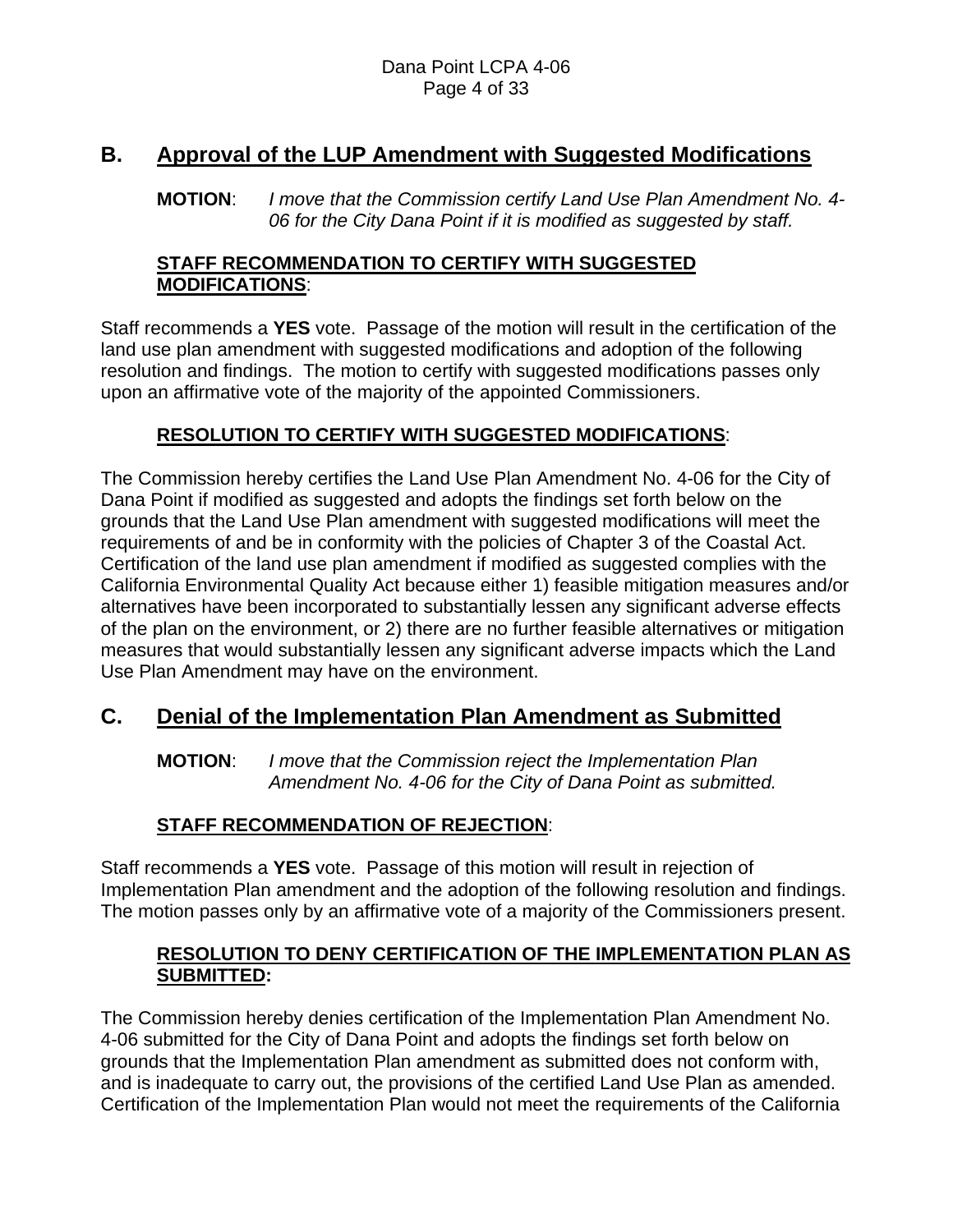#### Dana Point LCPA 4-06 Page 5 of 33

Environmental Quality Act as there are feasible alternatives and mitigation measures that would substantially lessen the significant adverse impacts on the environment that will result from certification of the Implementation Plan as submitted

## **D. Approval of the IP Amendment with Suggested Modifications**

**MOTION**: *I move that the Commission certify the Implementation Plan Amendment No. 4-06 for the City of Dana Point if it is modified as suggested by staff.* 

### **STAFF RECOMMENDATION**:

Staff recommends a **YES** vote. Passage of this motion will result in certification of the Implementation Plan with suggested modifications and the adoption of the following resolution and findings. The motion passes only by an affirmative vote of a majority of the Commissioners present.

### **RESOLUTION TO CERTIFY THE IMPLEMENTATION PLAN WITH SUGGESTED MODIFICATIONS**:

The Commission hereby certifies the Implementation Plan Amendment 4-06 for the City of Dana Point if modified as suggested and adopts the findings set forth below on grounds that the Implementation Plan amendment with the suggested modifications conforms with, and is adequate to carry out, the provisions of the certified Land Use Plan as amended. Certification of the Implementation Plan amendment if modified as suggested complies with the California Environmental Quality Act, because either 1) feasible mitigation measures and/or alternatives have been incorporated to substantially lessen any significant adverse effects of the Implementation Plan on the environment, or 2) there are no further feasible alternatives and mitigation measures that would substantially lessen any significant adverse impacts on the environment.

## **II. SUGGESTED MODIFICATIONS**

Certification of City of Dana Point LCP Amendment Request No. 4-06 is subject to the following modifications.

Language as submitted by the City of Dana Point is shown in straight type.

The Commission's suggested additions are shown in *bold, italic, underlined text*.

The Commission's suggested deletions are shown in *bold, italic, underlined, strike out text.*

Revisions to the policies, made through suggested modifications, in certain circumstances may make the background narrative obsolete. Descriptive narrative no longer consistent with the policies will need to be revised by the City to conform the narrative of any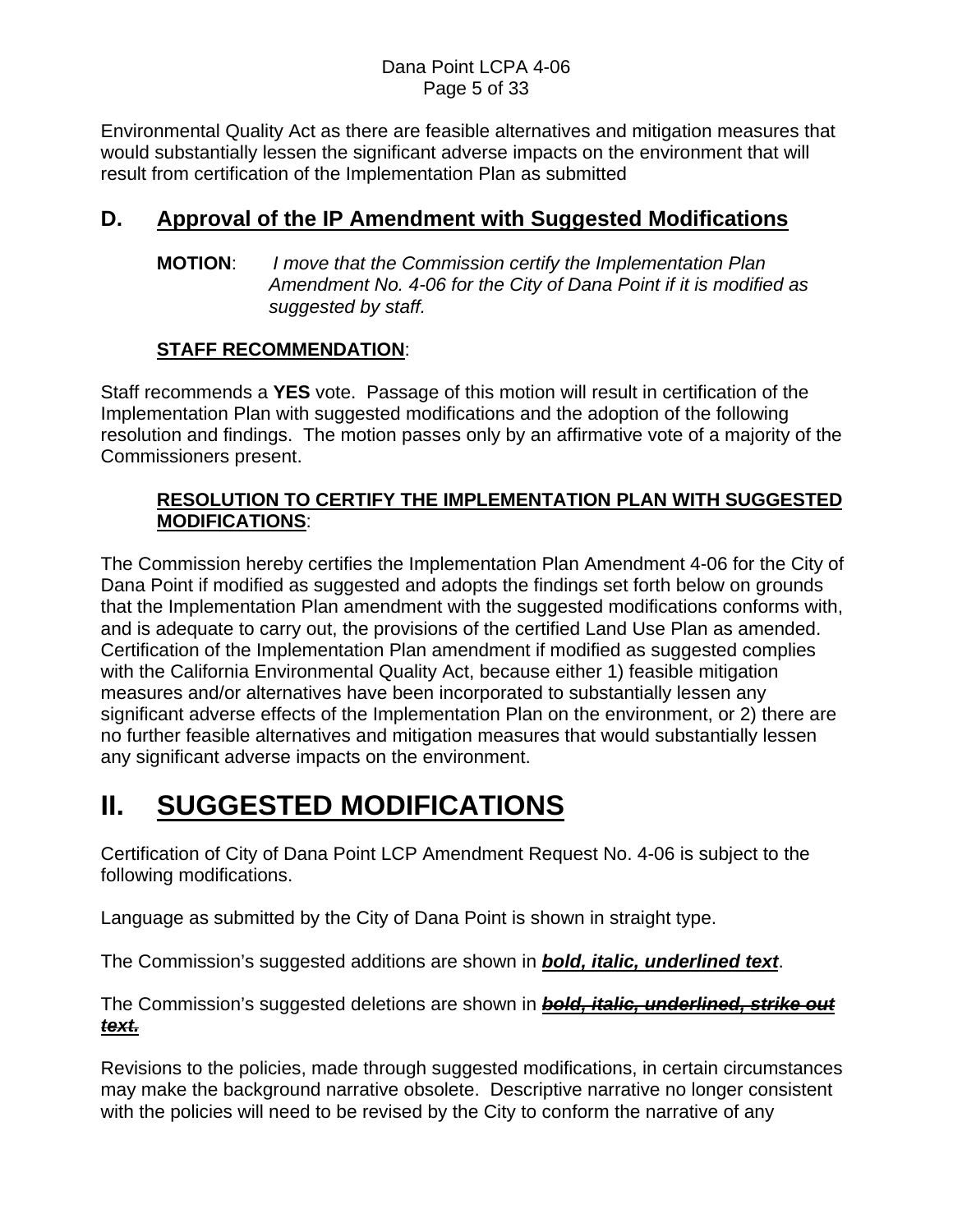associated policy that has been revised through suggested modifications as part of the submission of the final document for certification pursuant to Sections 13544 and 13544.5 of the California Code of Regulations.

**Organizational Notes:** the addition of new policies or the deletion of policies (as submitted) will affect the numbering of subsequent LCP (Land Use Plan and Implementation Plan) policies when the City of Dana Point publishes the final LCP incorporating the Commission's suggested modifications. This staff report will not make revisions to the existing policy numbers but new policies will be lettered. The City will make modifications to the numbering system when it prepares the final LCP for submission to the Commission for certification pursuant to Sections 13544 and 13544.5 of the California Code of Regulations.

## *LAND USE PLAN SUGGESTED MODIFICATIONS*

## **A. Suggested Modifications to the Town Center Plan**

**1. Suggested Modification No. A** 

### *Land Use*

*GOAL: Achieve development in the Town Center area that enhances the area as a primary business district in the City.*

*Policy A: Retail service commercial and visitor service commercial uses are priorities uses which shall be encouraged within the Town Center.*

**2. Suggested Modification No. B** 

*Global Change: Modify all policies, text and graphics as follows.*

*The geographic boundary of the Town Center area shall be modified to exclude the area bordered by Santa Clara Avenue, Green Lantern Street, Blue Lantern Street, and the Dana Point Bluffs.*

### **3. Suggested Modification No. 1 (Land Use Plan)**

Policy 1.4: Encourage mixed-use development in the Town Center as illustrated in the Land Use Strategy *as modified by Policy B* on the following page.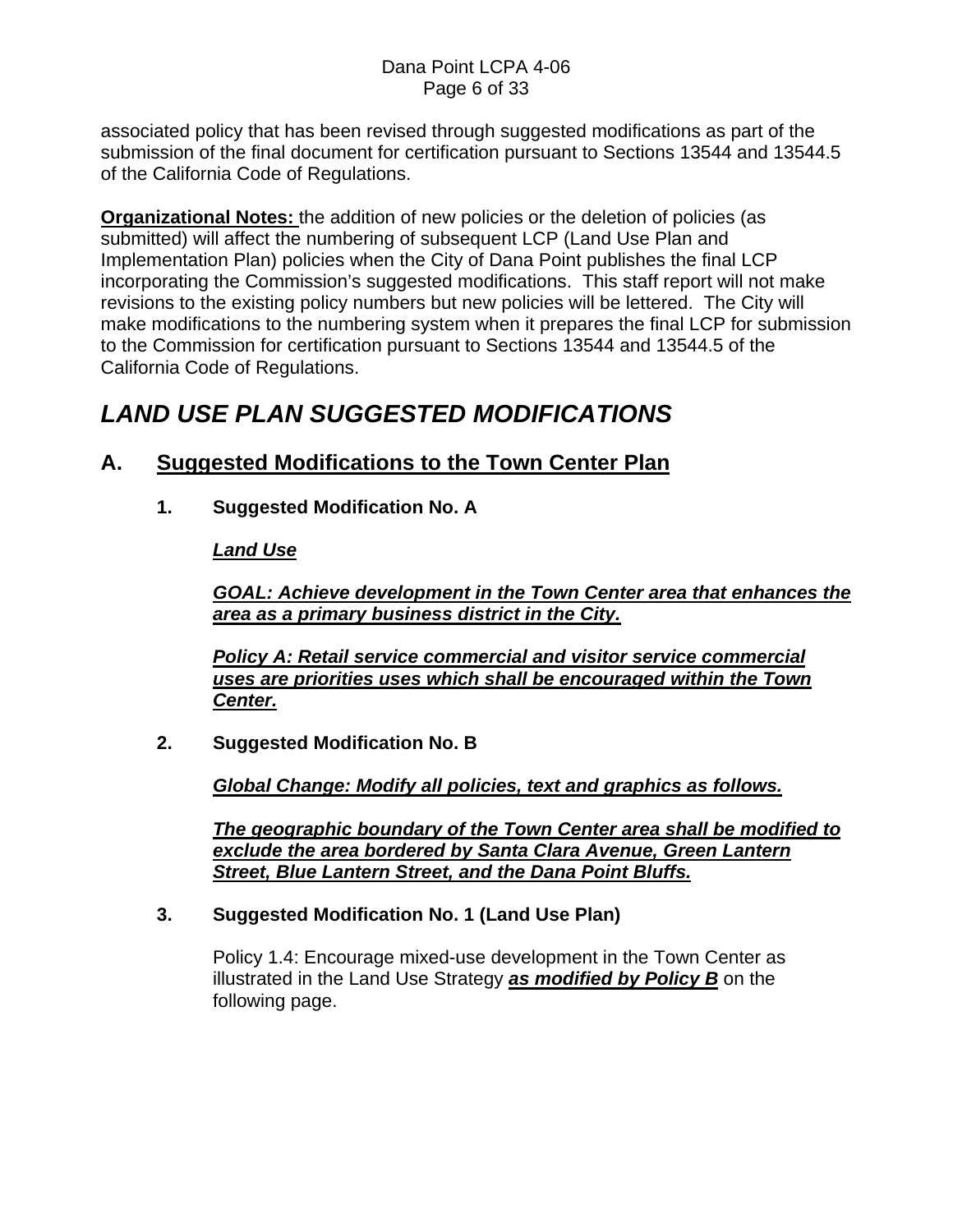**4. Suggested Modification No. C** 

### *Policy C: Demolition of Existing Lower Cost Overnight Accommodations*

*If demolition of the existing lower cost overnight accommodations in the Town Center planning area is proposed, a fee shall be required inlieu of providing replacement lower cost motel units. If all the demolished units are replaced by lower cost motel units, the in-lieu fee shall be waived. This in-lieu fee shall be required as a condition of approval of a coastal development permit for demolition, in order to provide funding to support the establishment of lower cost overnight visitor accommodations within the coastal area of Orange County, and within 12 miles of the City of Dana Point's coastal zone.*

*The Town Center planning area does include one existing 24 room Motel which does provide lower cost overnight accommodations. The Motel's location is at the northern section of the Town Center planning area and sits between two major three lane roadways, Del Prado and Pacific Coast Highway.*

*The in-lieu fee for the demolition of the existing motel shall be an amount sufficient to fund provision of lower cost overnight accommodations comparable in number to those that are lost. The required in-lieu fees shall be deposited into an interest-bearing account, to be established and managed by the California Department of Parks and Recreation (CDPR). The entire fee and accrued interest shall be used for renovation of existing structures not currently functioning as overnight accommodations to overnight beach cottages available to the public at the Historic District of Crystal Cove State Park (Cottages 14, 17 and 21). The renovated cottages shall provide at least the same number of beds as units that are demolished and will provide a lower cost beach front overnight experience. All development funded by this account will require review and approval of the Executive Director of the Coastal Commission. Any portion of the fee that remains after five years shall be donated to one or more of the State Park units or non-profit entities providing lower cost visitor amenities or other organization acceptable to the Executive Director within 12 miles of the City of Dana Point's coastal zone.*

#### **5. Suggested Modification No. 2**

#### **Urban Design/Streetscape**

*GOAL: Improve the Town Center as one of the city's primary shopping districts with a small town "village" atmosphere.*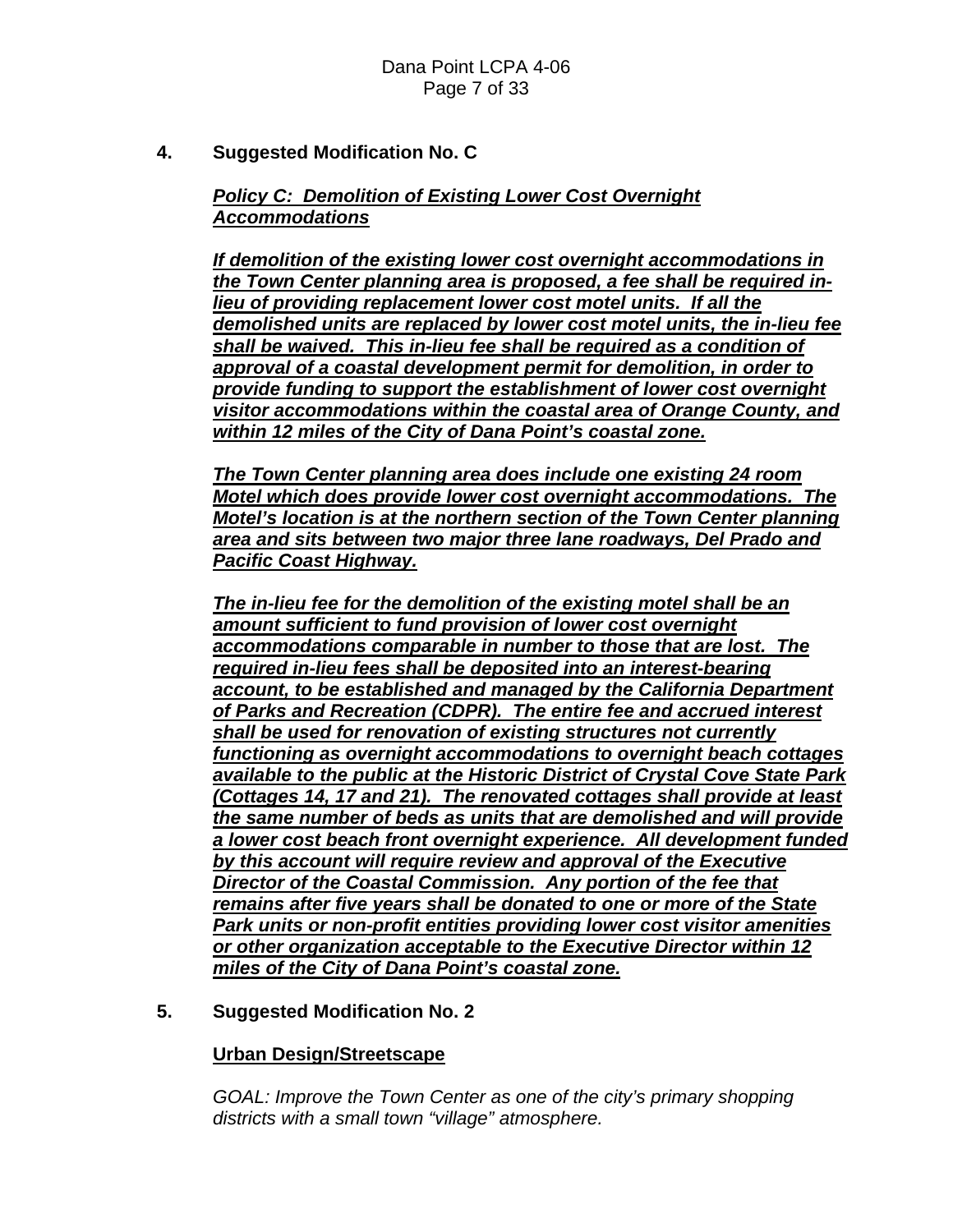Policy 2.7: Encourage the use of small spaces for landscaping and miniparks with art features *Landscaping shall be consistent with Policy 2.11*.

#### **6. Suggested Modification No. 3**

Policy 2.11: Establish a recommended plant list for trees, shrubs, herbaceous materials and ground cover within the Design Guidelines for Town Center. Priority shall be given to drought tolerant plants. *Noninvasive, primarily drought tolerant plants shall be used.*

#### **7. Suggested Modification No. 4**

#### **Parking**

*GOAL: Create and implement a parking program that ensures adequate and convenient parking is made available with the creation of centrally located public parking facilities.* 

Policy 4.1: Provide opportunities for shared parking facilities in the Town Center, such as through the establishment of an off-street parking district *through a subsequent LCP amendment.*

#### **8. Suggested Modification No. 5**

Policy 4.3: Develop a parking concept that emphasizes shared parking facilities *through a subsequent LCP amendment.*

#### **9. Suggested Modification No. 6**

Policy 4.5: Create an in-lieu parking program which includes appropriate fees which consider the costs of land acquisition and construction costs associated with providing a parking space in the Town Center. *Approval of a Local Coastal Program Amendment from the California Coastal Commission shall be required for any zoning code amendments made for the purpose of implementing an in-lieu parking program for the Town Center.*

#### **10. Suggested Modification No. D**

#### **Landscape**

GOAL: Require landscape improvements and incorporated amenities that improve the pedestrian environment and create a strong sense of place for the Town Center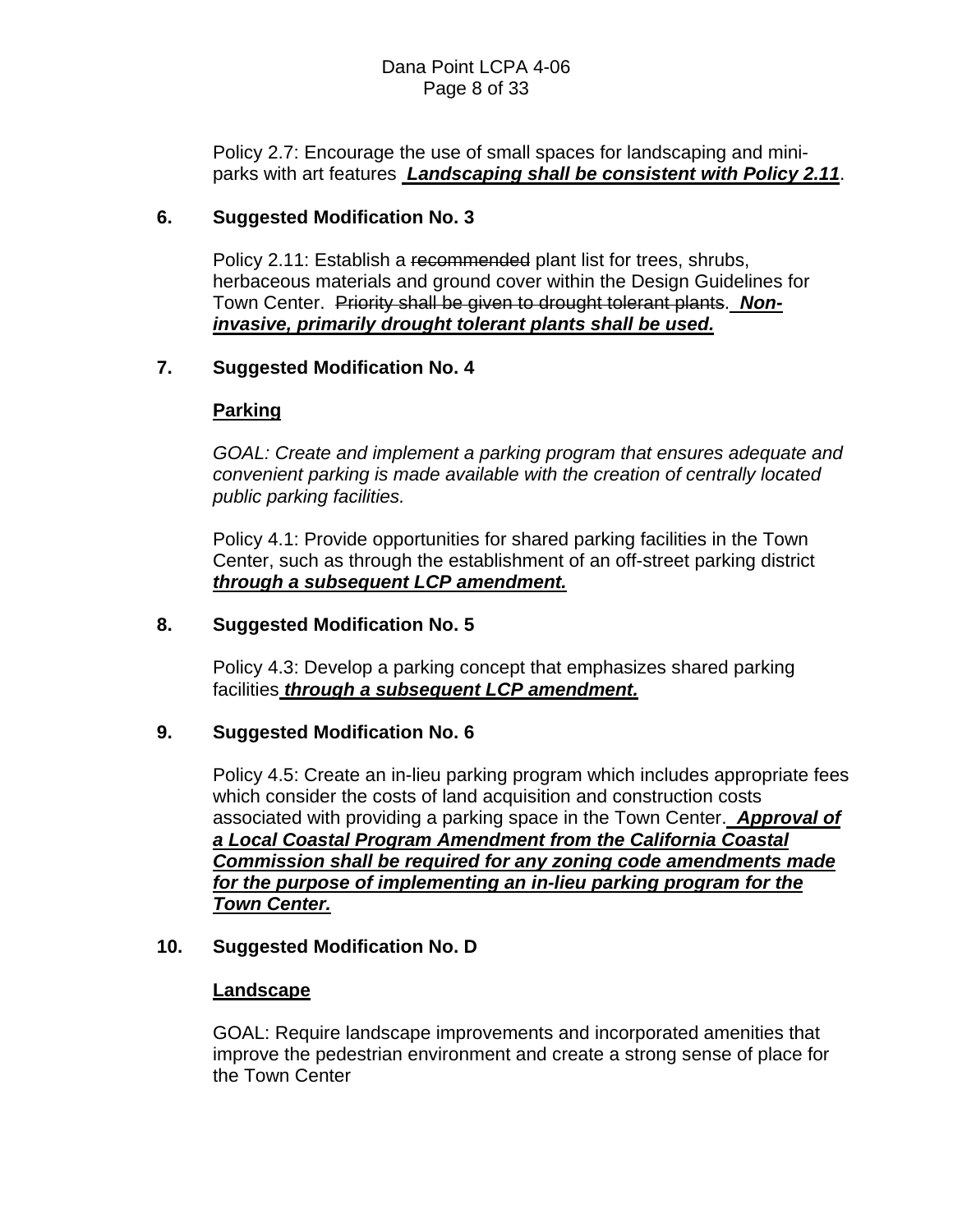#### Dana Point LCPA 4-06 Page 9 of 33

*Policy D: In addition to the adopted Zoning Code Landscape Design Standards that encourage the use of drought tolerant landscaping as well as protection, preservation and enhancement of native species, the use of non-invasive plant species shall be required.*

**11. Suggested Modification No. E** 

*Water Quality*

*GOAL: Continue the City's commitment to protecting water quality by seeking strict standards and subsequent enforcement of those standards for all new public and private development and significant redevelopment.*

**12. Suggested Modification No. F** 

*Policy F: In addition to CEQA as applied to specific project development, projects will be consistent with Sections 30230 and 30231 of the California Coastal Act for water quality.*

**13. Suggested Modification No. G** 

*Policy G: All development within the Town Center shall meet the requirements of the San Diego Regional Water Quality Control Board (SDRWQCB) National Pollutant Discharge Elimination System (NPDES) permit.*

**14. Suggested Modification No. H** 

*Policy H: All development within the Town Center shall be consistent with water quality-related provisions in Chapter 15.10 of the City of Dana Point Municipal Code, the City's Standard Urban Stormwater Mitigation Plan (SUSMP) and the City's "Local Implementation Plan (LIP)."*

**15. Suggested Modification No. I (Land Use Plan)** 

*Policy I: All development shall incorporate Best Management Practices (BMPs) designed to minimize or avoid the runoff of pollutants from structures, landscaping, parking and loading areas.*

**16. Suggested Modification No. J** 

*Policy J: In areas of new development and redevelopment, minimize the amount of impervious surfaces and directly connected impervious surfaces and where feasible maximize on-site infiltration of runoff,*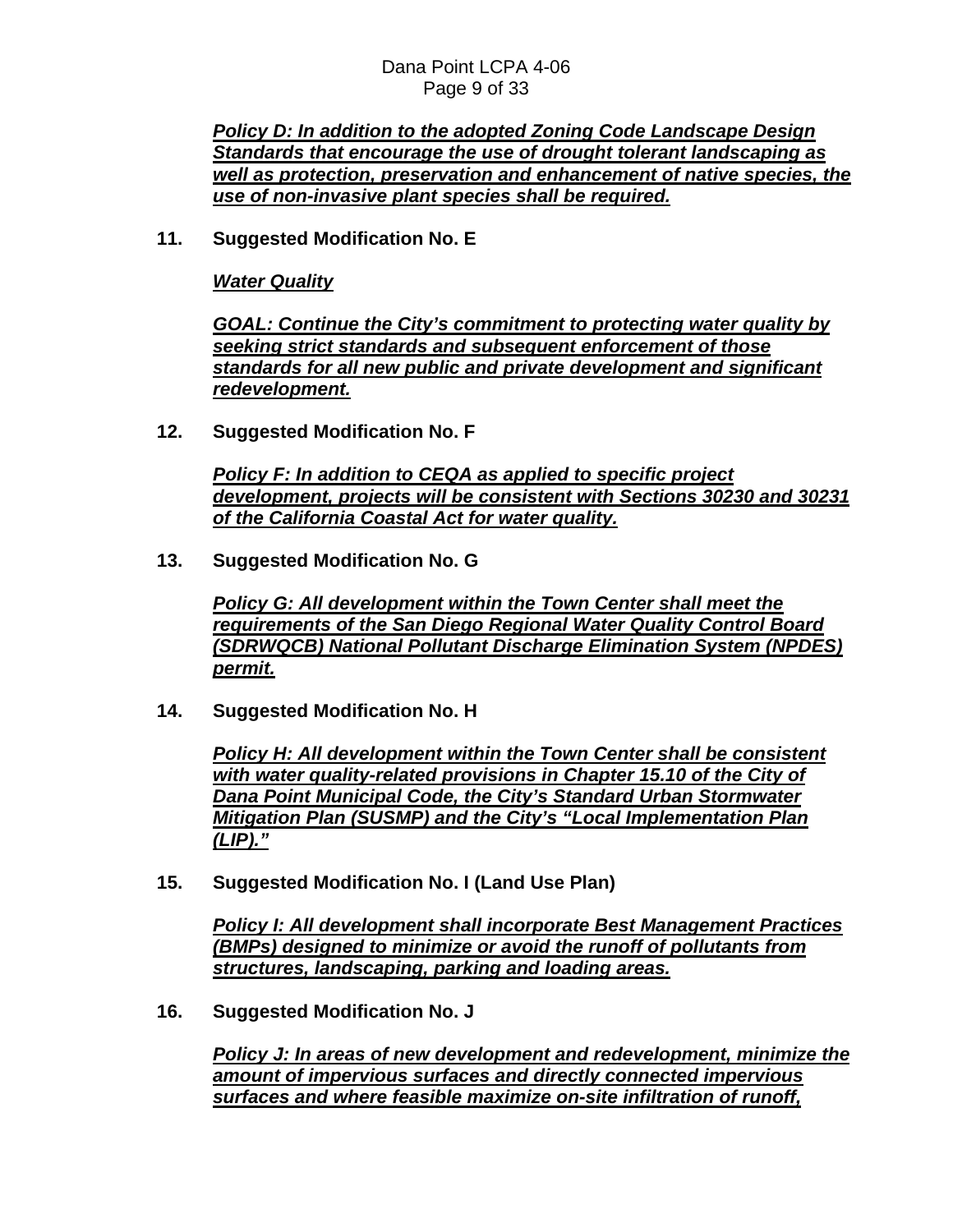#### *except where site conditions preclude infiltration (e.g., geologic hazards would be exacerbated, or pollutant concentrations are high).*

**17. Suggested Modification No. K** 

*Policy K: Businesses shall incorporate BMPs designed to minimize runoff of oil and grease, solvents, phosphates, suspended solids, and other pollutants to the storm drain system.*

**18. Suggested Modification No. L** 

*Policy L: All development shall minimize erosion, sedimentation, and other polluted runoff from construction-related activities and land disturbing activities (e.g., clearing, grading, and cut-and-fill), especially in erosive areas, to the maximum extent feasible. Development shall incorporate soil stabilization BMPs on disturbed areas as soon as feasible. Development that requires a grading/erosion control plan shall include a plan and schedule for landscaping and re-vegetation of graded or disturbed areas.*

**19. Suggested Modification No. M** 

*Policy M: Efficient irrigation practices shall be utilized within Town center to minimize the potential for nuisance water runoff.*

**20. Suggested Modification No. N** 

*Policy N: A public awareness program shall be developed concerning water quality for future business owners, tenants, residents as well as property owners within the Town center. The program will emphasize the appropriate use of water with respect to landscaping, fertilizers and pesticides, irrigation, sewage control, overall business operations and public spaces.*

**21. Suggested Modification No. O** 

*Policy O: All development projects will be required to meet City Municipal code section 15.10.050 requirements for a detailed Water Quality Management Plan. This includes a three pronged approach including requiring effective Site Design, Source Control and Treatment Control Best management Practices to the maximum extent practicable. In addition to common practices for reducing runoff, best available technology for catch basin inserts, filtration systems, diversion and/or biofiltration will be required.*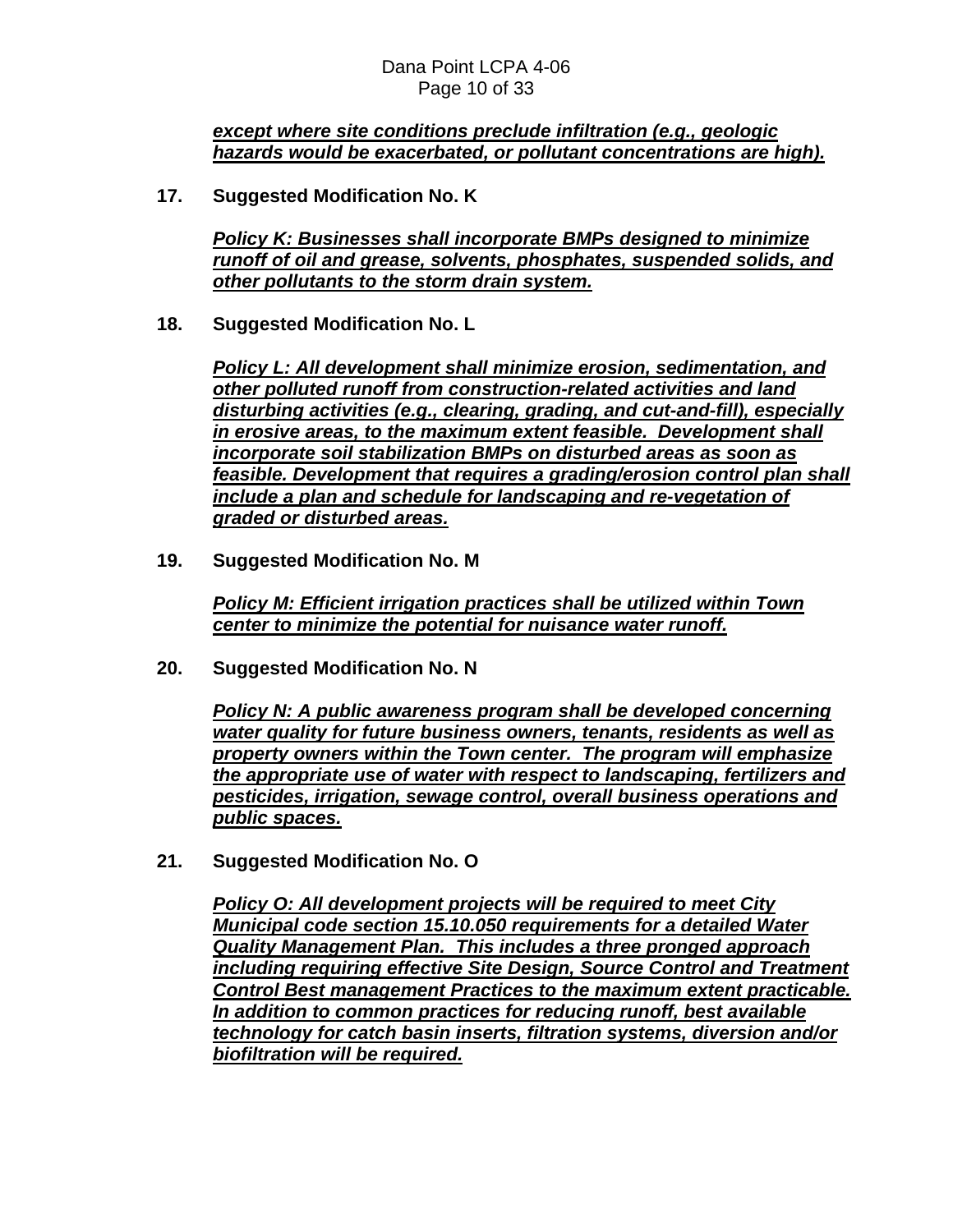**22. Suggested Modification No. P** 

*Policy P: When the combination of site design and source control BMPs is not sufficient to protect water quality as required by the LCP or Coastal Act, or when required by Regional Board per municipal permit provisions, structural treatment BMPs will be implemented along with site design and source control measures. Use multi-benefit, naturalfeature, stormwater treatment systems, such as landscape-based bioretention systems, bioswales and green roofs, in place of proprietary systems where feasible.*

**23. Suggested Modification No. Q** 

*POLICY Q: Post-construction structural BMPs (or suites of BMPs) shall be designed, sized and installed to treat, infiltrate or filter the amount of stormwater runoff produced by all storms up to and including the 85th percentile, 24-hour storm event for volume-based BMPs and/or the 85th percentile, 1-hour storm event (with an appropriate safety factor, i.e. 2 or greater) for flow-based BMPs.*

## *IMPLEMENTATION PLAN SUGGESTED MODIFICATIONS*

## **A. Suggested Modifications to the Land Use Regulations section**

#### **1. Suggested Modification No. R**

Make the following changes to the "Land Use Matrix" section in the Town Center Plan. Language as submitted by the City of Dana Point is shown in straight type. The text to be deleted per CCC Suggested Modifications is shown in Strike Out. The text to be added Per CCC Suggested Modifications is shown In *Bold Italic Underlined.*

| $P = Permitted Use$<br>$C =$ Conditional Use<br>$T = T$ emporary Use<br>$X =$ Prohibited Use | $P^*$ = Permitted Use subject to special use<br>standards (DPZC sec. 9.07)<br>$C^*$ = Conditional Use subject to special use<br>standards (DPZC sec. 9.07)<br>$T^*$ = Temporary Use subject to special use<br>standards (DPZC sec. 9.07)<br>$A =$ Accessory Use<br>$(1)$ = Permitted or Conditionally Permitted<br>above the street level only. | Town<br>Center<br>Mixed-<br>Use<br><b>District</b> |
|----------------------------------------------------------------------------------------------|-------------------------------------------------------------------------------------------------------------------------------------------------------------------------------------------------------------------------------------------------------------------------------------------------------------------------------------------------|----------------------------------------------------|
|                                                                                              |                                                                                                                                                                                                                                                                                                                                                 |                                                    |

| Administrative Office Uses: real estate, insurance, banks, travel agent. |  |
|--------------------------------------------------------------------------|--|
| - Above the ground floor                                                 |  |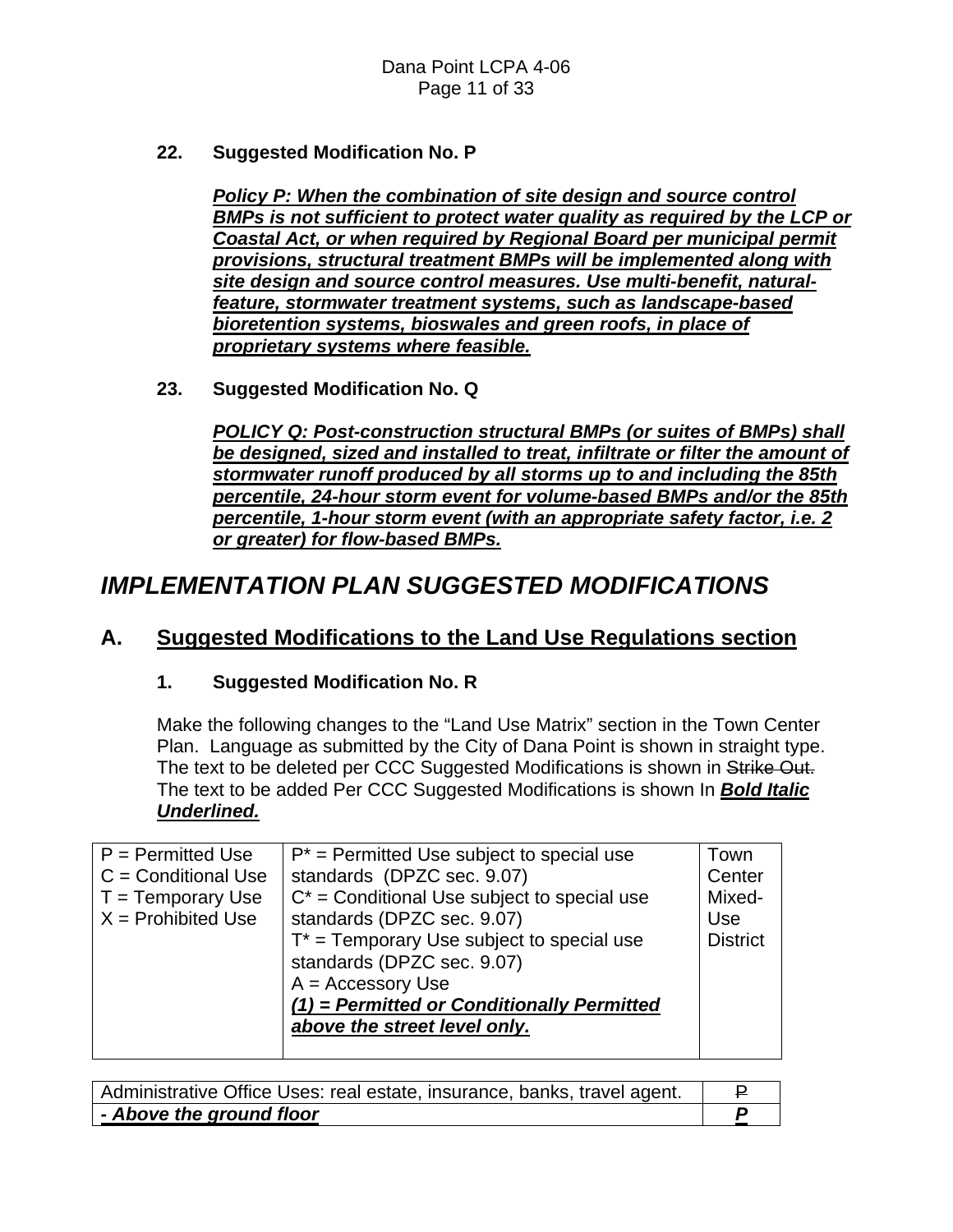#### Dana Point LCPA 4-06 Page 12 of 33

| - On the ground floor                                              |          |
|--------------------------------------------------------------------|----------|
| - Within the first 40 ft depth of ground floor area fronting along | <u>X</u> |
| Pacific Coast Highway and Del Prado between Street of the Blue     |          |
| <b>Lantern and Street of the Golden Lantern.</b>                   |          |

Alcoholic Beverage Outlets: establishments which serve or sell alcohol | C

Bed and Breakfast Inn: large dwelling unit which provides lodging.

| <b>Business Service Uses: office products and supply stores, parcel/postal</b> |  |
|--------------------------------------------------------------------------------|--|
| services, computer sales and service, and courier/messenger services.          |  |
| - Above the ground floor                                                       |  |
| - On the ground floor                                                          |  |
| - Within the first 40 ft depth of ground floor area fronting along             |  |
| Pacific Coast Highway and Del Prado between Street of the Blue                 |  |
| Lantern and Street of the Golden Lantern.                                      |  |

| Caretaker's Residence: dwelling unit accessory to the principal use on<br>a site and intended for occupancy by a caretaker, security guard, or<br>worker. |  |
|-----------------------------------------------------------------------------------------------------------------------------------------------------------|--|
| Within the first 40 ft depth of ground floor area fronting along<br>Pacific Coast Highway and Del Prado between Street of the Blue                        |  |
| <b>Lantern and Street of the Golden Lantern.</b>                                                                                                          |  |

| Clinical Services: medical and health clinics, chiropractic/physical |  |
|----------------------------------------------------------------------|--|
| therapy clinics, counseling services and emergency care centers.     |  |
| Within the first 40 ft depth of ground floor area fronting along     |  |
| Pacific Coast Highway and Del Prado between Street of the Blue       |  |
| Lantern and Street of the Golden Lantern.                            |  |

Commercial Recreation Uses: bicycle rentals, billiard parlors, boat kayak rentals. dance studios, golf courses, health and athletic clubs and youth clubs. C*P*

| Convalescent Facility: State licensed facility which provides long-term |  |
|-------------------------------------------------------------------------|--|
| nursing, dietary and other medical services.                            |  |
| Within the first 40 ft depth of ground floor area fronting along        |  |
| Pacific Coast Highway and Del Prado between Street of the Blue          |  |
| <b>Lantern and Street of the Golden Lantern.</b>                        |  |

| <del>nvenience Store:</del> |  |
|-----------------------------|--|
|                             |  |

**Drinking Establishments: restaurants that serve alcoholic beverages,** bars, pubs, taverns, nightclubs and cocktail lounges.  $P^*/C^*$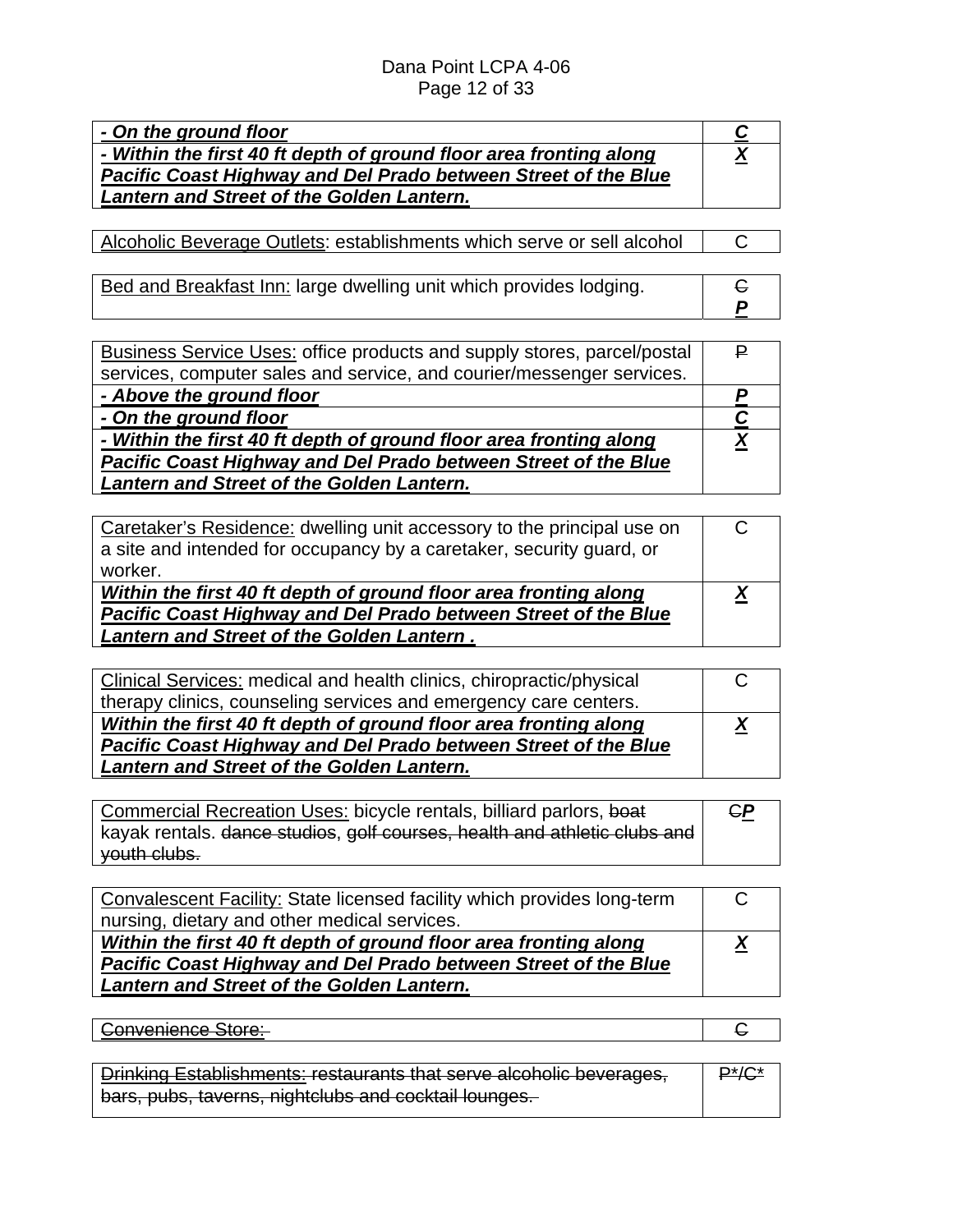| Lantern and Street of the Golden Lantern.                               |  |
|-------------------------------------------------------------------------|--|
| Pacific Coast Highway and Del Prado between Street of the Blue          |  |
| - Within the first 40 ft depth of ground floor area fronting along      |  |
| and university/college extension programs or satellite facilities.      |  |
| care centers, gymnastics schools, technical schools, vocational schools |  |
| Educational Uses: art schools, martial arts schools, dance schools, day |  |

| <u>Family Day Care Home, Small:</u> home which provides family day care to $\int C(1)$ |  |
|----------------------------------------------------------------------------------------|--|
| one to six children.                                                                   |  |

| Health and Athletic clubs: youth clubs, dance studios. |  |
|--------------------------------------------------------|--|

| Hospital, Acute Psychiatric: medical, nursing, rehabilitative, pharmacy, |          |
|--------------------------------------------------------------------------|----------|
| and dietary services.                                                    |          |
| - Within the first 40 ft depth of ground floor area fronting along       | <u>X</u> |
| Pacific Coast Highway and Del Prado between Street of the Blue           |          |
| <b>Lantern and Street of the Golden Lantern.</b>                         |          |

| Hotels located within the interior portion of the couplet:              |       |
|-------------------------------------------------------------------------|-------|
| - portion of structure containing quest rooms, meeting rooms or         |       |
| suites offering transient lodging:                                      | GP(1) |
| - accessory uses to hotel such as lobby, restaurant, retail store,      |       |
| meeting rooms                                                           |       |
| Hotels located in the outer couplet along the alleys which are adjacent | X     |
| to surrounding residential zones – structure containing guest rooms or  |       |
| suites offering transient lodging                                       |       |
|                                                                         |       |

| Institutional Uses: libraries, public or private schools, hospitals,<br>municipally owned or operated buildings, structures or lands used for<br>public purposes.                        |  |
|------------------------------------------------------------------------------------------------------------------------------------------------------------------------------------------|--|
| - Within the first 40 ft depth of ground floor area fronting along<br>Pacific Coast Highway and Del Prado between Street of the Blue<br><b>Lantern and Street of the Golden Lantern.</b> |  |

| Marine Uses: boat sales and incidental rental, boat storage, surfboard | $G_P$ |
|------------------------------------------------------------------------|-------|
|                                                                        |       |
| sales and repair, scuba equipment sales and service, marine supply     |       |
|                                                                        |       |
| sales, sail sales and incidental making and repair and jet ski repair. |       |
|                                                                        |       |

| Medical Office Uses: offices of doctors, dentists, chiropractors and |  |
|----------------------------------------------------------------------|--|
| veterinarians.                                                       |  |
| - Above the ground floor                                             |  |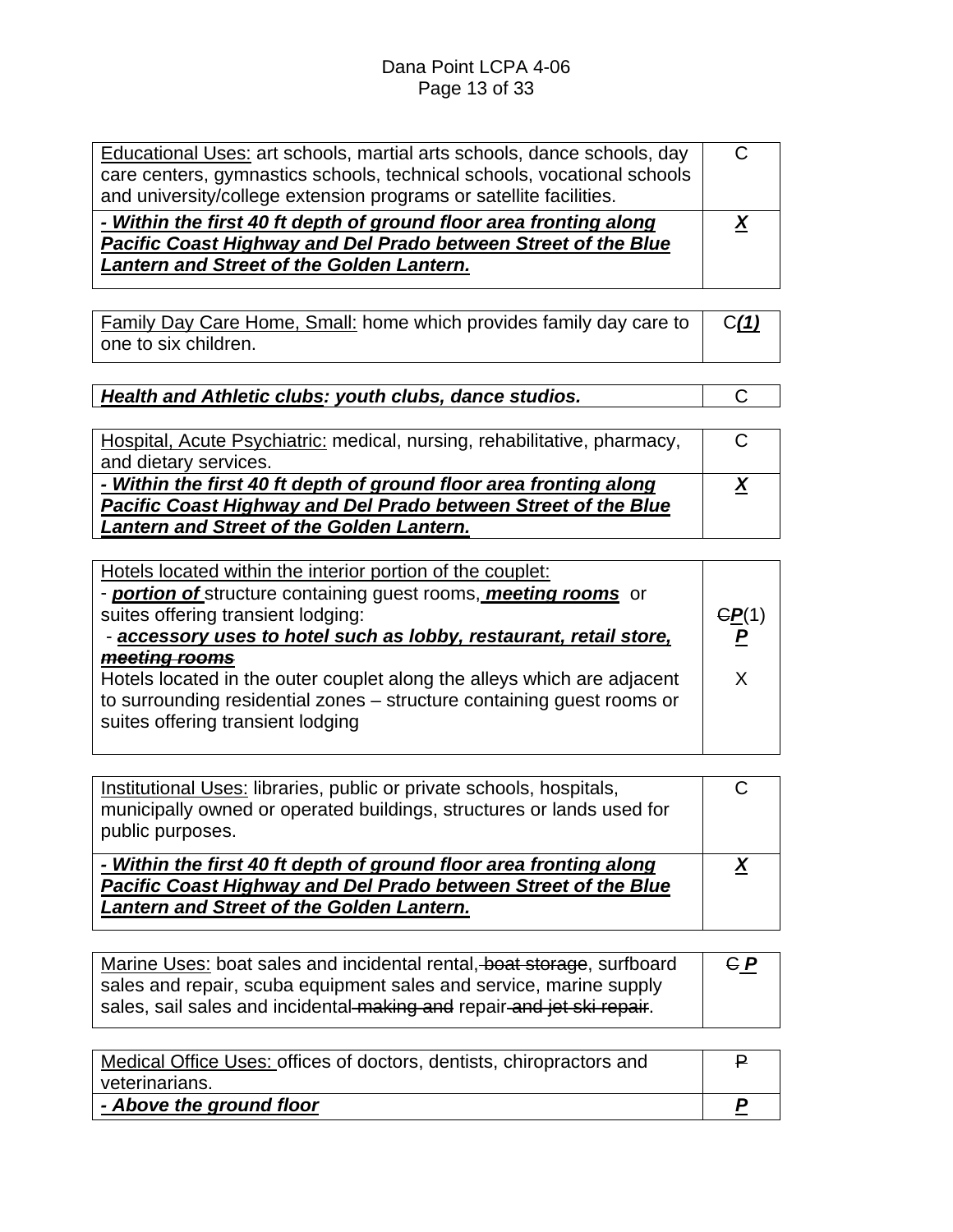| - On the ground floor                                              |  |
|--------------------------------------------------------------------|--|
| - Within the first 40 ft depth of ground floor area fronting along |  |
| Pacific Coast Highway and Del Prado between Street of the Blue     |  |
| <b>Lantern and Street of the Golden Lantern</b>                    |  |

Mixed-Use Center: combination of certain types of retail, office, and residential. P

| Professional Office Use: accountants, architects, designers, engineers, |  |
|-------------------------------------------------------------------------|--|
| interior decorators, landscape architects, photographers and planners.  |  |
| - Above the ground floor                                                |  |
| - On the ground floor                                                   |  |
| - - Within the first 40 ft depth of ground floor area fronting along    |  |
| <b>Pacific Coast Highway and Del Prado between Street of the Blue</b>   |  |
| <b>Lantern and Street of the Golden Lantern</b>                         |  |

| Residential Care Facility for the Elderly: housing for persons 60 years of |  |
|----------------------------------------------------------------------------|--|
| age or over where varying levels of care are provided.                     |  |
| - Within the first 40 ft depth of ground floor area fronting along         |  |
| Pacific Coast Highway and Del Prado between Street of the Blue             |  |
| <b>Lantern and Street of the Golden Lantern</b>                            |  |

| Retail Sales Uses: antique sales, appliance sales and repair, art         |  |
|---------------------------------------------------------------------------|--|
| supplies, bicycle sales and service, bookstores, camera sales and         |  |
| service, clock sales, clothing sales, coin and stamp sales, computer      |  |
| and electronics stores, <i>convenience</i> stores, department stores,     |  |
| drugstores, fishing supply stores, florist shops, furniture sales, gift   |  |
| shops, grocery and food stores, hardware stores, hobby shops, interior    |  |
| design stores, jewelry stores, machine and tools sales, music stores,     |  |
| newsstands, optical products sales, pet shops and pet supply stores,      |  |
| photo finishing and photo supply stores, plant nurseries (garden          |  |
| center), shoe stores, sporting goods stores, stationery stores, surfboard |  |
| sales and repair, television/stereo sales, toy stores and video           |  |
| sales/rental stores.                                                      |  |

| Senior Citizen Housing: licensed housing for persons 62 years of age or |  |
|-------------------------------------------------------------------------|--|
| older, or unlicensed housing for persons 55 years of age or older,      |  |
| including such housing facilities as retirement villas, apartments,     |  |
| condominium.                                                            |  |
| - Within the first 40 ft depth of ground floor area fronting along      |  |
| Pacific Coast Highway and Del Prado between Street of the Blue          |  |
|                                                                         |  |
| <b>Lantern and Street of the Golden Lantern</b>                         |  |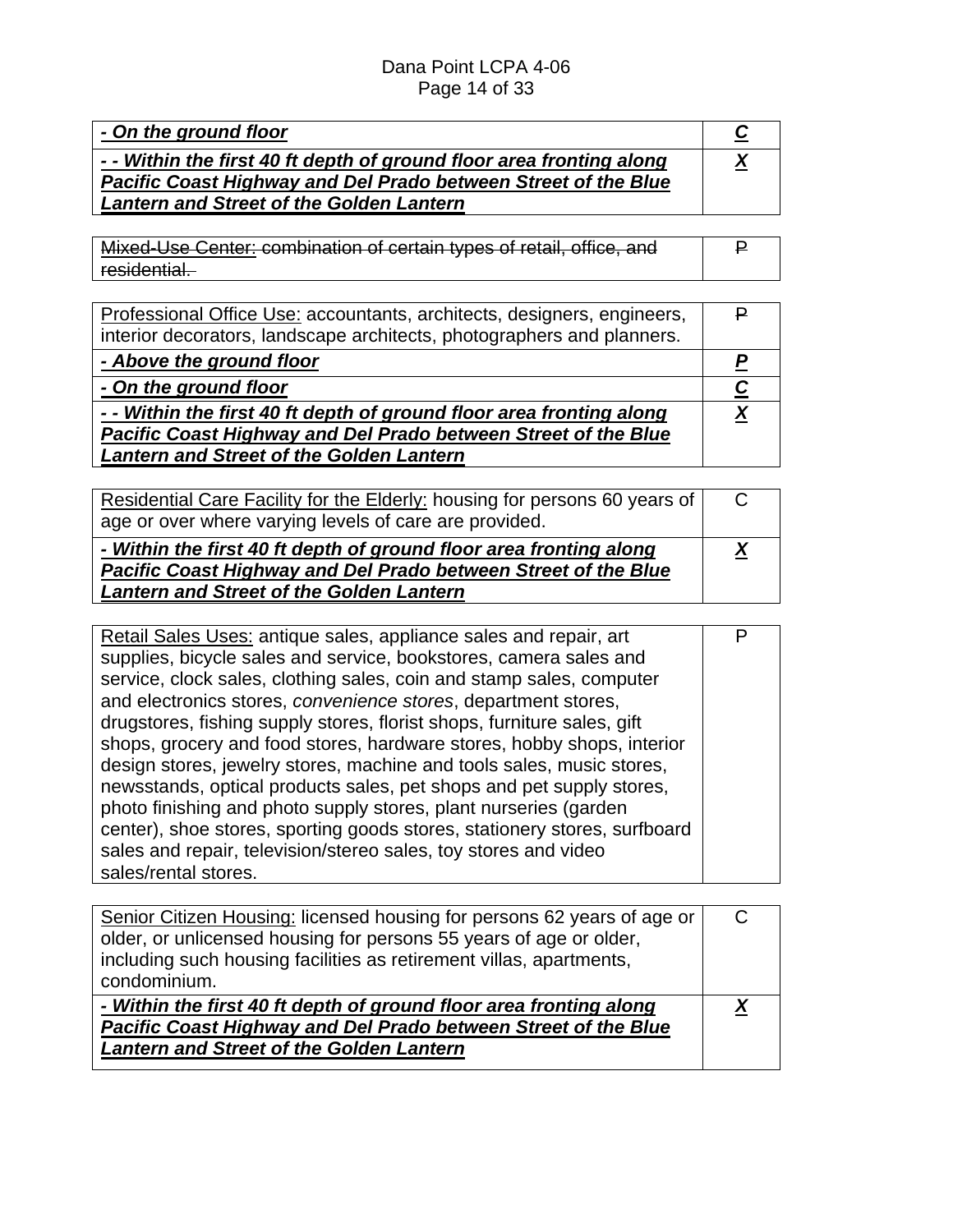| Single Room Occupancy: cluster of guest units within a residential hotel     |  |
|------------------------------------------------------------------------------|--|
| for weekly or longer tenancy providing sleeping or living facilities for one |  |
| person per unit.                                                             |  |
| - Within the first 40 ft depth of ground floor area fronting along           |  |
| Pacific Coast Highway and Del Prado between Street of the Blue               |  |
| <b>Lantern and Street of the Golden Lantern</b>                              |  |
|                                                                              |  |

#### **2. Suggested Modification No. S**

#### *Development Standards*

#### *Policy C: Demolition of Existing Lower Cost Overnight Accommodations*

*A. If demolition of the existing lower cost overnight accommodations in the Town Center planning area is proposed, a fee shall be required in-lieu of providing replacement lower cost motel units. If all the demolished units are replaced by lower cost motel units, the in-lieu fee shall be waived. This inlieu fee shall be required as a condition of approval of a coastal development permit for demolition, in order to provide funding to support the establishment of lower cost overnight visitor accommodations within the coastal area of Orange County, and within 12 miles of the City of Dana Point's coastal zone.*

*The in-lieu fee for the demolition of the existing motel shall be an amount sufficient to fund provision of lower cost overnight accommodations comparable in number to those that are lost. The required in-lieu fees shall be deposited into an interestbearing account, to be established and managed by the California Department of Parks and Recreation (CDPR). The entire fee and accrued interest shall be used for renovation of existing structures not currently functioning as overnight accommodations to overnight beach cottages available to the public at the Historic District of Crystal Cove State Park (Cottages 14, 17 and 21). The renovated cottages shall provide at least the same number of beds as units that are demolished and will provide a lower cost beach front overnight experience. All development funded by this account will require review and approval of the Executive Director of the Coastal Commission. Any portion of the fee that remains after five years shall be donated to one or more of the State Park units or non-profit entities providing lower cost visitor amenities or other organization acceptable to the Executive Director within 12 miles of the City of Dana Point's coastal zone.*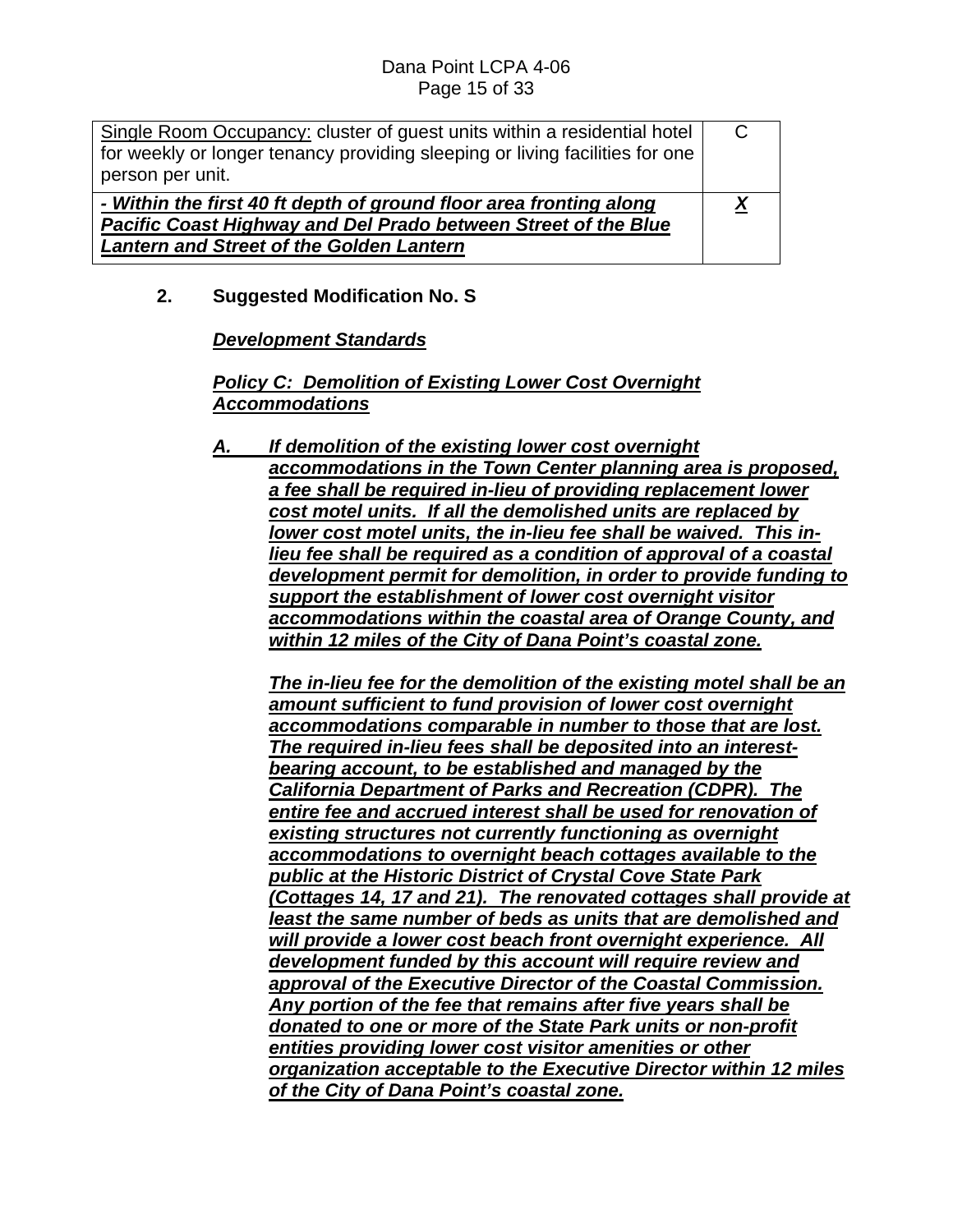*B. As a condition of approval of a coastal development permit for demolition of the existing lower cost overnight accommodation in the Town Center planning area, the property owner (applicant) shall pay the required in-lieu fee as specified above. Prior to the issuance of the coastal development permit, but only after the City of Dana Point has indicated in writing, that the City has entered into an agreement with the California Department of Parks and Recreation (CDPR) (the "Agreement"), the applicant shall provide to CDPR, through a financial instrument subject to the review and approval of the City of Dana Point, a fee in an amount adequate to carry out the specific project identified in subsection A, payable to the CDPR. This fee shall be used for the purpose described in subsection A in accordance with the terms and conditions of the Agreement, which, at a minimum, shall include the following provisions: 1) CDPR shall submit a detailed final plan for the use of the funds to the City of Dana Point for review and approval within 24 months of the date on which the funds are transferred to CDPR; 2) the final plan shall provide for the submittal of renovation and conversion plans within 36 months of approval of the final plan by the City of Dana Point; 3) CDPR must obtain all necessary regulatory permits and approvals, including but not limited to a coastal development permit, for the renovation and conversion effort prior to commencement of the project; and 4) a deadline not to exceed 5 years from the date of transfer of the funds to CDPR by which the funds shall be used by the CDPR to complete the project identified in the final plan, along with provisions to address any failure to complete the project.*

# **III. FINDINGS**

The following findings support the Commission's denial of the proposed LCP amendment as submitted and approval if modified as suggested by staff. The Commission hereby finds and declares as follows:

## **A. AMENDMENT DESCRIPTION**

Proposed Local Coastal Program Amendment (LCPA) request No. 4-06 consists of a Land Use Plan (LUP) and Implementation Plan (IP) that would replace, in their entirety, the Dana Point Specific Plan Local Coastal Program for the Town Center Area. Proposed LCP Amendment Request No. 4-06 was submitted for Commission certification by City Council Resolution No. 06-11-08-06, which has been included as Exhibit #1. That Resolution and also Resolution 06-11-08-5, which contains the City's proposed changes to the LUP and IP, are attached as Exhibit #2. In addition, Ordinance No. 06-17 approving the Zone Text Amendment and the Zone Change has been included as Exhibit #3.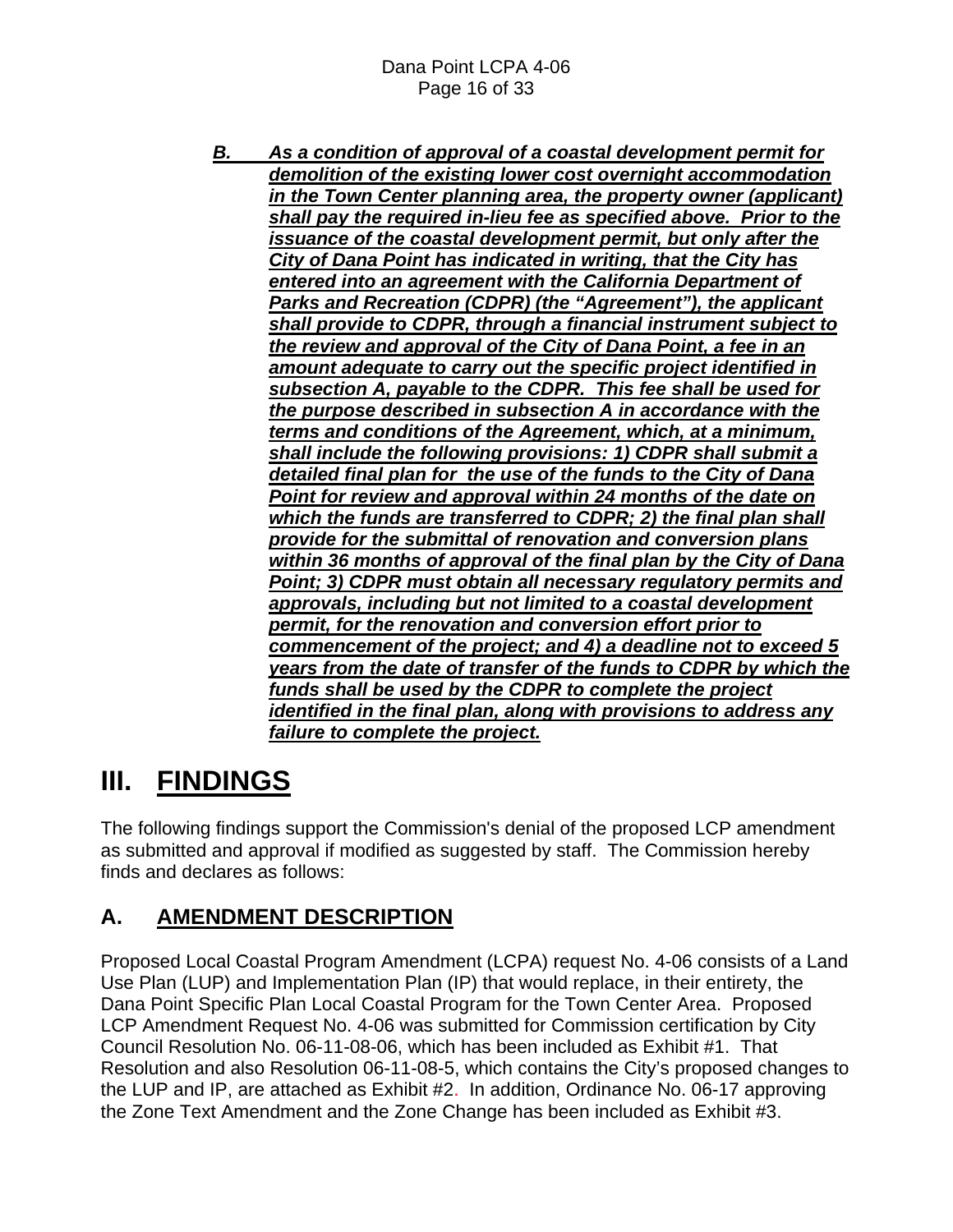The City describes the Town Center area (Exhibit #4) as one of the primary business districts in the City, which is the focus of activity for visitors traveling along Pacific Coast Highway (PCH). The area is made up of a mixture of commercial retail and service, office and residential use. The designated land uses found in this area consist of: Coastal Couplet Commercial (C-CPC), Coastal Minor Commercial (C-MC) and Coastal Residential Commercial (C-RC), per the Dana Point Specific Plan/LCP (1986). The City states that the Town Center area currently fails to draw residents or visitors because of its segmentation within the Pacific Coast Highway - Del Prado couplet, accompanied by high traffic speeds. Furthermore, the small parcel sizes, lack of consistent site design patterns, diversity of building types and setbacks, and barren quality of the streetscapes intensify the problems. Because of these factors, the Town Center does not work well as a "shopping district'' where businesses benefit each other from an overall collective strength. Instead, the Town Center functions and feels like a roadside or "strip commercial" environment with many small separate commercial buildings and shopping centers that are poorly linked. Thus, in order to transform the character of the Town Center, the Town Center Plan proposes changing the scale and character of the couplet to dramatically impact the Town Center. Major changes in public infrastructure and amenities would transform the area's image, create stronger linkages between the blocks and foster a stronger pedestrian orientation, "small town" atmosphere within Dana Point's central business district.

The City states the following regarding the plan: "*The Town Center Plan calls for a greater mix of uses in the Town Center. Adding residential uses and increasing office will help to create a more dynamic, interesting and attractive place for both residents and visitors. A greater continuity of activities along the streets is encouraged through the development of public parking in central locations, making the Town Center more accessible and walkable for those arriving from outside and immediate vicinity. The plan supports the historic*  legacy of the Town Center and provides direction on detailed elements, such as public art *and signage to enrich the Town Center and reinforce its pedestrian orientation and interest*." Furthermore, the City states that the purpose of the amendment is the following: "*The purpose of the plan is to establish a framework of policies and development standards that will help guide the transformation of the Town Center into a pedestrianoriented, mixed use district that serves the community more effectively and creates a more meaningful and memorable place that adds to the identity and quality of life in Dana Point. The plan represents a departure from other planning documents previously prepared by the City in that it focuses on a single district that is of broad community value and importance, and it addresses issues related to its future at a much greater level of specificity that the City's General Plan or Zoning Ordinance*."

### **1. Land Use Plan (LUP) Amendment**

In the proposed City of Dana Point amendment request, the City propose to replace in its entirety, the Dana Point Specific Plan Local Coastal Program for the Town Center (1986 LCP) with the Town Center Plan. This amendment would apply the '1996' LCP to the Town Center, with updates to those documents to reflect the City's latest planning efforts. Technically, the City is asking the Commission to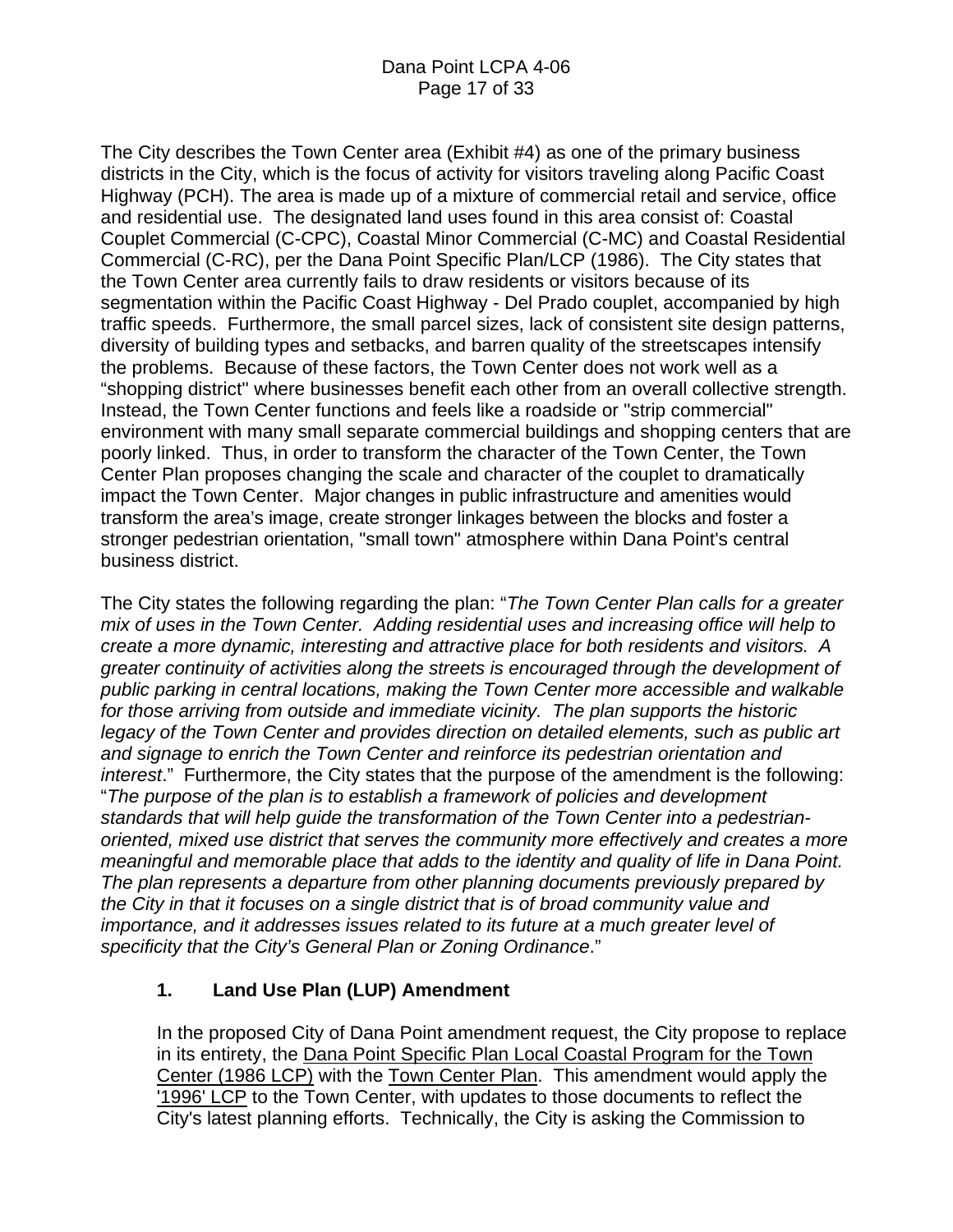certify the Land Use Plan Element (LUE), Urban Design Element (UDE), and Conservation Open Space Element (COSE) of the City's General Plan and the City's Zoning Code with changes thereto to reflect the goals, policies and implementation identified in the Dana Point Town Center Plan, for the Town Center; but, leave the 1986 LCP in place with respect to the remaining areas that are outside of the Town Center Plan and outside of the areas presently covered by the 1996 LCP. This amendment would also modify and add policies located in the Land Use Element and the Urban Design Guidelines. The modified and added policies would center around: 1) Land Use, 2) Urban Design/Streetscape; 3) Signage; 4) Historic Preservation; 5) Building Design; and 6) Landscape.

More specifically, the following goal and associated policies would now apply to the Town Center as proposed in the Land Use Element: "*GOAL: Achieve development in the Town Center area that enhances the area as a primary business district in the City*." The Town Center Plan identifies the land use designation as "Town Center Mixed-Use District." In addition, the Land Use Plan Map would be modified to designate the area as "Town Center District". Currently, the designated land uses found in this area consist of: Coastal Couplet Commercial (C-CPC), Coastal Minor Commercial (C-MC) and Coastal Residential Commercial (C-RC), per the Dana Point Specific Plan/LCP (1986).

Within the broader land use designation placed upon the Town Center area with this amendment, the amendment would allow housing as an allowable upper-level use throughout the Town Center; currently it is only permitted south of Del Prado. In addition, the proposed amendment would also allow hotels located within the interior portion of the couplet; however, would prohibit hotels from being located in the outer couplet along the alleys which are adjacent to surrounding residential zones.

Also, the proposed amendment's traffic and circulation change would result in changing both roadways into a two-way configuration. Upon completion of the reconfiguration, PCH would return to two (2) lanes in each direction and Del Prado would be one (1) lane in each direction.

In addition, the proposed amendment would include policies that would utilize and improve the existing pedestrian system by widening sidewalks of all streets and providing connections to sidewalks on existing streets. Additionally, the LUP proposes to provide Class II bike lanes in both directions on Del Prado and a 14 foot curb along the westbound direction of PCH. The proposed LUP would enhance the connectivity for bicycle lanes and the pedestrian system.

Additionally, while the City's Zoning Ordinance's basic height limit of three (3) floors would be maintained, the existing height limit of 31-to 35 feet would be increased to 40-feet to allow for higher ground floors and for quality upper level office or residential uses by the proposed amendment.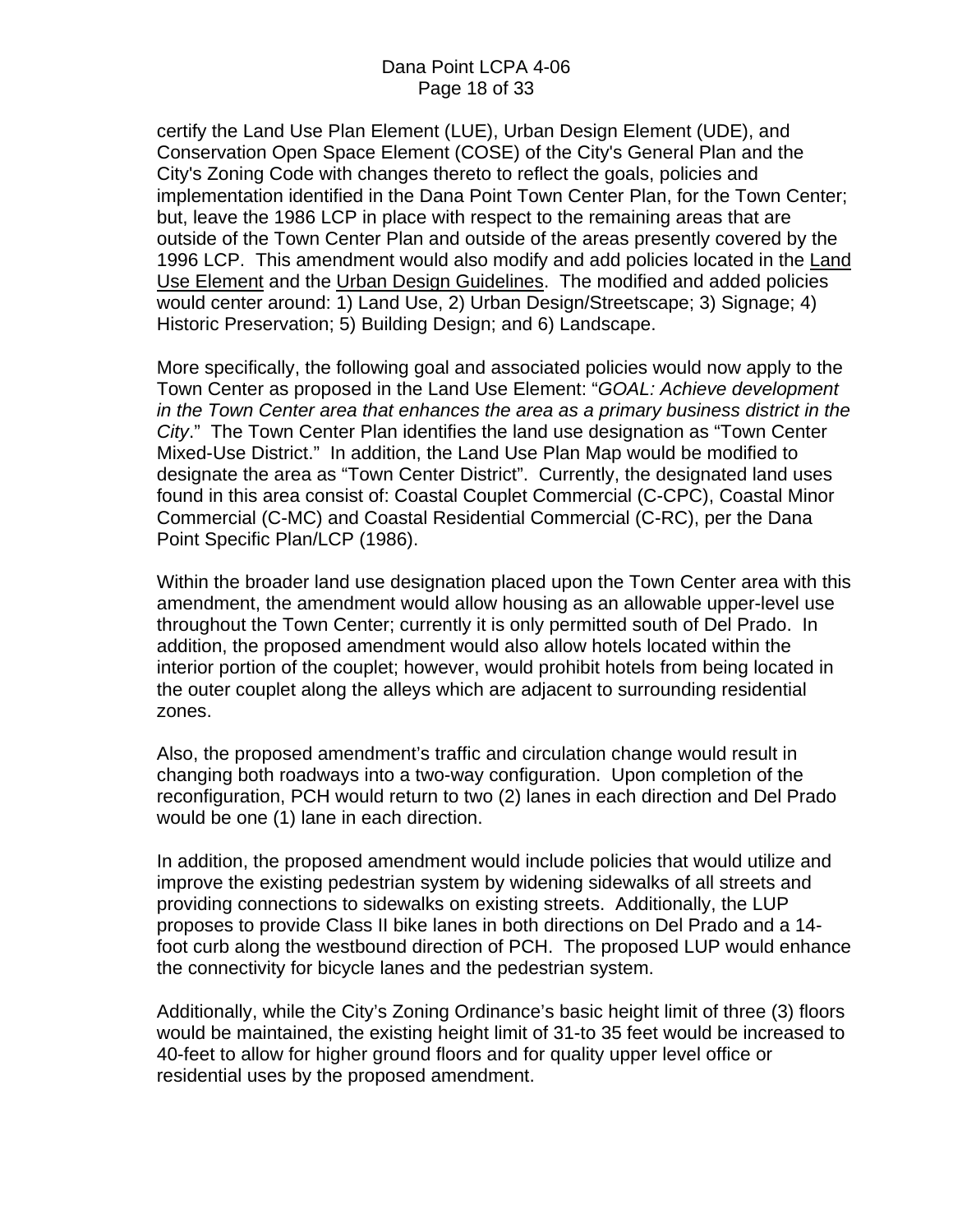The proposed amendment policies will not result in any change or loss to the quantity of existing on-street public parking spaces. The Town Center Plan actually encourages the creation of additional public parking spaces as reflected in Policy 4.6 which reads: "*Create additional public parking which would involve one or preferably two facilities prior to beginning roadway construction.*" Additionally, another parking goal stated on the same page states: "*Create and implement a parking program that ensures adequate and convenient parking is made available with the creation of centrally located public parking facilities.*" The Town Center Plan does not propose or contemplate any change to the existing roadway system. Nevertheless, the City is looking at opportunities to acquire existing land in the Town Center for purchase and/or lease, in order to create additional public parking opportunities.

The Town Center Plan requires all private parking to be provided on-site. The Plan does not allow for the transfer of required parking to an off-site location or a payment of a fee to satisfy the parking requirements. The Town Center Plan does envision the need for an in-lieu parking fee program and such a program is identified as a future implementation measure (page 49 of the Town Center Plan document).

### **2. Implementation Plan (IP) Amendment**

The proposed IP amendment component included a Land Use Matrix that identifies the allowable and not allowable uses in the Town Center under the new Land Use Plan designation of the area as *Town Center Mixed-Use District*. The matrix indicates the uses which are permitted by right; uses that are permitted subject to a Conditional Use permit, and uses which are prohibited. Furthermore, uses not listed are prohibited. For example, the Land Use Matrix states that hotels within the interior portion of the couplet are a conditionally permitted use, but that hotels located in the outer couplet along the alleys which are adjacent to surrounding residential zones are prohibited. Additionally, the Land Use Matrix states that a multi-family dwelling unit is a permitted or conditionally permitted use, above the street level.

In addition to the Land Use Matrix in the IP amendment, the Town Center Plan includes Development Standards that according to the City reinforces pedestrian friendliness and human scale. The standards address density of development, building height, roof decks, design of ground-floor commercial space, setbacks, open space and parking. A more specific example of such a Development Standard is the Development Standard that allows a maximum height of 40-feet (3 stories).

The IP amendment also includes Design Guidelines which according to the City: "*…reinforce pedestrian friendliness and human scale and the importance o fusing high quality materials and details to enhance Dana Point's unique sense of place."* The Town Center Plan goes on to say that the Town Center Design Guidelines complement the Zoning Ordinance provisions and that while the latter are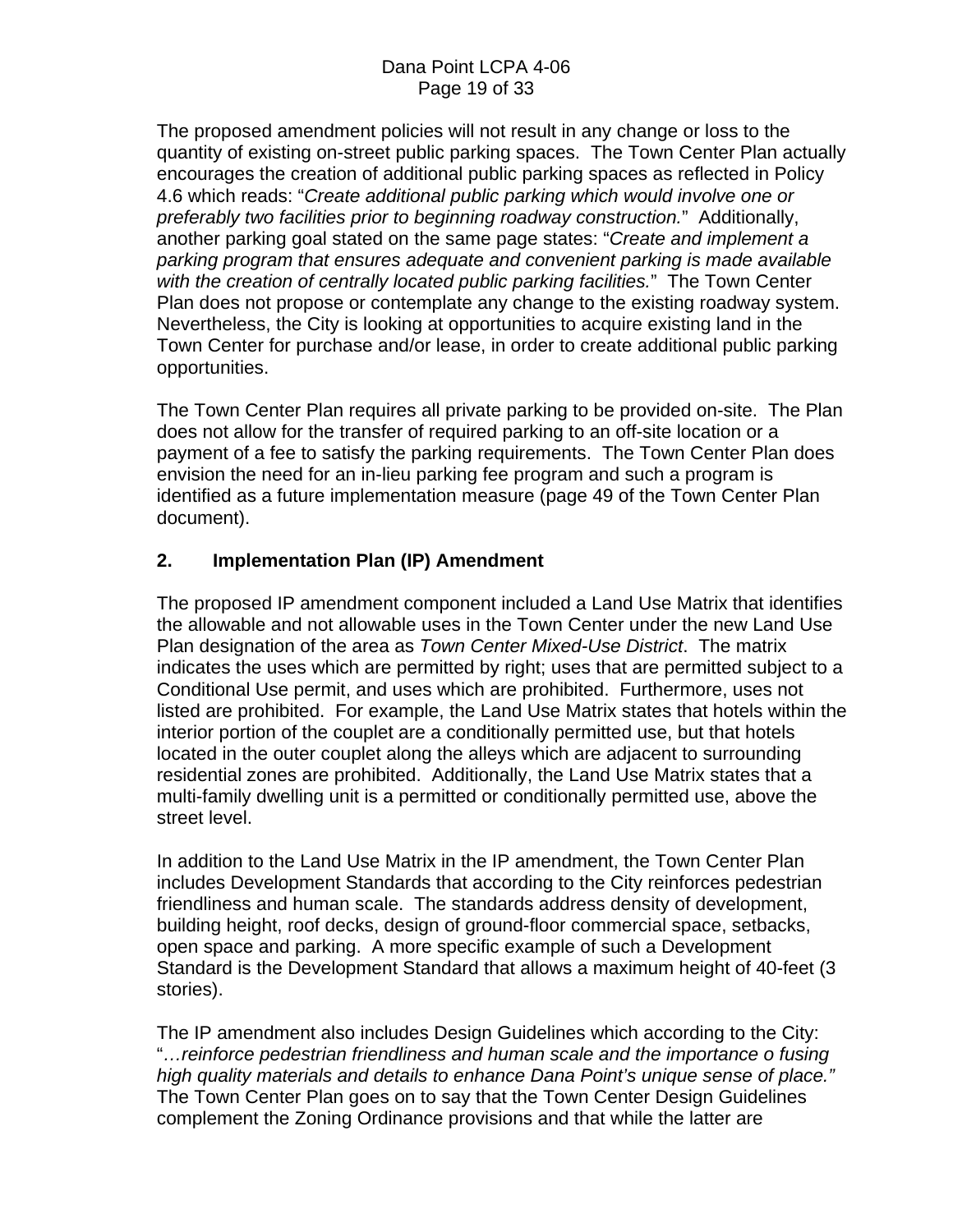#### Dana Point LCPA 4-06 Page 20 of 33

mandatory, the guidelines are advisory. These guidelines relate to things such as entrances from the sidewalk and the design of retail frontage.

Lastly, the IP amendment includes a discussion of how the policies, design guidelines and zoning regulation will be implemented. For example, in regards to streetscape improvements the plan states that: "*The specific design characteristics of the landscape, lighting, street furniture, and other streetscape improvements will be prepared following approval of the Town Center Plan by the City Council."* It also states that after analyzing the demand for parking in the Town Center area, the City Council would acquire land in the Town Center for a centralized public parking facility funded by fees from new building construction. Additionally, the document provides a list of necessary measures in order to determine an in-lieu parking program.

## **B. LAND USE PLAN AMENDMENT**

#### **1. DENIAL of the LUP amendment as Submitted**

The standard of review for amendments to a certified Land Use Plan is consistency with the policies of Chapter 3 of the Coastal Act.

#### **a. Retail Service Commercial Uses and Visitor Service Commercial Uses**

Section 30213 of the Coastal Act states:

*Lower cost visitor and recreational facilities shall be protected, encouraged, and, where feasible, provided. Developments providing public recreational opportunities are preferred.* 

*The commission shall not: (1) require that overnight room rentals be fixed at an amount certain for any privately owned and operated hotel, motel, or other similar visitor-serving facility located on either public or private lands; or (2) establish or approve any method for the identification of low or moderate income persons for the purpose of determining eligibility for overnight room rentals in any such facilities.* 

Section 30222 of the Coastal Act states:

*The use of private lands suitable for visitor-serving commercial recreational facilities designed to enhance public opportunities for coastal recreation shall have priority over private residential, general industrial, or general commercial development, but not over agriculture or coastal-dependent industry.*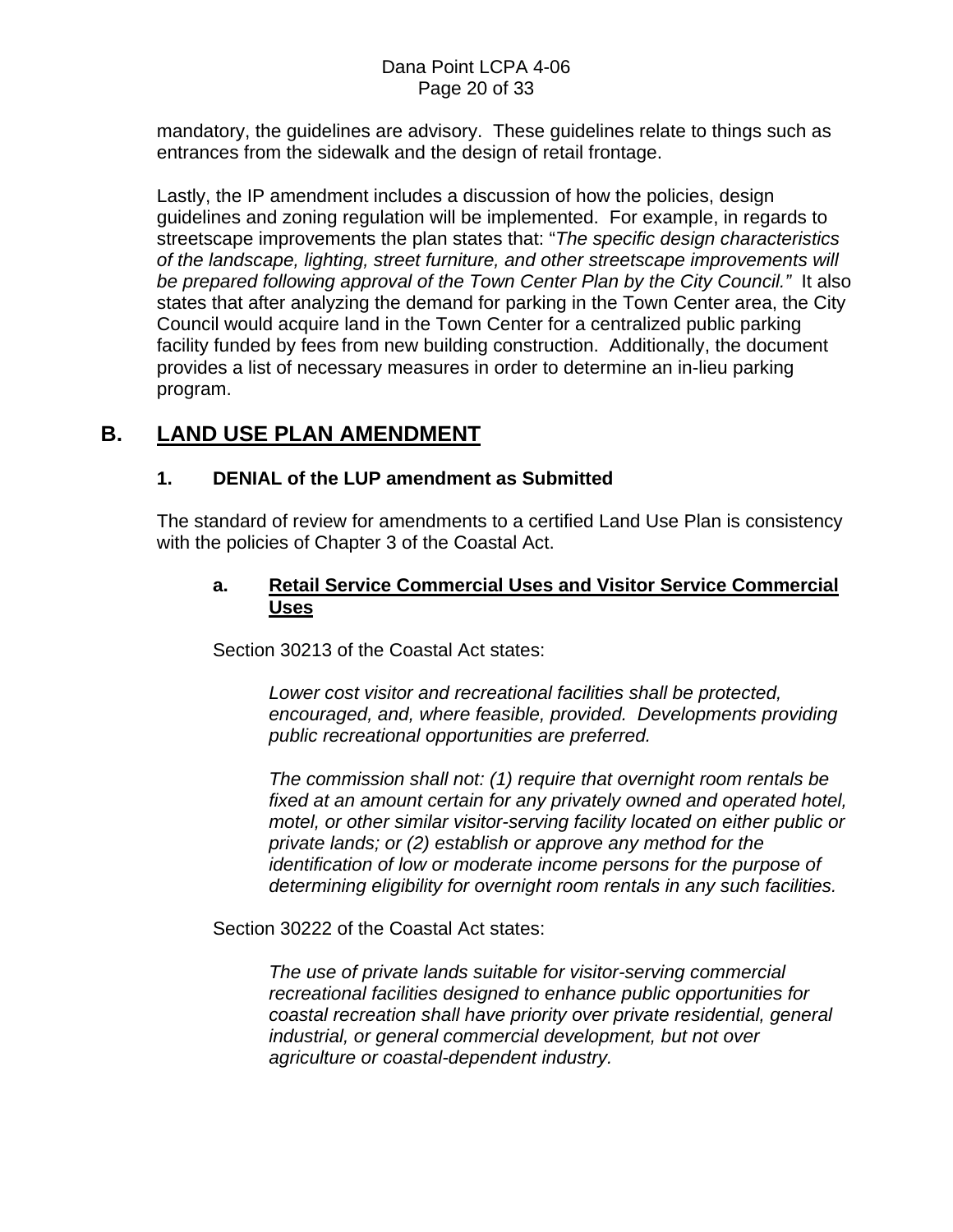One of the strongest legislative mandates of the Coastal Act is the provision of retail service commercial and visitor service commercial uses. Section 30213 of the Coastal Act requires that lower cost visitor and recreational facilities be protected, encouraged and where feasible provided. Section 30222 of the Coastal Act places a higher priority on the provision of retail service commercial and visitor service commercial uses designed to enhance public opportunities for coastal recreation than on residential, industrial, or general commercial uses. The proposed LUP would allow a number of uses including retail service commercial and visitor service commercial uses. Retail service commercial uses and visitor service commercial uses provide greater public benefit than general commercial (i.e. office uses) and private residential uses because a larger segment of the population is able to take advantage of and enjoy the use. In addition, retail service commercial and visitor service commercial areas provide services to the visiting beach user, including providing places to stay overnight, dine and shop.

Retail service commercial uses and more so visitor service commercial uses are strongly preferred under the Coastal Act. These types of uses are preferred because they maximize the number of people who can enjoy the unique experience available only along the coast. Private residential development along the coast is of highly limited use, being usable only by those able to afford coastal living. Furthermore, lesser priority uses, such as residential and general commercial, are not dependent upon being located within the coastal zone. Such uses can accomplish their functions virtually anywhere; whereas the coastal visitor experience is available only along the coast. Moreover, population growth in general creates greater demand for visitor serving amenities within the Coastal Zone.

As submitted, the Town Center Mixed-Use District gives equal priority to office and general commercial uses as it does to retail service and visitor service commercial uses. Therefore, the Town Center Plan as submitted is inconsistent with Section 30222 of the Coastal Act. While the Town Center Plan "promotes " professional business and office uses on the upper floors and "supports" street level uses that are pedestrian oriented, the Land Use Strategy (Land Use Policy 1.4) allows professional business and office uses on the ground floor of all parcels throughout the Town Center. The Commission notes that under the currently certified LCP, two of the three land use designations either do not allow office uses at all or do not allow professional business and office uses on the ground floor in the proposed Town Center planning area. As submitted, this LUP amendment does not include policies to protect retail service commercial uses and visitor service commercial uses.

As submitted, the Town Center Plan is inconsistent with Section 30213 of the Coastal Act because it does not protect the existing C-VC (Coastal Visitor Commercial) designated area or lower cost overnight accommodations within the LCP area. As originally submitted, the Town Center area contains a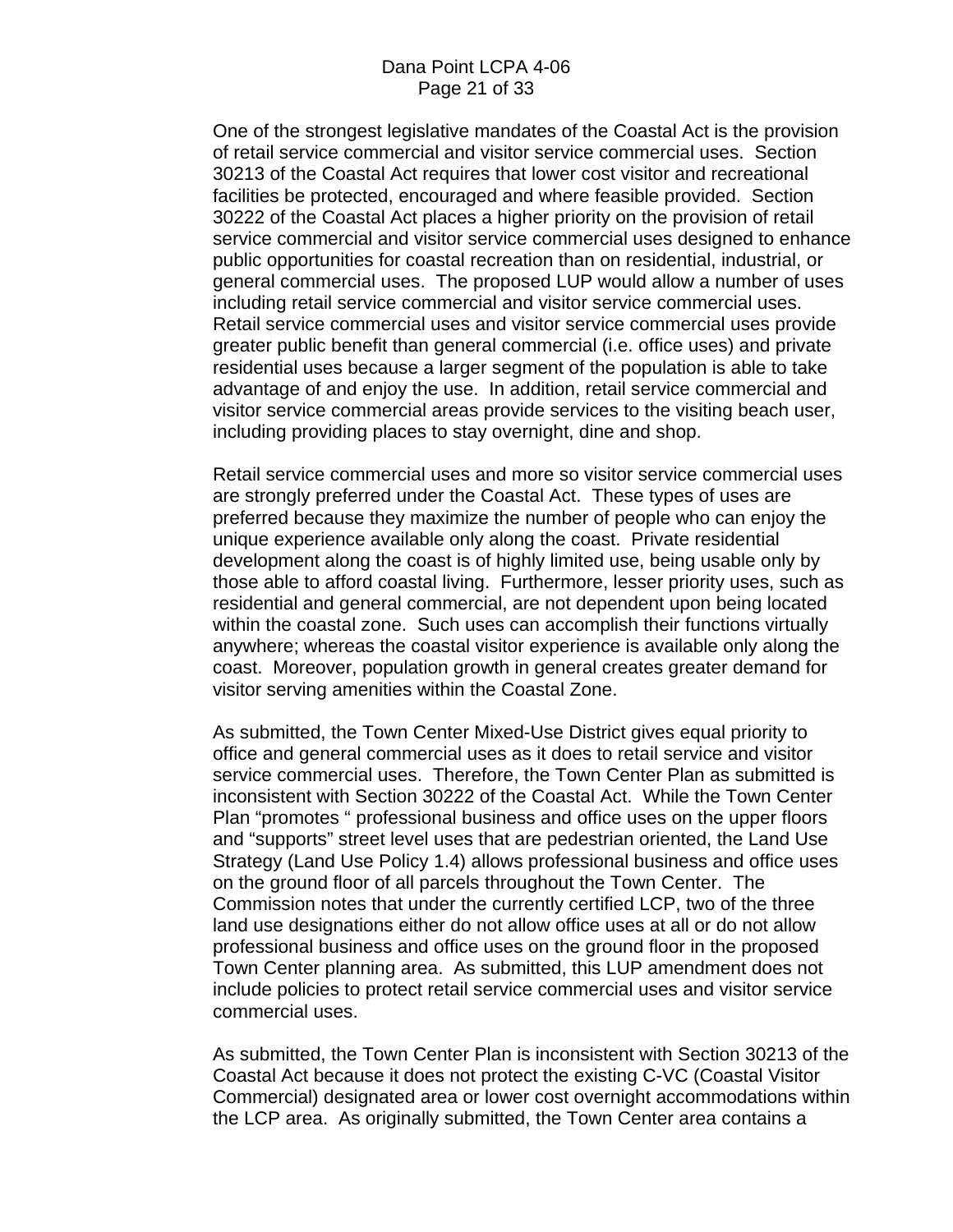second overnight visitor accommodation, the Blue Lantern Inn located at 34343 Blue Lantern Street. The currently certified LCP designates this hotel site as C-VC. The subject LUP amendment designates the entire Town Center area Mixed-Use thereby allowing the elimination of the hotel use in favor of office or other uses. In discussion with City staff, Commission staff made it clear that we could not support the redesignation of this parcel from C-VC to Mixed-Use given the mandate of Section of 30213 of the Coastal Act. The City explained that it was not their intent to eliminate hotel use at this site. Further, the Town Center Plan would eliminate an existing lower cost motel, The Dana Marina Inn, located within the inner couplet. The LUP amendment would allow the loss of this 24-unit facility and the conversion of this site to another use. The LUP as submitted is therefore inconsistent with Section 30213 of the Coastal Act. Therefore, the LUP amendment must be denied as submitted.

#### **b. Water Quality and the Marine Environment**

Section 30230 of the Coastal Act states:

*Marine resources shall be maintained, enhanced, and where feasible, restored. Special protection shall be given to areas and species of special biological or economic significance. Uses of the marine environment shall be carried out in a manner that will sustain the biological productivity of coastal waters and that will maintain healthy populations of all species of marine organisms adequate for long-term commercial, recreational, scientific, and educational purposes.* 

Section 30231 of the Coastal Act states:

*The biological productivity and the quality of coastal waters, streams, wetlands, estuaries, and lakes appropriate to maintain optimum populations of marine organisms and for the protection of human health shall be maintained and, where feasible, restored through, among other means, minimizing adverse effects of waste water discharges and entrainment, controlling runoff, preventing depletion of ground water supplies and substantial interference with surface water flow, encouraging waste water reclamation, maintaining natural vegetation buffer areas that protect riparian habitats, and minimizing alteration of natural streams.* 

Section 30232 of the Coastal Act states:

*Protection against the spillage of crude oil, gas, petroleum products, or hazardous substances shall be provided in relation to any development or transportation of such materials. Effective containment and cleanup facilities and procedures shall be provided for accidental spills that do occur.*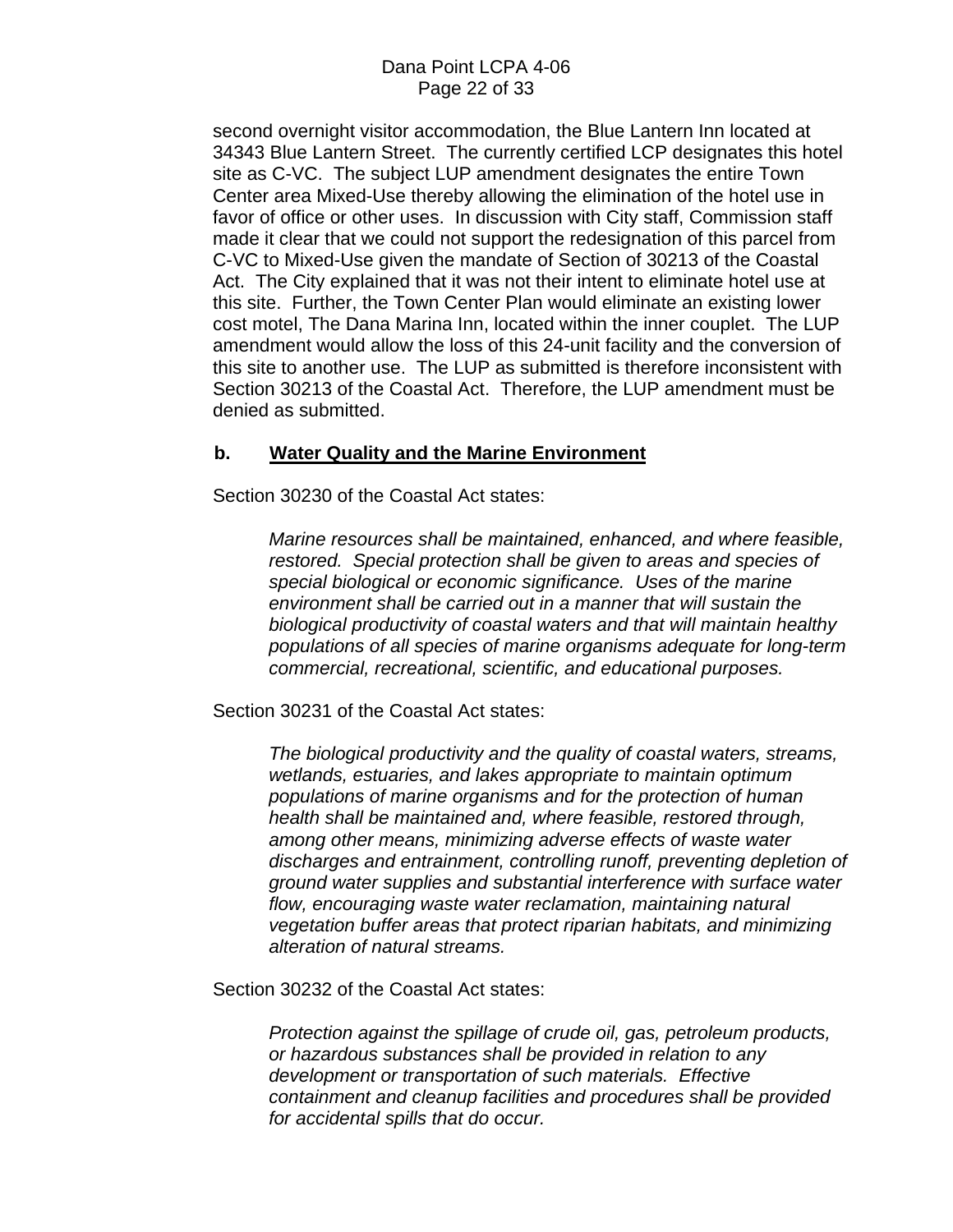The protection of water quality is an important aspect of the Coastal Act. Section 30230 of the Coastal Act states that marine resources shall be maintained, enhanced, and where feasible restored. Section 30231 of the Coastal Act states that the biological productivity and quality of coastal waters shall be protected. Section 30232 of the Coastal Act states protection against the spillage of crude oil, gas, petroleum products, or hazardous substances shall be provided in relation to any development or transportation of such materials. Water from the Town Center site will flow into the City of Dana Point's storm drain system and will ultimately drain to the Pacific Ocean. Recent beach closures occurring throughout Orange County, including those in Huntington Beach and Laguna Beach, have been attributed to polluted urban runoff discharging into the ocean through outfalls. As illustrated by these beach closures, polluted runoff negatively affects both marine resources and the public's ability to access coastal resources.

Protection of water quality should be a primary goal associated with any LUP. However, the proposed LUP amendment does not provide policies to prevent impacts to water quality. Therefore, the submitted Town Center Plan is inconsistent with Sections 30230, 30231, and 30232 of the Coastal Act because it fails to provide policies that would protect water quality and the marine environment. Therefore, the LUP amendment must be denied as submitted.

### **c. Public Access**

Section 30252 of the Coastal Act states, in part:

*The location and amount of new development should maintain and enhance public access to the coast by (1) facilitating the provision or extension of transit service, (2) providing commercial facilities within or adjoining residential development or in other areas that will minimize the use of coastal access roads, (3) providing nonautomobile circulation within the development, (4) providing adequate parking*  facilities or providing substitute means of serving the development *with public transportation …* 

One of the strongest legislative mandates of the Coastal Act is the preservation of coastal access. Section 30252 of the Coastal Act states that all new development shall maintain and enhance public access to the coast by providing adequate parking facilities. As stated previously, the Town Center Plan requires all private parking to be provided on-site and also have included provisions for potential parking structures in the future (parking structures are not currently anticipated). Policies that require adequate parking for projects in the Town Center have been provided in the plan. Even though adequate parking for projects in the Town Center are required by these policies, the Town Center Plan does envision the need for an in-lieu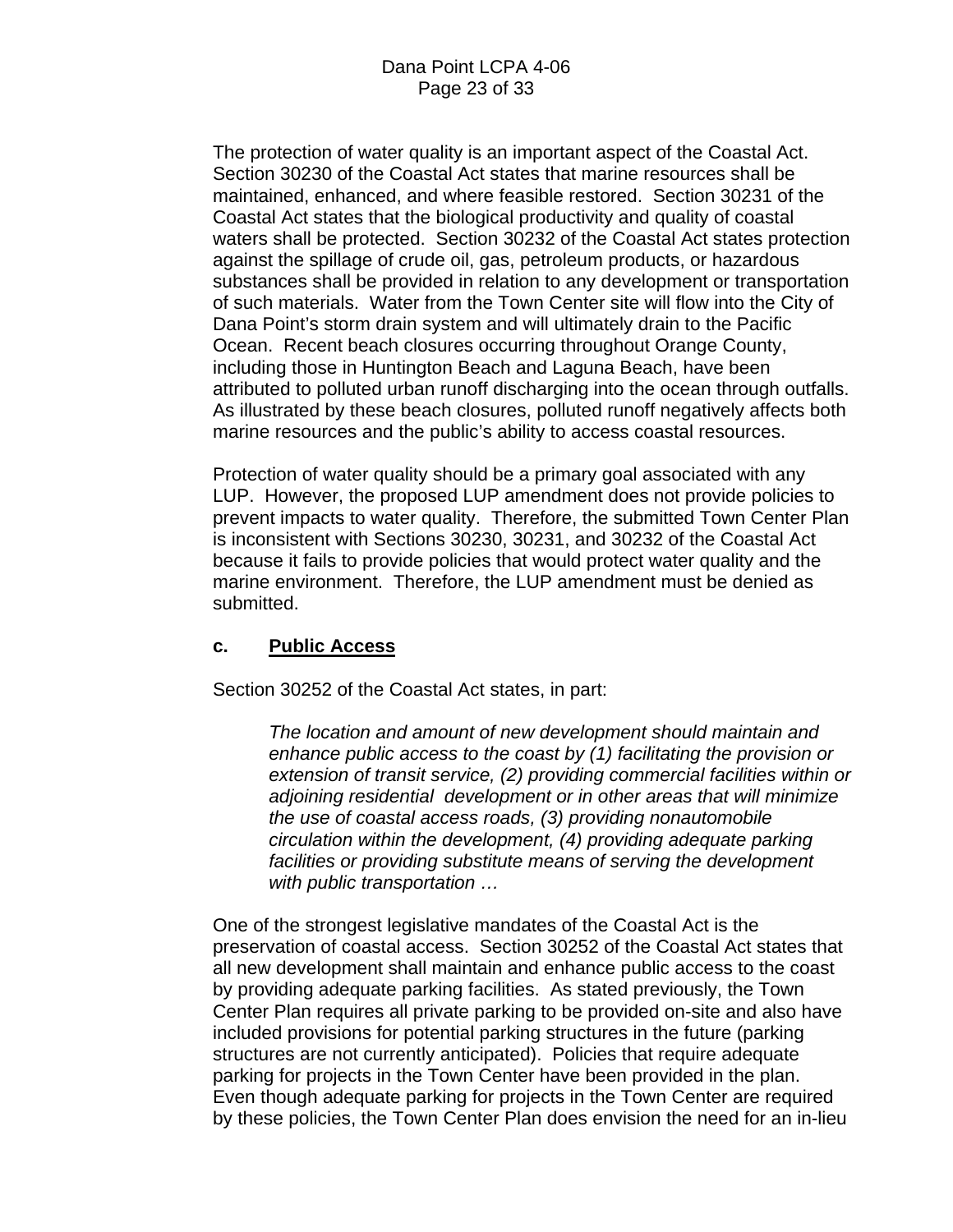parking fee program and such a program is identified as a future implementation measure (page 49 of the Town Center Plan document). As part of the future in-lieu fee parking program, the City would need to prepare a comprehensive parking demand study.

While the Town Center Plan does include a number of policies that deal with parking within the Town Center as well as improved circulation, it is unclear with regards to current standards versus future programs. Therefore, the submitted Town Center Plan does not protect public access.

#### **2. APPROVAL of the LUP Amendment if Modified as Suggested**

The findings for denial of the Land Use Plan as submitted are herein fully incorporated.

#### **a. Retail Service Commercial Uses and Visitor Service Commercial Uses**

As stated previously, the Town Center Plan as submitted allows a number of uses as permitted or allowed by condition. Within the Town Center there are a number of retail service commercial uses and visitor service commercial uses allowed. These types of uses provide an opportunity for the visiting public as well as residents to enjoy and experience the surrounding coastal area. Therefore, policies need to be implemented that protect priority retail service commercial uses and visitor service commercial uses.

As stated previously, the City's intends to allow the demolition of the existing lower cost motel and allow mixed used development of the site which would not include overnight accommodations. To mitigate the loss of the existing lower cost motel facility the City has consulted with the Department of Parks and Recreation (CDPR) and has informally proposed funding the renovation of three existing structures at Crystal Cove State Park that are currently being used for park operations and to convert them to overnight visitor accommodations. The Commission notes that the structures that would be converted to overnight visitor accommodations are large beachfront cottages, thereby providing tremendous public access. This mitigation can be found consistent with the Coastal Act if the renovated cottages provide at least the same number of beds as the motel units that are demolished. Further, the replacement of lower cost hostel beds at Crystal Cove State Park must be a condition of approval for the demolition of the existing lower cost motel. Only if modified to require the payment of an in-lieu fee to fund the renovation and conversion of the structures at Crystal Cove State Park to overnight accommodations can the LUP be found to be in conformance with Section 30213 of the Coastal Act.

Thus, if the amendment were modified to: 1) include policies that give priority to retail service commercial uses and visitor service commercial uses; 2)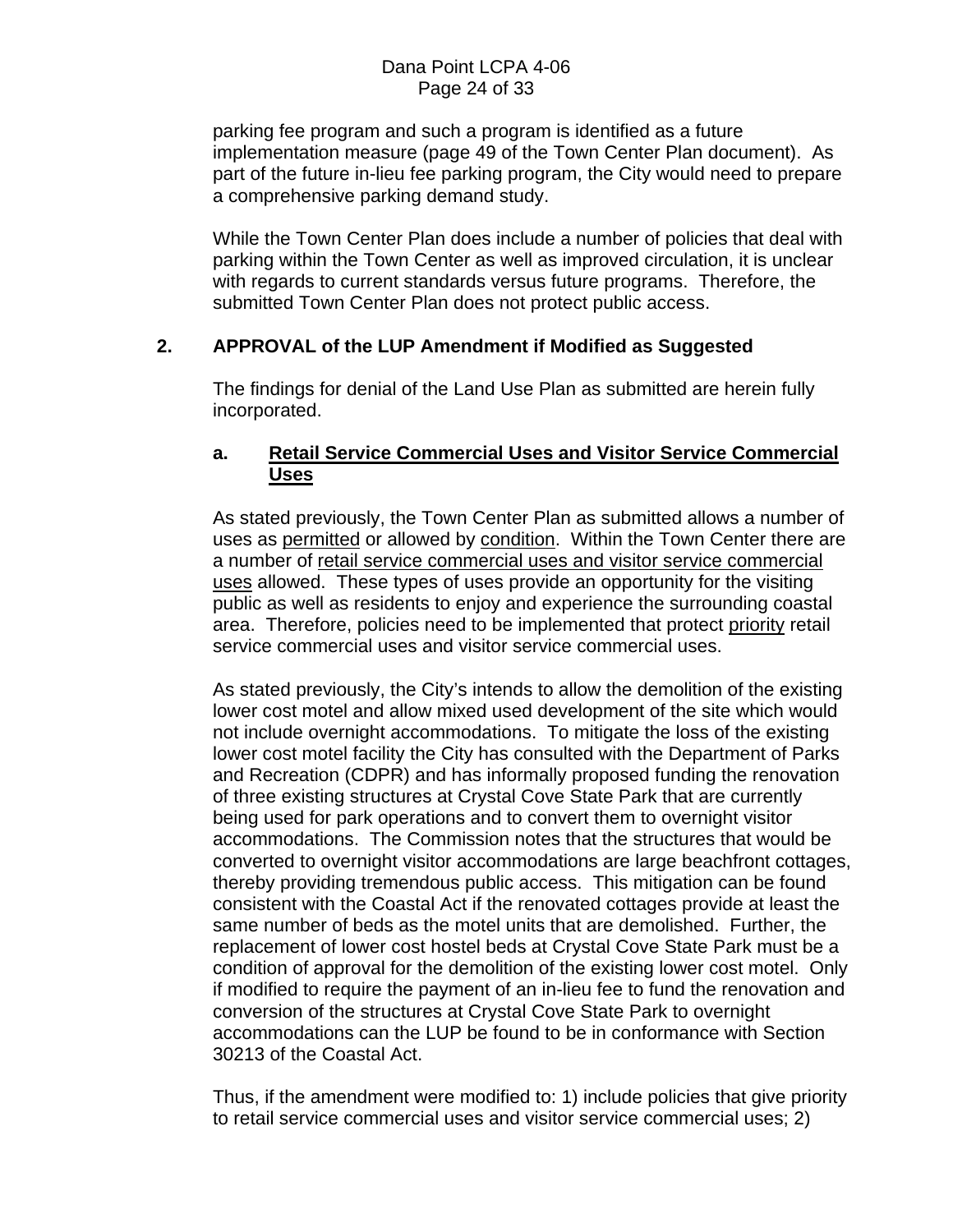revise the Town Center Plan boundary (Exhibit #5) so that the existing hotel that is designated C-VC remains so designated and protected for hotel land use; and 3) encourage the protection of lower cost visitor accommodations; thereby the LUP amendment can be found consistent with Sections 30213 and 30222 of the Coastal Act. In order to accomplish this, modifications are suggested to the proposed LUP amendment.

#### **b. Water Quality and the Marine Environment**

LCP's must include policies that protect water quality. These policies must prevent adverse impacts to water quality stemming from construction anticipated to take place in the Town Center and also impacts that would occur after such construction takes place. However, the proposed LUP amendment as submitted does not provide policies to prevent impacts to water quality.

Consistent with Sections 30230 and 30231 of the Coastal Act, development shall not result in the degradation of coastal waters caused by the introduction of pollutants, or by changes to the landscape that adversely impact the quality, quantity, and flow dynamics of coastal waters. Development shall not discharge runoff in a manner that adversely impacts the biological productivity and the quality of coastal waters appropriate to maintain optimum populations of marine organisms and protect human health.

Development from activities such as new construction of roads and commercial facilities has the potential to increase the pollutant load, volume, and velocity of runoff, impact water quality and increase storm drainage requirements in a number of ways. During urban development two important changes occur. First, natural vegetated pervious ground cover is converted to impervious surfaces such as paved highways, streets, rooftops, and parking lots. Natural vegetated soil can both absorb rainwater and remove pollutants providing a very effective natural purification process. Because pavement and concrete can neither absorb water nor remove pollutants, the natural purification characteristics of the land are lost. Secondly, urban development creates new pollution sources as human population density increases and brings with it proportionately higher levels of car emissions, car maintenance wastes, municipal sewage, pesticides, household hazardous wastes, pet wastes, trash, grease and oils from roads and pavement, sediments from erosion, and various other pollutants in runoff from industrial, commercial, and residential areas, which can be washed into storm sewers. Some water uses associated with development, such as landscape irrigation, can also increase dry weather runoff leaving the site and carry landscaping chemicals, such as pesticides and fertilizer. As a result of these changes, the runoff leaving the developed urban area is significantly greater in volume, velocity and pollutant load than the predevelopment runoff from the same area. Development can also alter natural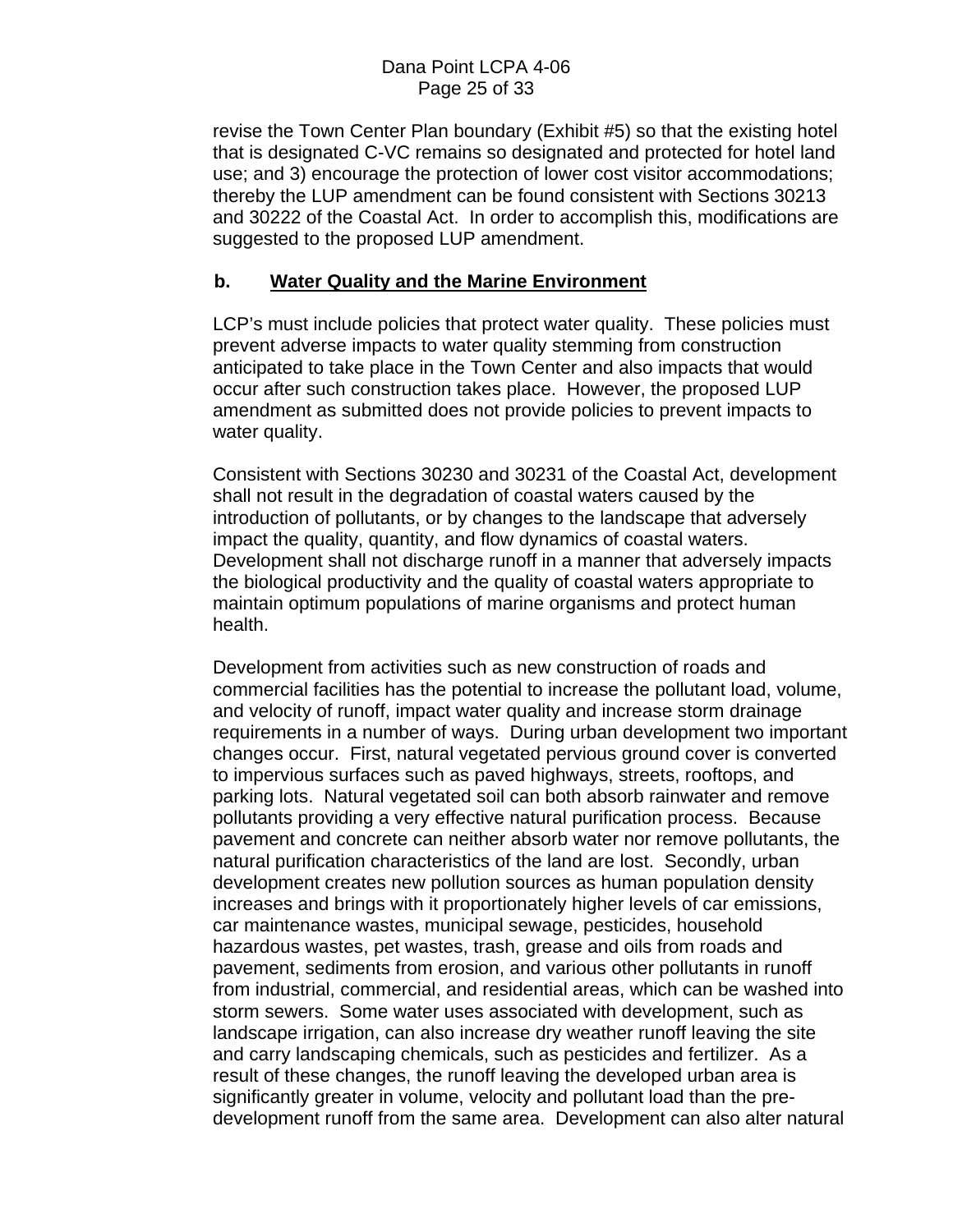drainage courses and drainage patterns potentially resulting in increased erosion and siltation. Increased development also increases demands on the limited supply of water, potentially leading to an increased concentration of pollution in water supplies.

Water quality degradation increases with percent imperviousness. The increased volume and velocity of runoff from developed urban areas can greatly accelerate the erosion of downstream natural channels. A number of studies have demonstrated a direct correlation between the degree of imperviousness of an area and the degradation of beneficial uses of downstream receiving waters. Significant declines in the biological integrity and physical habitat of streams and other receiving waters have been found to occur with as little as a 10% conversion from natural to impervious surfaces. Typical medium-density single-family home projects range between 25 to 60% impervious. Even at very low densities, such as 1-2 housing units per acre, standard subdivision designs can exceed the 10% imperviousness threshold that, as noted above, is theorized to be the threshold for degradation of streams and other waters with increasing imperviousness of their catchment.

The pollutants found in urban runoff can have damaging effects on both human health and aquatic ecosystems. In addition, the increased flows and volumes of stormwater discharged from new impervious surfaces resulting from new development and redevelopment can significantly impact beneficial uses of aquatic ecosystems due to physical modifications of watercourses, such as bank erosion, deepening and widening of channels. These impacts reduce the biological productivity and quality of coastal waters, streams, wetlands, estuaries, and lakes, reduce optimum populations of marine organisms and have adverse impacts on human health, inconsistent with Coastal Act Sections 30230 and 30231. Therefore, it is critical that the LUP establish a comprehensive framework of development standards, applicable to all phases of development.

The Commission shares responsibility for regulating nonpoint water pollution in the Coastal Zone of California with State Water Resources Control Board (SWRCB) and the coastal Regional Water Quality Control Boards (RWQCBs). The Commission and the SWRCB have been co-leads in developing and implementing the January 2000 Plan for California's Nonpoint source Pollution Control Program (Plan), which outlines a strategy to ensure that management measures and practices that reduce or prevent polluted runoff are implemented over a fifteen-year period. Some of these management measures are best implemented at the local City or County planning and permitting level, since they can be most cost effective during the design stage of development. The San Diego Regional Water Quality Control Board regulates discharge of stormwater and urban runoff from the municipal separate storm sewers operated by the municipalities of southern Orange County through its municipal stormwater permit. This order provides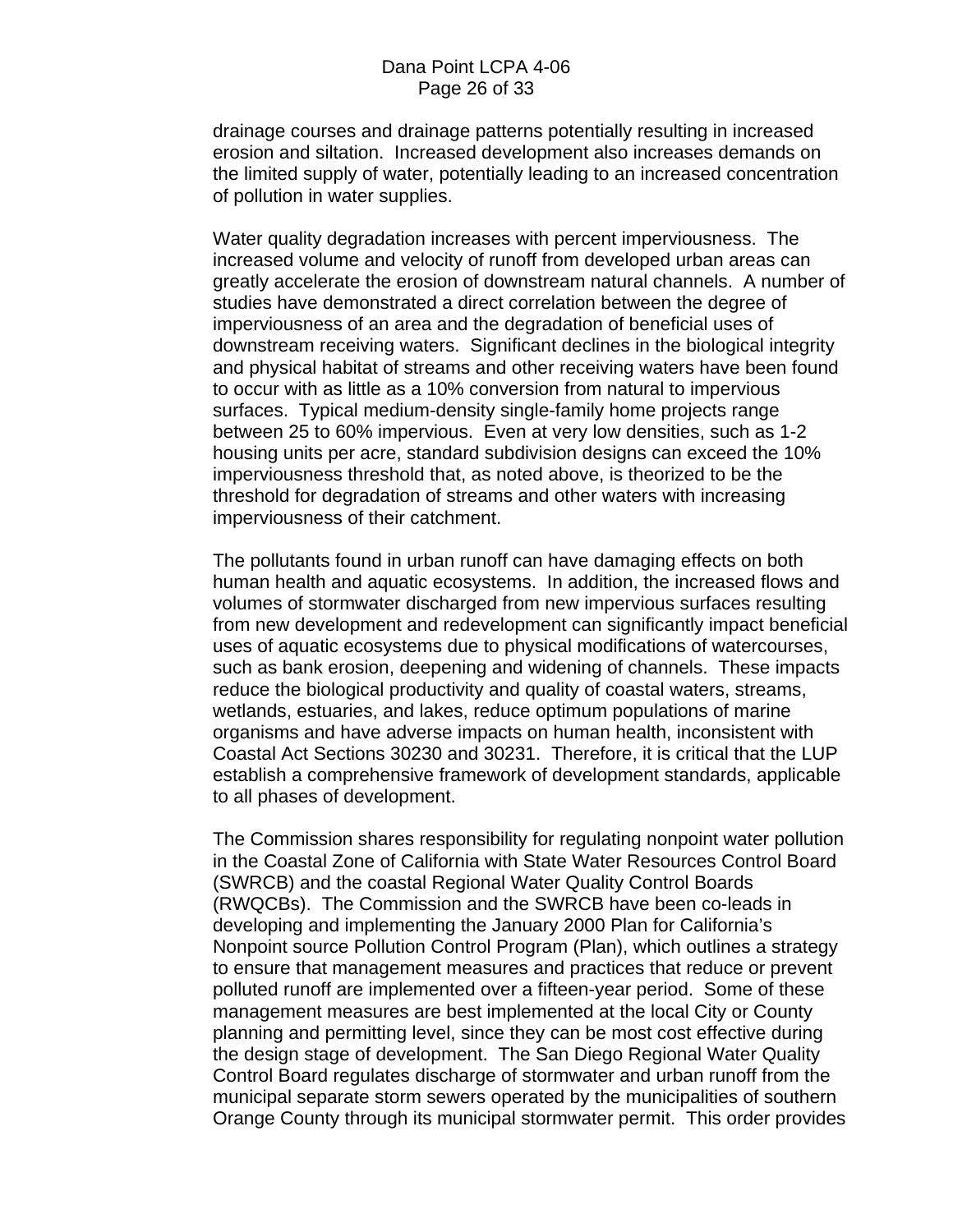extensive guidance regarding the types of development that are most likely to cause water quality impacts, selection of appropriate best management practices and requirements for water quality management plans. Suggested Policy G would make the requirements of the municipal stormwater permit part of the standard of review for coastal development at Dana Point. Additionally, Suggested Policy H would make the Standard Urban Stormwater Mitigation Plan Ch. 15.10, Municipal Code and Local Implementation Plan all standards of review.

When development can be sited and designed with water quality in mind, new impervious surfaces are minimized. Additionally, adequate site design and source control measures may eliminate the need for structural treatment controls, decreasing the cost to the applicant, while still protecting water quality. Suggested Policy O requires all development projects to use the three pronged approach of requiring effective site design, source control and treatment control best management practices to the maximum extent practicable.

Commercial development can be a significant source of nonpoint source pollution both due to the generation of pollutants and common designs that connect impervious surfaces directly to storm drains. For larger developments, the need for parking can generate increases in the volume and velocity of runoff, in addition to the pollutants produced by automobiles. Suggested Policy I requires all development to incorporate Best Management Practices designed to minimize or avoid the runoff of pollutants from structures, landscaping, parking and loading areas.

Critical to the successful function of post-construction structural BMPs in removing pollutants in stormwater, is the application of appropriate design standards for sizing BMPs. The majority of runoff is generated from small storms because most storms are small. Additionally, storm water runoff typically conveys a disproportionate amount of pollutants in the initial period that runoff is generated during a storm event. Designing BMPs for the small, more frequent storms, rather than for the large infrequent storms, results in improved BMP performance at lower cost.

The Coastal Commission and several Regional Water Quality Control Boards have selected the 85th percentile storm event as a design storm based on a point of diminishing returns, beyond which the marginal benefit of capturing the next incrementally larger volume of stormwater is no longer deemed practicable. The 85th percentile storm generates the same or more precipitation than 85 percent of recorded storms. The actual measurement of the 85th percentile storm event may be the amount of rainfall generated over 24 hours (or less) for structural BMPs that work by capturing a certain volume of water for a certain period of time (volume-based BMPs, e.g., detention basins). The measurement may be the rainfall intensity (precipitation per hour) for structural BMPs that treat the runoff as it flows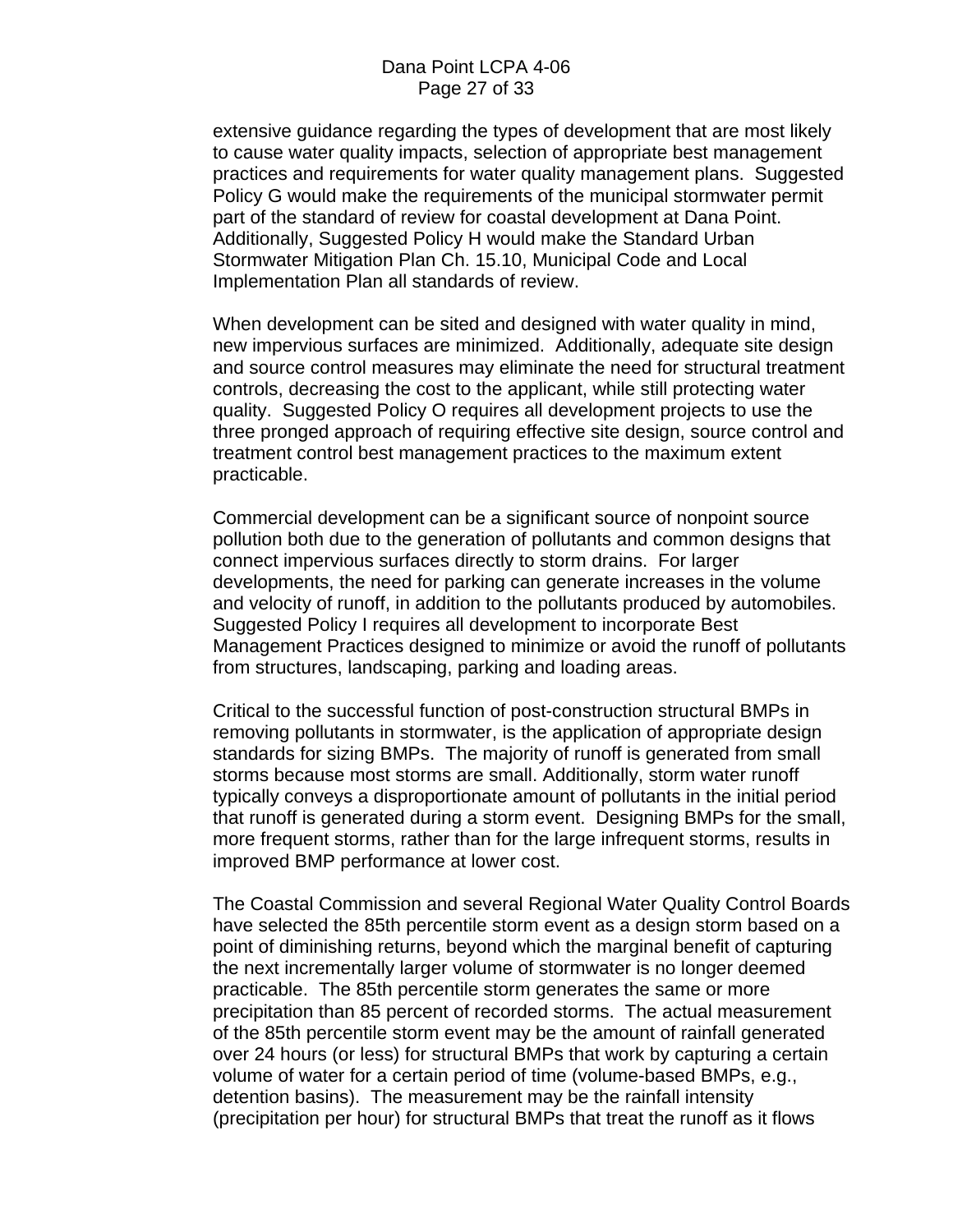through (flow-based BMPs, e.g., bioswales). The Commission finds that this design standard is based on sound science and notes that the same design standard has been used by numerous stormwater management agencies throughout the state. Therefore, the Commission requires that where postconstruction structural BMPs are required, they be sized based on the Design Standard specified in Suggested Policy Q and finds this will ensure the proposed development will be designed to minimize adverse impacts to coastal resources, in a manner consistent with the water and marine policies of the Coastal Act.

Nonpoint pollution is generated by many actions of many people. One of the most important steps in any nonpoint source pollution program is to educate the public about how their collective activities can have harmful effects on water quality and how they can help to protect water quality with relatively simple actions. Suggested Policy N will promote education of Dana Point residents, property owners and visitors regarding good water quality practices.

In addition to the previous discussed policies, any proposed landscaping also plays into the protection of water quality. Any proposed vegetated landscaped areas located in the Town Center should only consist of noninvasive plants that are primarily drought tolerant. The use of non-native vegetation that is invasive can have an adverse impact on the existence of native vegetation, which is primarily drought tolerant. Invasive plants are generally those identified by the California Invasive Plant Council (http://www.cal-ipc.org/) and California Native Plant Society (www.CNPS.org). No plant species listed as problematic and/or invasive by the California Native Plant Society, the California Invasive Plant Council, or as may be identified from time to time by the State of California shall be employed or allowed to naturalize or persist on the site. No plant species listed as a 'noxious weed' by the State of California or the U.S. Federal Government shall be utilized within the property. In addition, any plants in the landscaping plan should primarily be drought tolerant to minimize the use of water. The term "drought tolerant" is equivalent to the terms 'low water use' and 'ultra low water use' as defined and used by "A Guide to Estimating Irrigation Water Needs of Landscape Plantings in California" prepared by University of California Cooperative Extension and the California Department of Water Resources dated August 2000 available at [http://www.owue.water.ca.gov/landscape/pubs/pubs.cfm.](http://www.owue.water.ca.gov/landscape/pubs/pubs.cfm)

Thus, if the amendment were modified to include policies regarding the protection of water quality such as : 1) having all development incorporate Best Management Practices (BMPs) designed to minimize or avoid the runoff of pollutants from structures, landscaping, parking and loading areas; 2) having post-construction structural BMPs (or suites of BMPs) be designed, sized and installed to treat, infiltrate or filter the amount of stormwater runoff produced by all storms up to and including the 85th percentile, 24-hour storm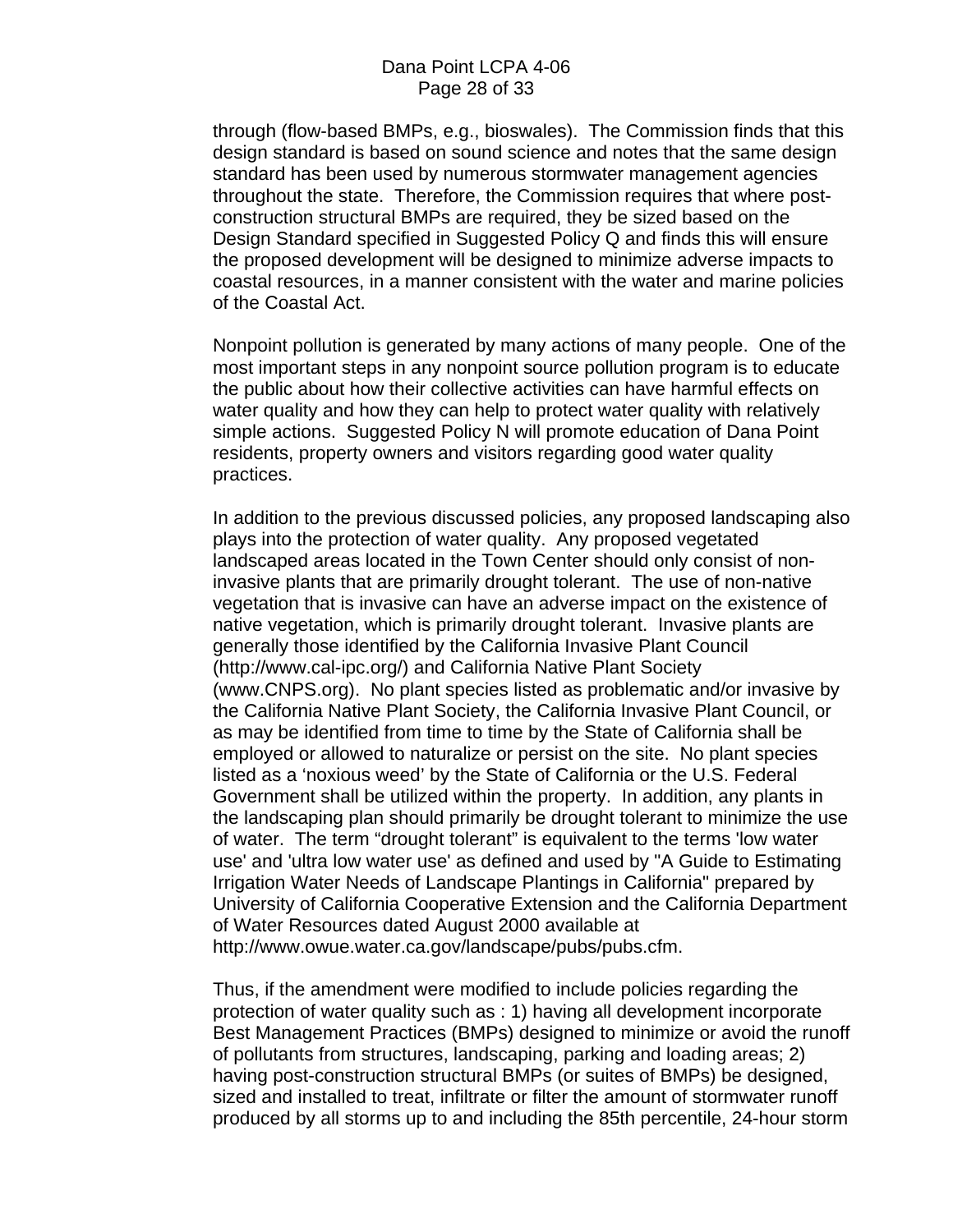event for volume-based BMPs and/or the 85th percentile, 1-hour storm event (with an appropriate safety factor, i.e. 2 or greater) for flow-based BMPs; and 3) require that any proposed landscaping consist of non-invasive, primarily drought tolerant plants; then, and only then, could the LUP amendment be found consistent with Sections 30230, 30231, and 30232 of the Coastal Act. In order to accomplish this, modifications are suggested to the proposed LUP amendment.

### **c. Public Access**

As stated previously, the LUP includes policies to protect public access, but some of the policies are unclear. For example, even though policies regarding adequate parking for projects in the Town Center are included in the LUP, the Town Center Plan states that it envisions the need for an in-lieu parking fee program and that such a program is identified as a future implementation measure (page 49 of the Town Center Plan document). As part of any in-lieu fee parking program, the City would prepare a comprehensive parking demand study. However, the proposed policies do not clearly indicate that an in-lieu parking fee program is intended for the future and is not intended to be implemented at this time. Therefore, a policy clarifying that such a program would be subject to a future LCP amendment is necessary.

Thus, if the LCP amendment were modified to include a policy requiring approval of a Local Coastal Program Amendment from the California Coastal Commission for any zoning code amendments made for the purpose of implementing an in-lieu paring program for the Town Center; the LUP amendment can be found consistent with Section 30252 of the Coastal Act. In order to accomplish this, modifications are suggested to the proposed LUP amendment.

### **3. CONCLUSION**

Therefore, for the reasons outlined above, the Commission finds that only if modified as suggested, can the proposed LUP amendment be found to be consistent with Sections 30213 and 30222 of the Coastal Act, which requires protection of retail service commercial uses and visitor service commercial uses be protected, with Sections 30230, 30231 and 30232 of the Coastal Act, which requires protection of water quality and with Section 30252 of the Coastal Act, which requires protection of public access.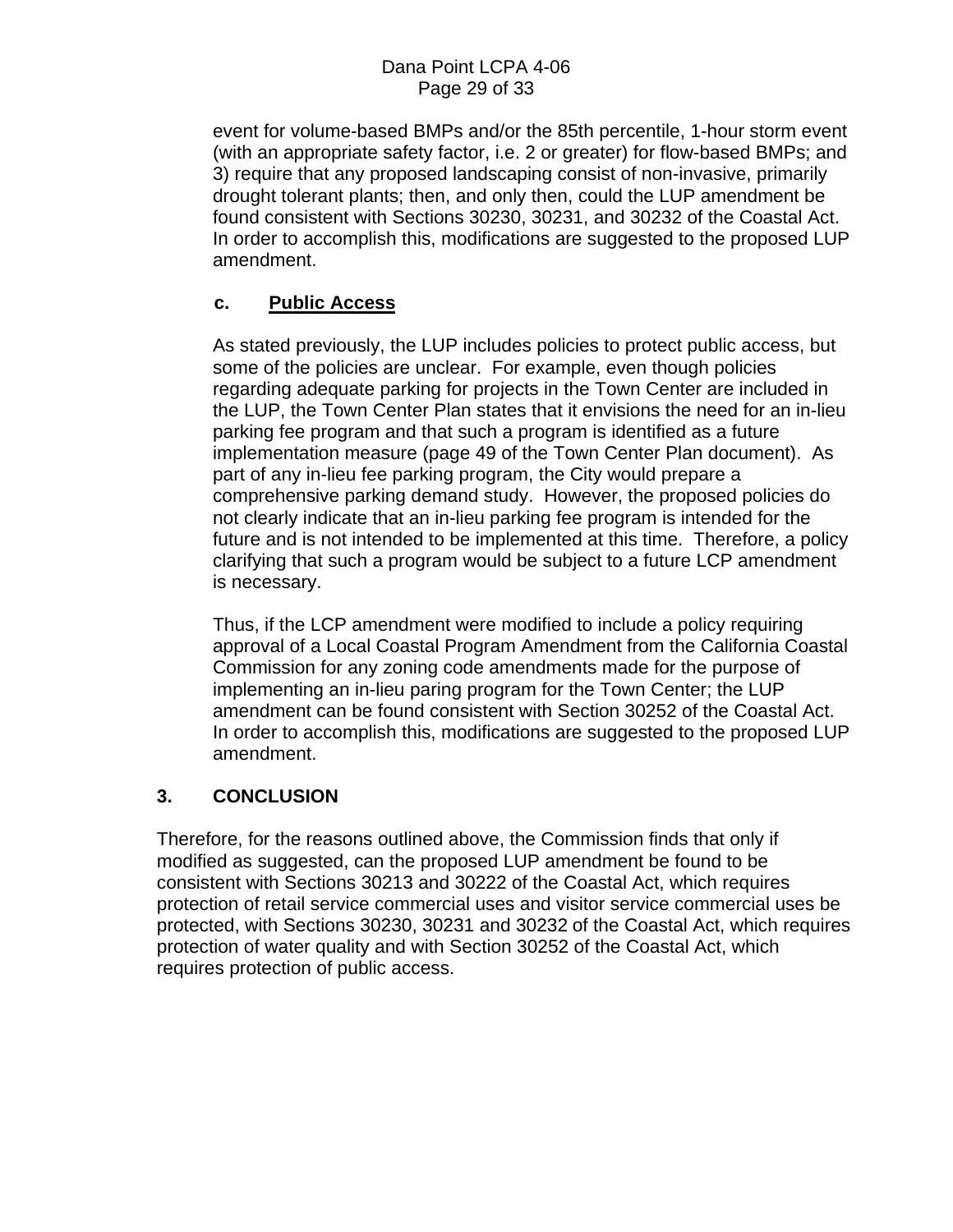## **C. IMPLEMENTATION PLAN AMENDMENT**

### **1. Findings for DENIAL of the Implementation Plan Amendment as Submitted**

The Commission hereby finds and declares as follows:

### **a. Retail Service Commercial Uses and Visitor Service Commercial Uses**

The Commission has modified the Land Use Plan to bring it into conformance with the Chapter 3 requirements of the Coastal Act concerning priority land use, the protection of lower cost overnight accommodations, and the protection of other existing overnight accommodations, especially located on land designated C-VC in the currently certified LCP. The IP portion of the Town Center Plan, as submitted includes a proposed Mixed-Use zoning which would allow business professional and office uses with the same priority as retail and visitor commercial uses throughout the LCP area. Further, the IP would allow the loss of lower cost overnight accommodations and other existing overnight accommodations without mitigation. Therefore, the IP does not carry out the Land Use Plan and must be denied as submitted.

### **b. Water Quality and the Marine Environment**

The Commission has modified the Land Use Plan to bring it into conformance with the Chapter 3 requirements of the Coastal Act concerning water quality and the marine environment. The IP portion of the Town Center Plan fails to provide an adequate framework in which to ensure that water quality and the marine environment are protected. Therefore, the IP does not carry out the Land Use Plan and must be denied as submitted.

### **c. Public Access**

The Commission has modified the Land Use Plan to bring it into conformance with the Chapter 3 requirements of the Coastal Act concerning public access. The IP portion of Town Center Plan fails to provide Development Standards that would carry out protection of public access. Therefore, the IP does not carry out the Land Use Plan and must be denied as submitted.

### **2. APPROVAL of the Implementation Plan Amendment Modified**

The findings for denial of the IP amendment as submitted are herein fully incorporated.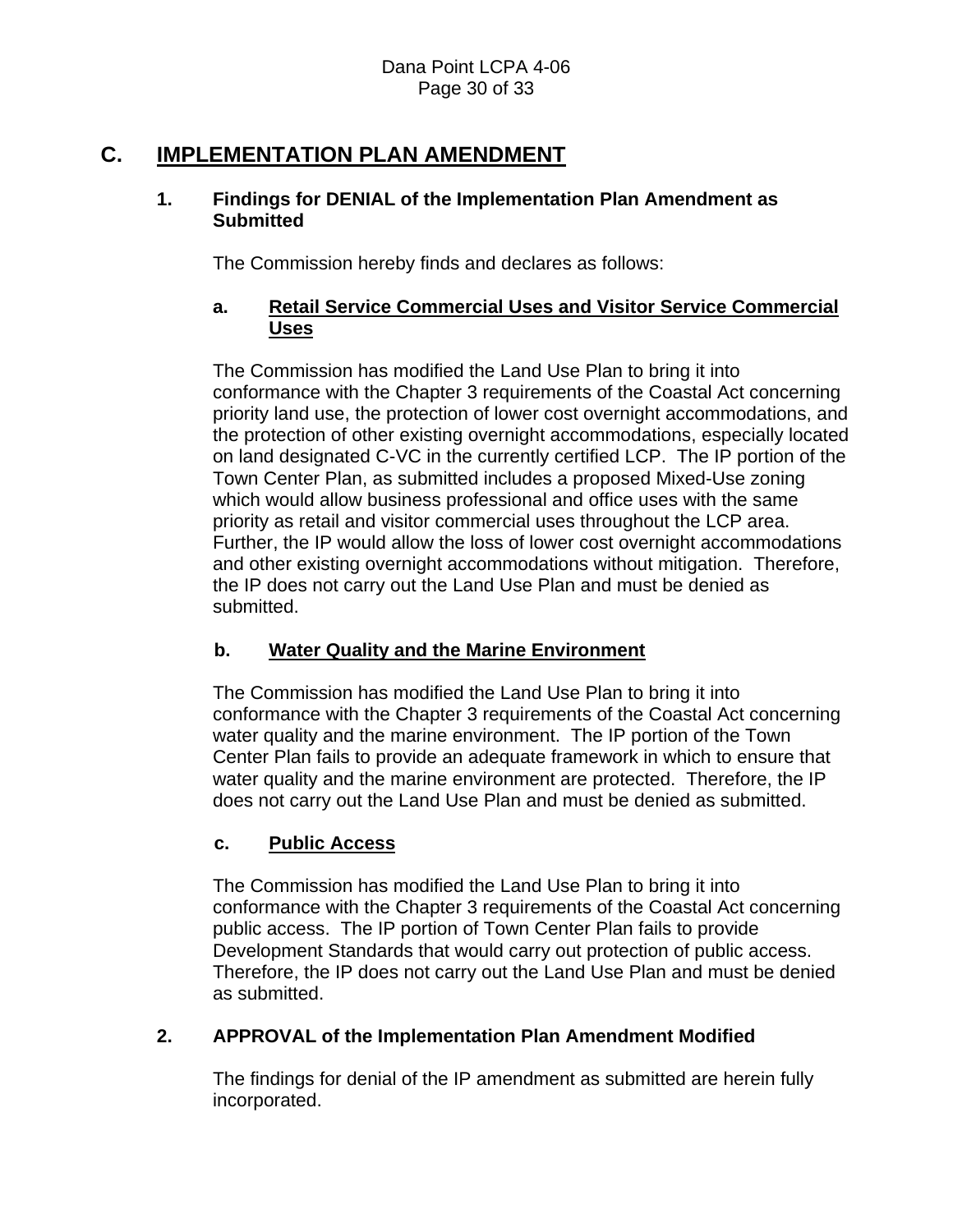### **a. Retail Service Commercial Uses and Visitor Service Commercial Uses**

As stated, it is the City's intent to allow the demolition of the existing lower cost motel and allow mixed used development of the site which would not include overnight accommodations. To mitigate the loss of the existing lower cost motel facility the City has consulted with the Department of Parks and Recreation (CDPR) and has informally proposed funding the renovation of three existing structures at Crystal Cove State Park that are currently being used for park operations (cottages 14, 17 and 21 within the Historic District) and to convert them to overnight visitor accommodations. The Commission notes that the structures that would be converted to overnight visitor accommodations are large beachfront cottages, thereby providing tremendous public access. The mitigation can be found consistent with the Coastal Act if the renovated cottages provide at least the same number of beds as the motel units that are demolished. Further, the replacement of lower cost hostel beds at Crystal Cove State Park must be a condition of approval for the demolition of the existing lower cost motel and there must be an agreement (MOU between the City and CDPR to ensure that this specific project is implemented). If this project does not go forward, an LCP will be necessary in order to assess the amount of the new in-lieu fee. Only modified to require the payment of an in-lieu fee to fund the renovation and conversion of the structures at Crystal Cove State Park to overnight accommodations can the IP be found in conformance with and carry out the LUP as amended.

In order to prioritize retail service commercial uses and visitor service commercial uses, the Land Use Matrix has been modified. As modified, the IP is consistent with the City's certified and modified LUP which protects retail service commercial uses, visitor service commercial uses and the protection of lower cost overnight accommodations.

### **b. Water Quality and the Marine Environment**

In order to protect water quality, appropriate BMPs are required to be implemented. As modified, the IP is consistent with the City's certified and modified LUP which protects water quality.

### **c. Public Access**

In order to protect public access, Development Standards need to be included in order to reflect the importance of protecting public access. As modified, this would be consistent with the City's certified and modified LUP which protects public access.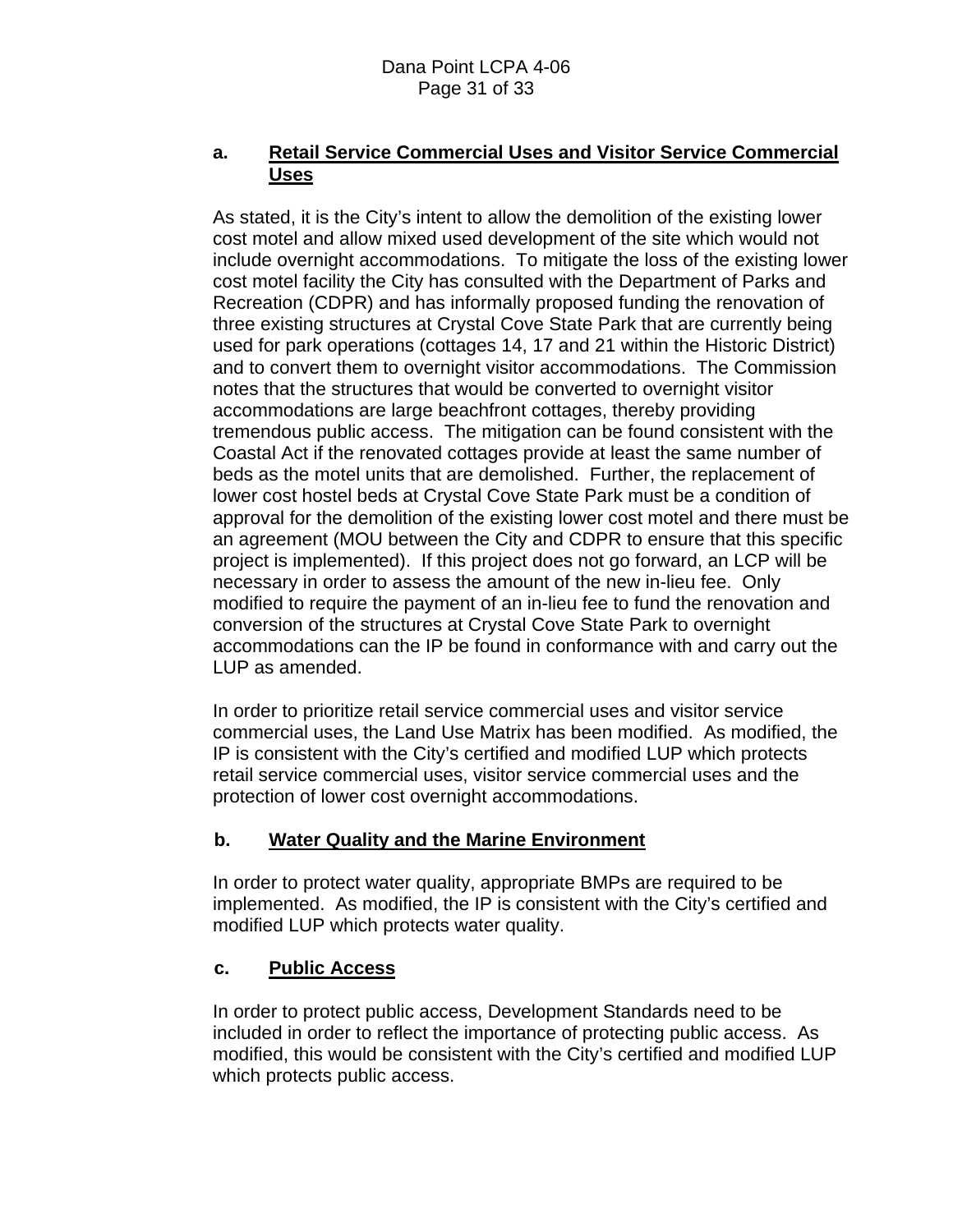### **3. CONCLUSION**

Therefore, the Commission finds that only if modified as suggested to require changes to the Land Use Matrix; revision of the Town Center boundary to protect an existing hotel; mitigation for the loss of existing lower cost overnight accommodations; inclusion of Development Standards regarding water quality; and clarifications regarding public access can the IP be found consistent with the City's certified and modified LUP.

## **D. APPROVAL OF LAND USE PLAN AMENDMENT AS SUBMITTED**

### **Visual Impacts**

Section 30251 of the Coastal Act states:

*The scenic and visual qualities of coastal areas shall be considered and protected as a resource of public importance. Permitted development shall be sited and designed to protect views to and along the ocean and scenic coastal areas, to minimize the alteration of natural land forms, to be visually compatible with the character of surrounding areas, and, where feasible, to restore and enhance visual quality in visually degraded areas. New development in highly scenic areas such as those designated in the California Coastline Preservation and Recreation Plan prepared by the Department of Parks and Recreation and by local government shall be subordinate to the character of its setting.* 

The Coastal Act considers the protection of scenic and visual resources very highly. Section 30251 of the Coastal Act states that the scenic and visual qualities of coastal areas shall be considered and protected as a resource of public importance. The proposed discretionary actions involved with the Town Center Plan would allow for the maximum building height limit within the Town Center area to be increased from 35-feet to 40-feet. As the allowable height limit would increase by five feet, the potential affect would not significantly modify the existing views within the public viewshed (i.e. PCH and Del Prado). The increase in height would be similar to the already existing height limit thus preserving the existing community character of the area.

PCH, which traverses the Town Center area, is a designated State Scenic Highway. Future development projects have the potential to result in impacts to scenic resources (i.e. Pacific Ocean and historic buildings) along PCH. However, as stated in the Town Center Plan, each proposed project would be reviewed and evaluated by the City to determine impacts and the necessary subsequent actions. Thus, any potential adverse impacts to views would be analyzed on a case by case basis. Therefore, no adverse impacts to views are anticipated.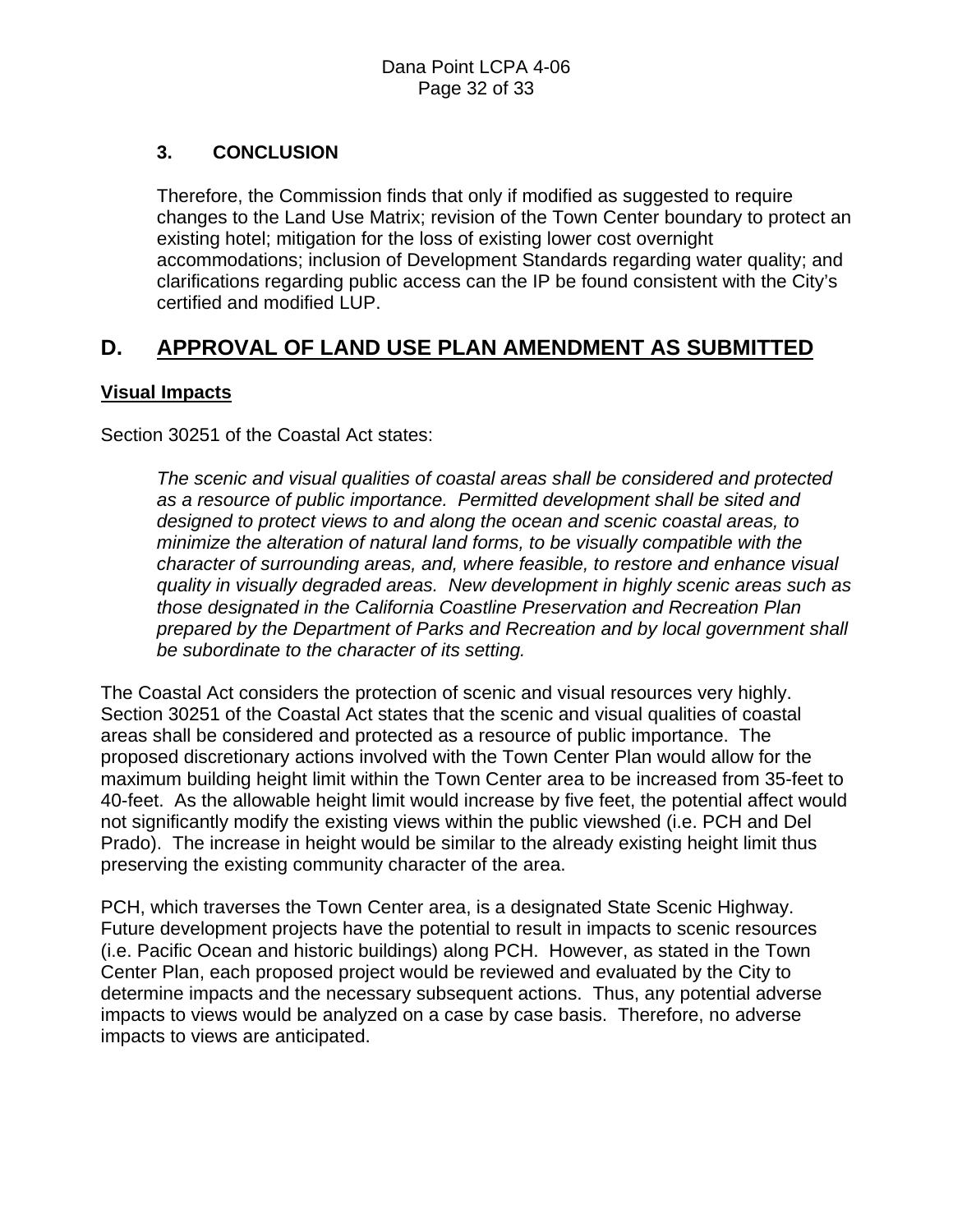## **E. APPROVAL OF IMPLEMENTATION PLAN AMENDMENT AS SUBMITTED**

### **Visual Impacts**

The proposed Town Center Plan includes Development Standards that will implement policies found in the Town Center Plan regarding visual impacts. Therefore, this would be consistent with the City's certified and modified LUP which protects against visual impacts.

# **IV. CALIFORNIA ENVIRONMENTAL QUALITY ACT**

Section 21080.9 of the California Public Resources Code – within the California Environmental Quality Act (CEQA) - exempts local governments from the requirement of preparing an environmental impact report (EIR) in connection with its activities and approvals necessary for the preparation and adoption of a local coastal program (LCP). The Commission's LCP review and approval program has been found by the Resources Agency to be functionally equivalent to the EIR process. Thus, under Section 21080.5 of CEQA, the Commission is relieved of the responsibility to prepare an EIR for each LCP. Nevertheless, the Commission is required in approving an LCP submittal to find that the LCP does conform with the provisions of CEQA, including the requirement in CEQA section 21080.5(d)(2)(A) that the amended LCP will not be approved or adopted as proposed if there are feasible alternatives or feasible mitigation measures available which would substantially lessen any significant adverse impact which the activity may have on the environment. 14 C.C.R. Sections 13542(a), 13540(f), and 13555(b). The City of Dana Point LCP amendment 4-06 consists of an amendment to both the Land Use Plan and Implementation Plan (IP).

As outlined in this staff report, the proposed LUP amendment is inconsistent with the Chapter 3 policies of the Coastal Act and the IP amendment is inconsistent with the policies of the certified Land Use Plan. However, if modified as suggested, the LUP amendment will be consistent with the Chapter 3 policies of the Coastal Act. In addition, if modified as suggested, the IP amendment will be consistent with the policies of the Land Use Plan. Thus, the Commission finds that the LUP amendment, if modified as suggested, is consistent with the Chapter 3 policies of the Coastal Act and that the IP amendment, if modified as suggested, is in conformity with and adequate to carry out the land use policies of the certified LUP. Therefore, the Commission finds that approval of the LCP amendment as modified will not result in significant adverse environmental impacts under the meaning of CEQA. Therefore, the Commission certifies LCP amendment request 4-06 if modified as suggested herein.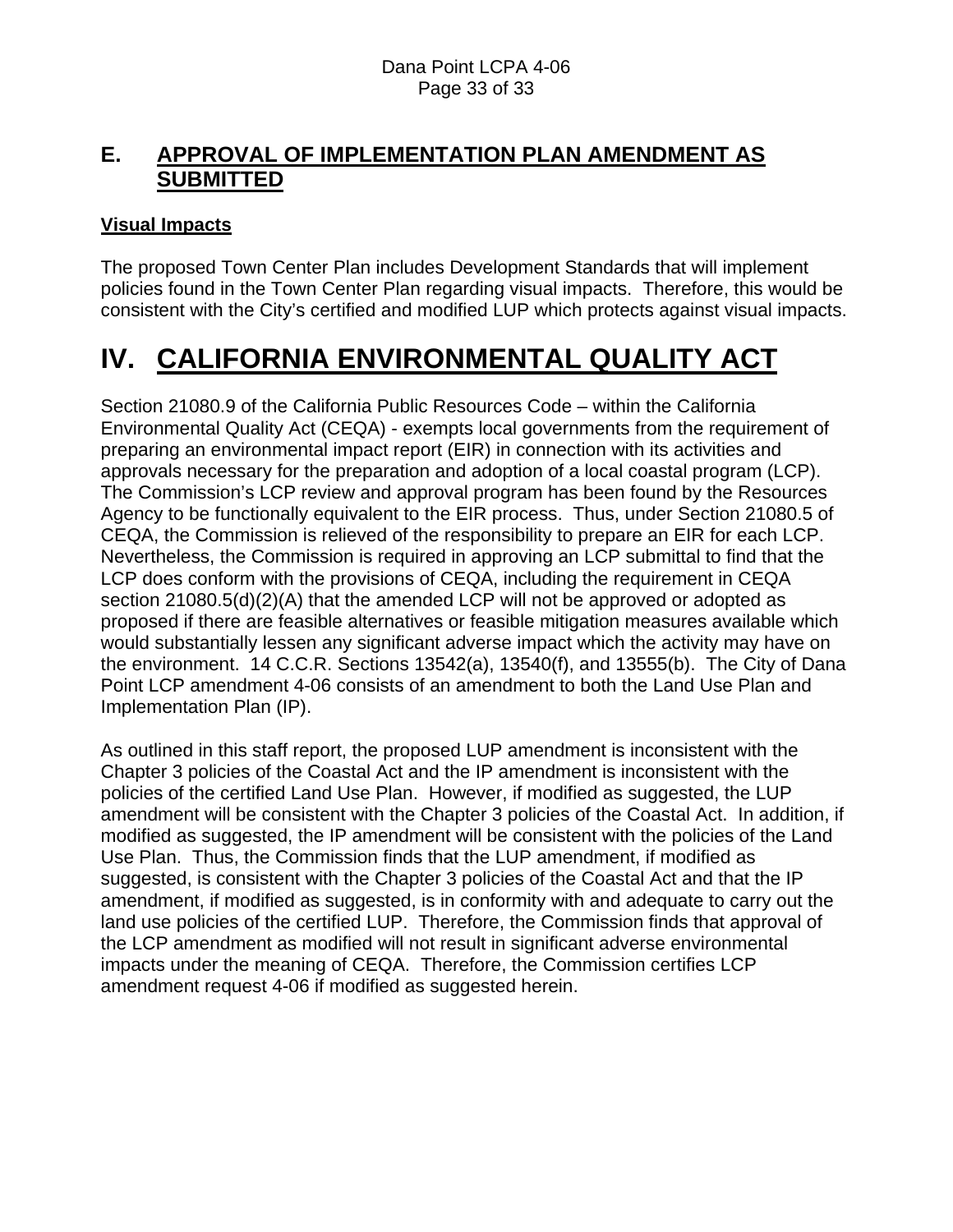#### **RESOLUTION NO. 06-11-08-06**

| EXHIBIT # |  |
|-----------|--|
| PAGE      |  |

#### A RESOLUTION OF THE CITY COUNCIL OF THE CITY OF DANA POINT, CALIFORNIA, REGARDING LOCAL COASTAL PROGRAM AMENDMENT LCPA06-05 AND REQUESTING CERTIFICATION BY THE CALIFORNIA COASTAL COMMISSION

WHEREAS, after notice duly given pursuant to Government Code Section 65090 and Public Resources Code Sections 30503 and 30510, the Dana Point Planning Commission on September 26, 2006, held a public hearing to consider the adoption of Dana Point Local Coastal Program Amendment LCPA06-05 and recommended its approval to the City Council; and

WHEREAS, the City Council, after giving notice as prescribed by law, held public hearings on October 25, 2006, regarding the proposed Dana Point Local Coastal Program Amendment LCPA06-05, and the City Council finds that the proposed amendment is consistent with the Dana Point General Plan, the Local Coastal Program and the California Coastal Act; and

WHEREAS, the City Council of the City of Dana Point certifies that it intends to implement the Local Coastal Program in a manner fully consistent and in conformance with the California Coastal Act; and

NOW, THEREFORE, BE IT RESOLVED by the City Council of the City of Dana Point as follows:

Section 1. That the above recitals are true and correct and incorporated herein.

Section 2. That the Dana Point City Council approved Dana Point Local Coastal Program Amendment LCPA06-05 pursuant to Resolution 06-11-08-05 and Ordinance No. 06-17. LCPA06-05 pertains to adoption of the Town Center Plan which includes the required land use and implementation measures as outlined in General Plan Amendment GPA06-02, Zone Text Amendment ZTA06-04, Zone Change ZC06-01 and LCPA06-05. A copy of Resolution 06-11-08-05 and Ordinance 06-17 approving LCPA06-05 with the specific content of the proposed amendment is attached hereto as Exhibit A and is incorporated herein by this reference as though fully set forth herein.

Section 3. That the California Coastal Commission is hereby requested to consider, approve and certify Dana Point Local Coastal Program Amendment LCPA06-05 which replaces the Dana Point Specific Plan Local Coastal Program for the Town Center area.

Section 4. That pursuant to Section 13551(b) of the Coastal Commission Regulations, Dana Point Local Coastal Program Amendment LCPA06-05 will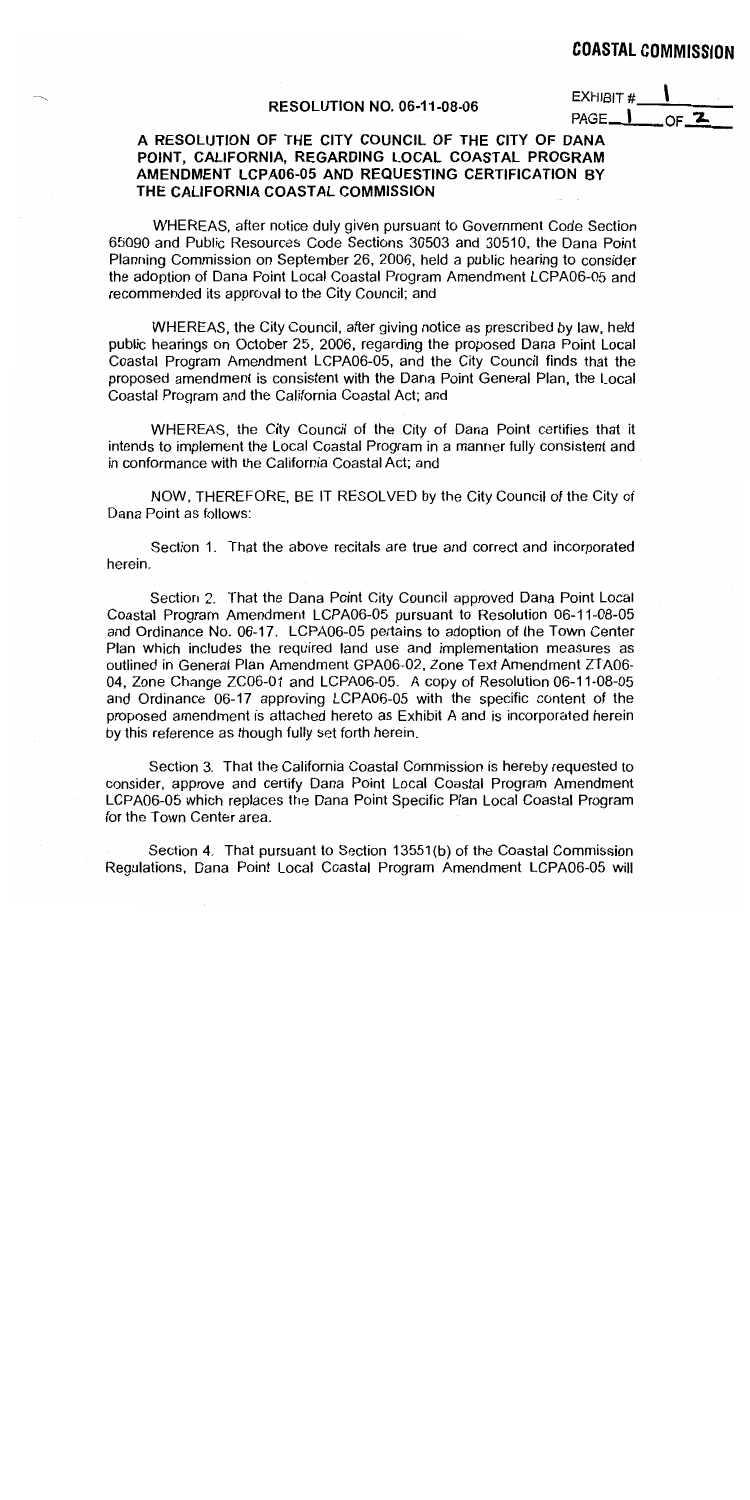| STATE OF CALIFORNIA )<br>COUNTY OF ORANGE ) ss.<br>CITY OF DANA POINT (1) |  | $EXHIBIT \# 1$<br>$PAGE \nightharpoonup CFA$ |
|---------------------------------------------------------------------------|--|----------------------------------------------|
|---------------------------------------------------------------------------|--|----------------------------------------------|

I, Kathy Ward, Acting City Clerk of the City of Dana Point, do hereby certify that the foregoing is a true and correct copy of Resolution No. 06-11-08-06, adopted by the City Council of the City of Dana Point, California, at a regular meeting thereof held on the 8th day of November, 2006, by the following roll-call vote, to wit:

AYES: Council Members Lacy, Rayfield and Mayor Anderson

NOES: None

ABSENT: None

jiya<br>Ali

Mayor Pro Tem Chilton and Council Member Harkey ABSTAIN:

y Ward

KATHY WÁRD. ACTING CITY CLERK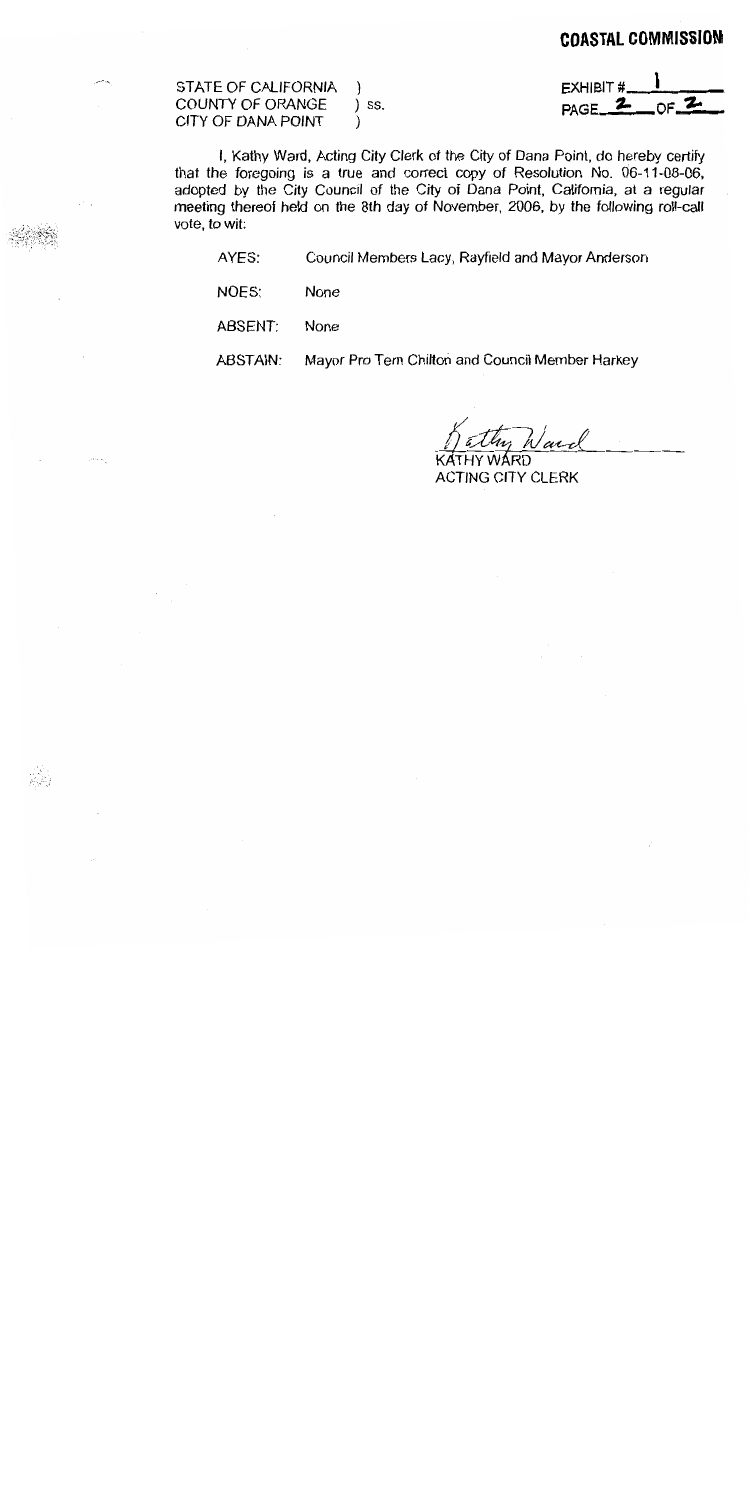| REC.        | in min |  |  |  |  |
|-------------|--------|--|--|--|--|
|             |        |  |  |  |  |
| South Cashi |        |  |  |  |  |

#### **RESOLUTION NO. 06-11-08-05**

FEB 2 1 2007

EXHIBIT#  $_{\Omega}$  11 PAGE\_

CAUTOMALRESOLUTION OF THE CITY COUNCIL OF THE CITY OF COASTAL CO DANA POINT, CALIFORNIA, APPROVING GENERAL PLAN AMENDMENT GPA 06-02, WHICH AMENDS THE GENERAL PLAN LAND USE ELEMENT, URBAN DESIGN ELEMENT. CIRCULATION ELEMENT, AND ECONOMIC DEVELOPMENT ELEMENT, TABLES AND DIAGRAMS, AND SUBMISSION OF GPA 06-02 AS LOCAL COASTAL PROGRAM AMENDMENT LCPA06-05 FOR APPROVAL AND CERTIFICATION BY THE CALIFORNIA COASTAL COMMISSION.

> Applicant: City of Dana Point FF# 0630-30/GPA06-02/ZC06-01/ZTA06-04/LCPA06-05 File No.:

The City Council of the City of Dana Point does hereby resolve as follows:

WHEREAS, on July 9, 1991, the City of Dana Point adopted its General Plan; and

WHEREAS, the City of Dana Point has prepared a Mitigated Negative Declaration which has been reviewed and approved by the City Council; and

WHEREAS, the City may amend all or part of an adopted General Plan to promote the public interest up to four times during any calendar year pursuant to Government Code Section 65358; and

WHEREAS, the City of Dana Point adopted a Local Coastal Program, which was certified by the California Coastal Commission and may be amended in whole or in part; and

WHEREAS, the General Plan Amendment GPA06-02 is the second General Plan Amendment processed for 2006; and

WHEREAS, the proposed amendment would make changes to of the Land Use Element, Urban Design Element, Circulation Element, and Economic Development Element, and Zoning Code; and

WHEREAS, the amendment is internally consistent with other elements of the General Plan; and

WHEREAS, the preparation and adoption of the Local Coastal Program Amendment is statutorily exempt from the California Environmental Quality Act pursuant to Section 21080.9 of the Public Resources Code; and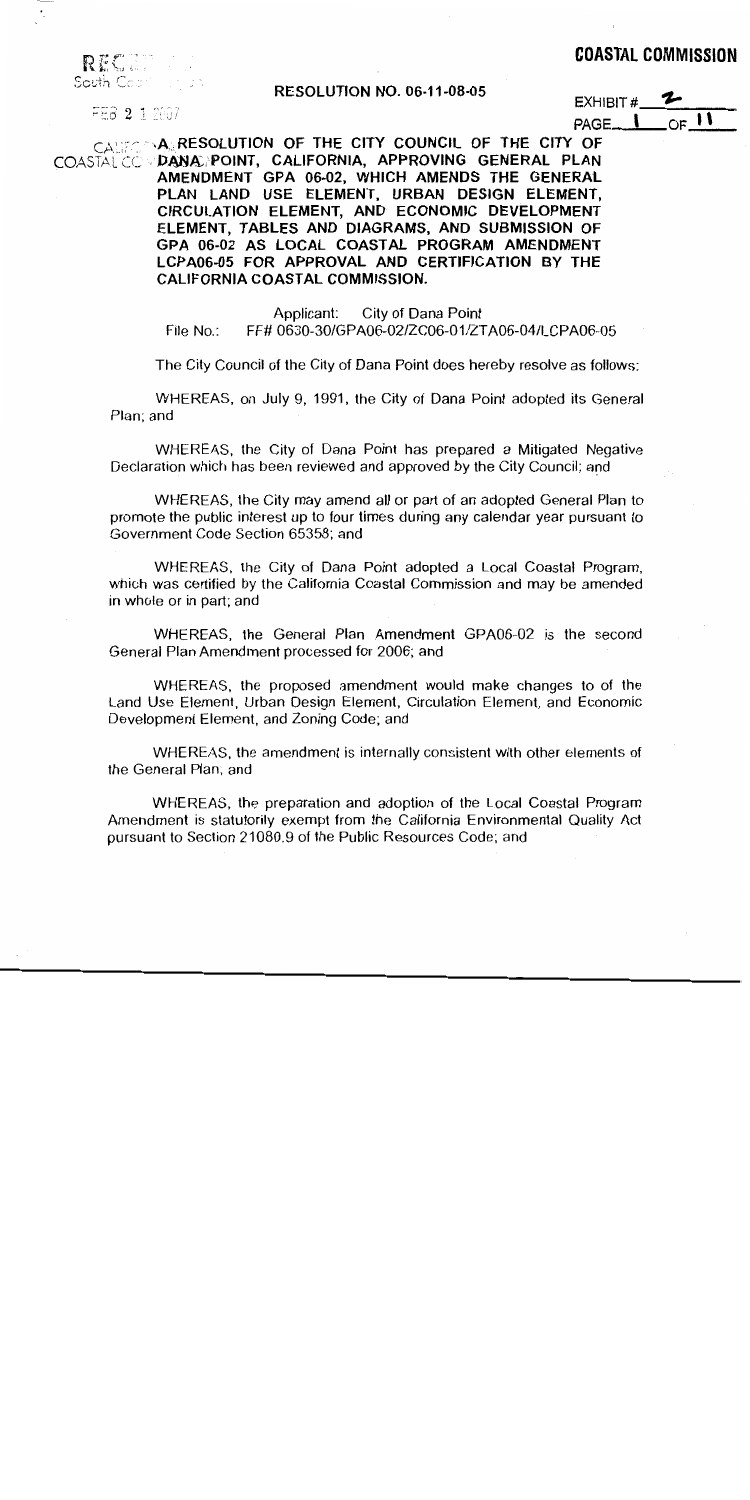WHEREAS, the Planning Commission did on September 26, 2006 hold a duly noticed public hearing as prescribed by law to consider the said amendments and recommended the City Council approve the General Plan Amendment and Local Coastal Program Amendment; and

WHEREAS, the City Council did on October 25, 2006 hold a duly noticed public hearing as prescribed by law to consider the General Plan Amendment and Local Coastal Program Amendment; and

WHEREAS, at said public hearing, upon hearing and considering all testimony and arguments, if any, of all persons desiring to be heard, the City Council considered all factors relating to GPA06-02 and LCPA06-05; and

NOW, THEREFORE, BE IT RESOLVED by the City Council of the City of Dana Point as follows:

- That the above recitations are true and correct; Α.
- **B.** That the proposed action complies with all other applicable requirements of State law and local Ordinances:
- That the General Plan Amendment under GPA06-02 is in the public  $C_{\cdot}$ interest:
- D. That the Local Coastal Program Amendment (LCPA06-05) is consistent with, and will be implemented in full conformity with the Coastal Act;
- E. That the Planning Commission has reviewed and considered the **Mitigated Negative Declaration:**
- F. That the Mitigated negative Declaration for the Town Center Plan is complete and adequate for the consideration of the General Plan Amendment:
- G. That the City Council adopts the following findings:
	- $1<sub>1</sub>$ That the public and affected agencies have had ample opportunity to participate in the LCPA process. Proper notice in accordance with the LCP Amendment procedures has been followed.
	- That all policies, objectives, and standards of the LCPA  $2.$ conform to the requirements of the Coastal Act. **The** amendments to the General Plan are consistent with the Coastal Act policies that encourage coastal acCCOASTAL COMMISSION

EXHIBIT # PAGE 2  $\circ$   $\blacksquare$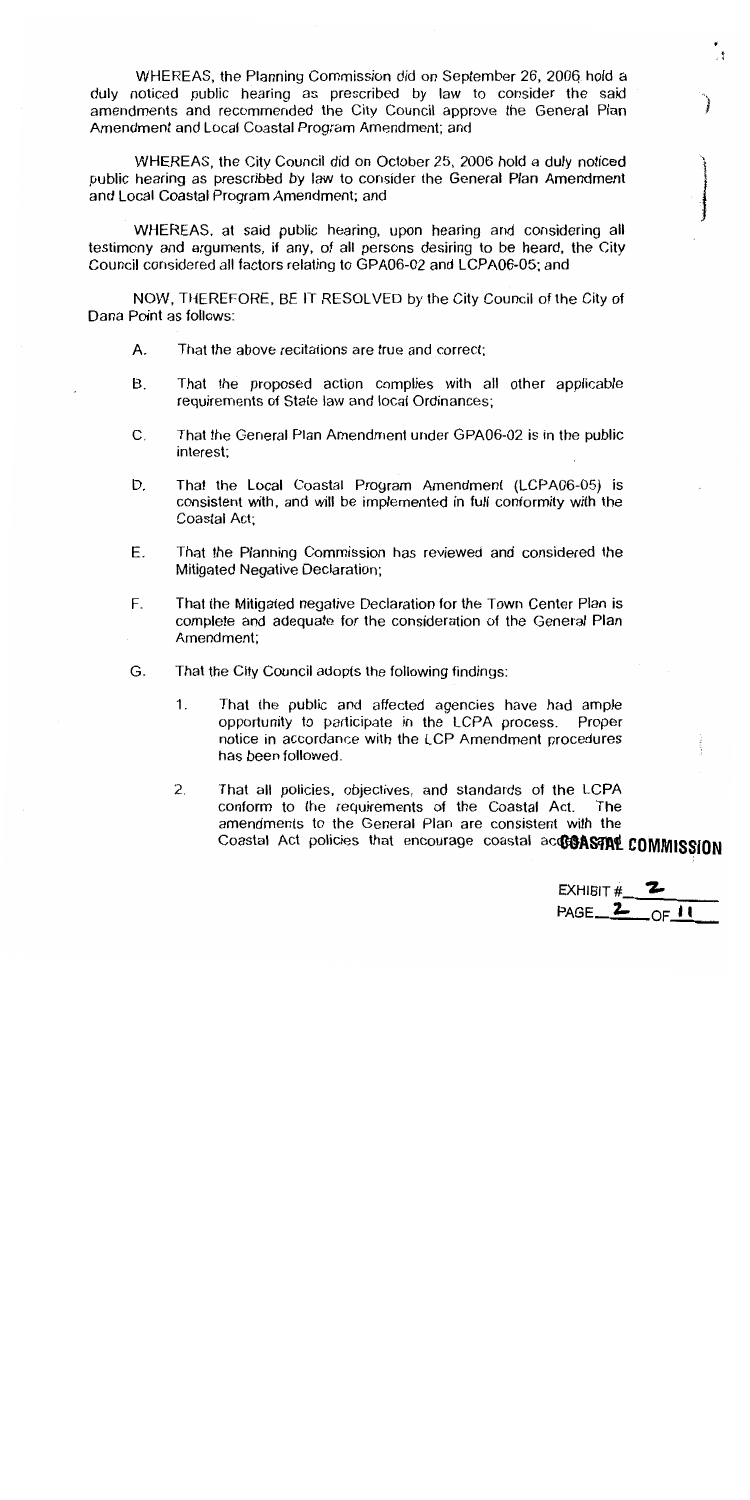preservation of coastal and marine resources. That the Land Use Plan as amended is in conformance with and adequate to carry out the Chapter Three policies of the Coastal Act and that the Implementation Program Amendment is in conformance with and adequate to implement the Land Use Plan.

- That Coastal Act policies concerning specific coastal 3. resources, hazard areas, coastal access concerns, and land use priorities have been applied to determine the kind locations, and intensity of land and water uses. As a General Plan Amendment and Local Coastal Program Amendment, no specific development is proposed. Anv proposed development will be reviewed for compliance with the City's Local Coastal Program and (in addition) for proposed development located within the Commission's appeal area, the public access policies of the Coastal Act.
- That the level and pattern of development proposed is  $\boldsymbol{4}$ . reflected in the Land Use Plan, Zoning Code, and Zoning The applicable sections are being amended Map. accordingly to be consistent with state law.
- 5. That a procedure has been established to ensure adequate notice of interested persons and agencies of impending development proposed after certification of the LCPA. Proper notice in accordance with the LCP Amendment procedures has been followed.
- 6. That zoning measures are in place which are in conformance with and adequate to carry out the coastal policies of the Land Use Plan. The City's Zoning Code is being amended concurrently with the LCP amendment.
- That the City Council recommends the following in the Resolution:  $H_{\cdot}$ 
	- The City certifies that with the adoption of these  $\mathbf{1}$ . amendments, the City will carry out the Local Coastal Program in a manner fully in conformity with Division 20 of the Public Resources Code as amended, the California Coastal Act of 1976.
	- The City certifies that the Land Use Plan, as amended, is in  $\overline{2}$ . conformity with and adequate to carry out the Chapter Three policies of the Coastal Act.

## **COASTAL COMMISSION**

| EXHIBIT # |  |
|-----------|--|
| PAGE_     |  |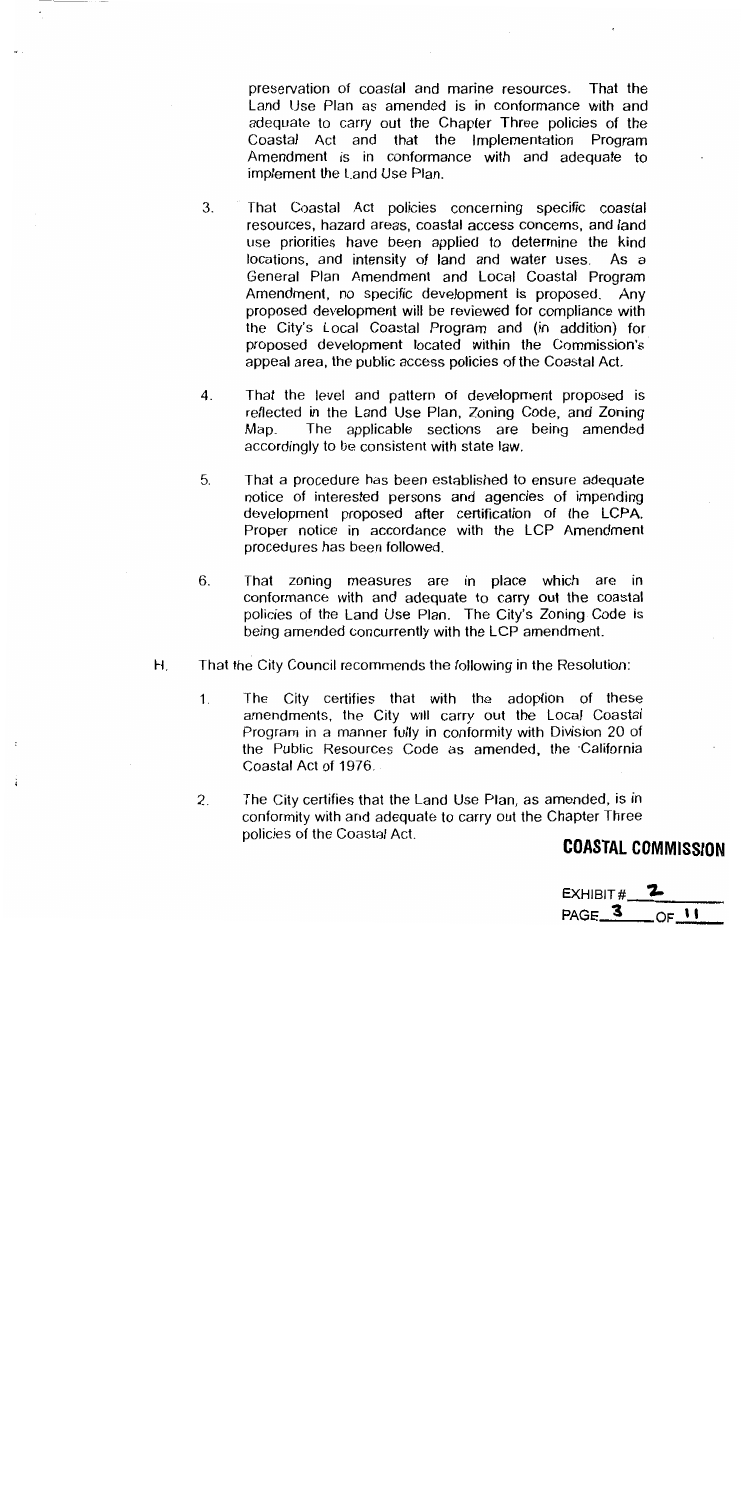- 3. The City certifies the implementing actions as amended, are in conformity with and adequate to carry out the provisions of the certified Land Use Plan.
- The Resolution of the City Council specifies that Local  $4.$ Coastal Program Amendment LCPA06-05 be submitted to the Coastal Commission for certification.
- $\mathbf{L}$ That the amendments to the City General Plan are shown in Exhibit "A" of this Resolution, attached hereto and incorporated herein by this reference.
- J. That the currently adopted 1996 Local Coastal Program (City of Dana Point General Plan) be amended as shown in Exhibit "A".
- Κ. That the 1986 Dana Point Local Coastal Program (including the Orange County Zoning Code) which apply to the Town Center area be replaced with the 1996 Local Coastal Program (as amended).
- L. The City Council approves that the Dana Point Town Center Plan replace in its entirety the Dana Point Specific Plan for the Town Center area.
- М. GPA06-02, ZC06-01, ZTA06-04, the Town Center Plan and other remaining applicable sections of the City's General Plan and Zoning Code shall constitute the LCP for the Town Center area.

The City Clerk shall certify to the adoption of this Resolution.

PASSED, APPROVED, AND ADOPTED this 8<sup>th</sup> day of November, 2006.

NDERSON. MAYOR

ATTEST:

hv Ward

**Acting City Clerk** 

**COASTAL COMMISSION** EXHIBIT #  $PAGE - 4$  $OF\_II$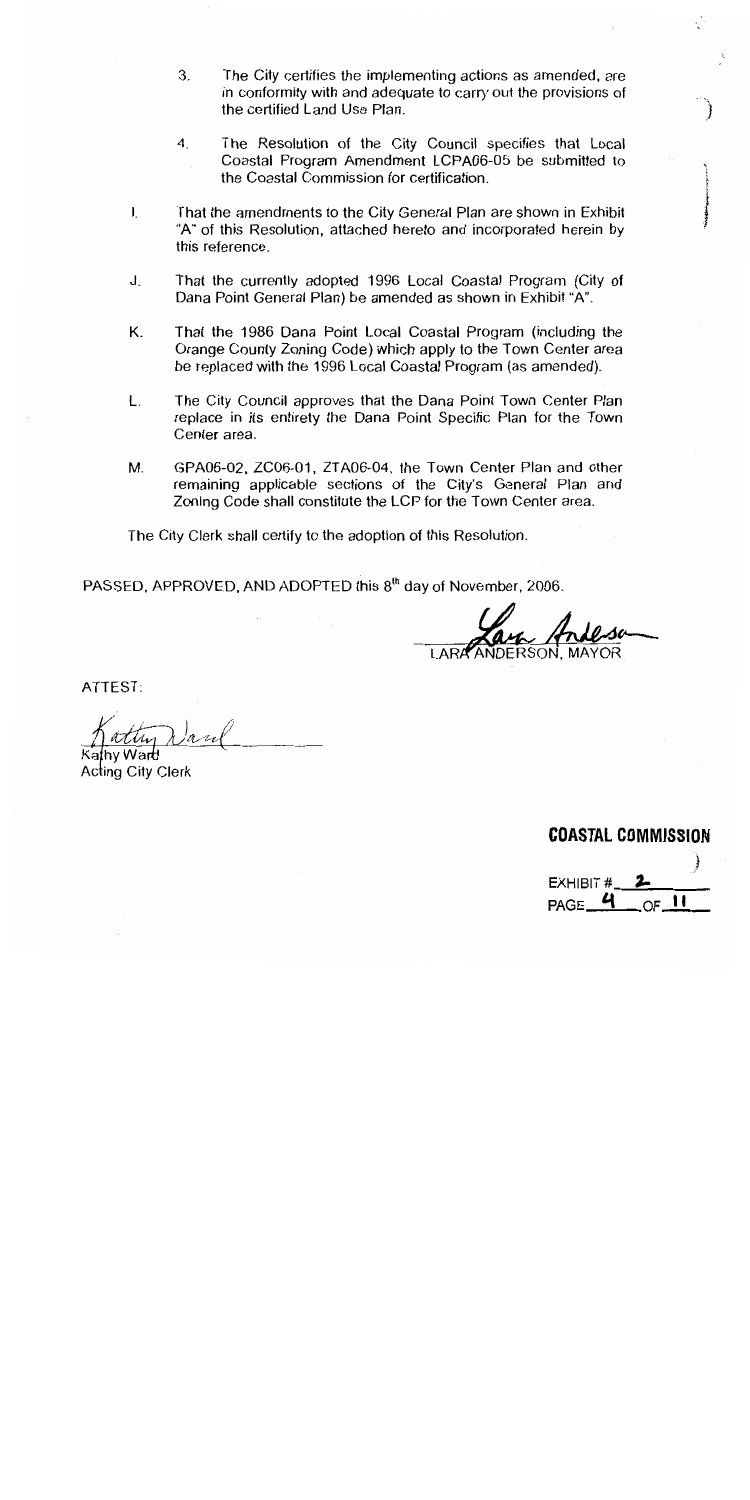STATE OF CALIFORNIA COUNTY OF ORANGE ss. CITY OF DANA POINT  $\mathcal{E}$ 

I, Kathy Ward, Acting City Clerk of the City of Dana Point, California, do hereby certify that the foregoing is a true and correct copy of Resolution No. 06-11-08-05, adopted by the City Council of the City of Dana Point, California, at a regular meeting of thereof held on the 8th day of November, 2006, by the following roll-call vote, to wit:

AYES: Council Members Lacy, Rayfield and Mayor Anderson

NOES: None

**None** ABSENT:

**ABSTAIN:** Mayor Pro Tem Chilton and Council Member Harkey

\RD **ACTING CITY CLERK** 

## **COASTAL COMMISSION**

EXHIBIT # PAGE<sub>5</sub>  $OF$ <sup>11</sup>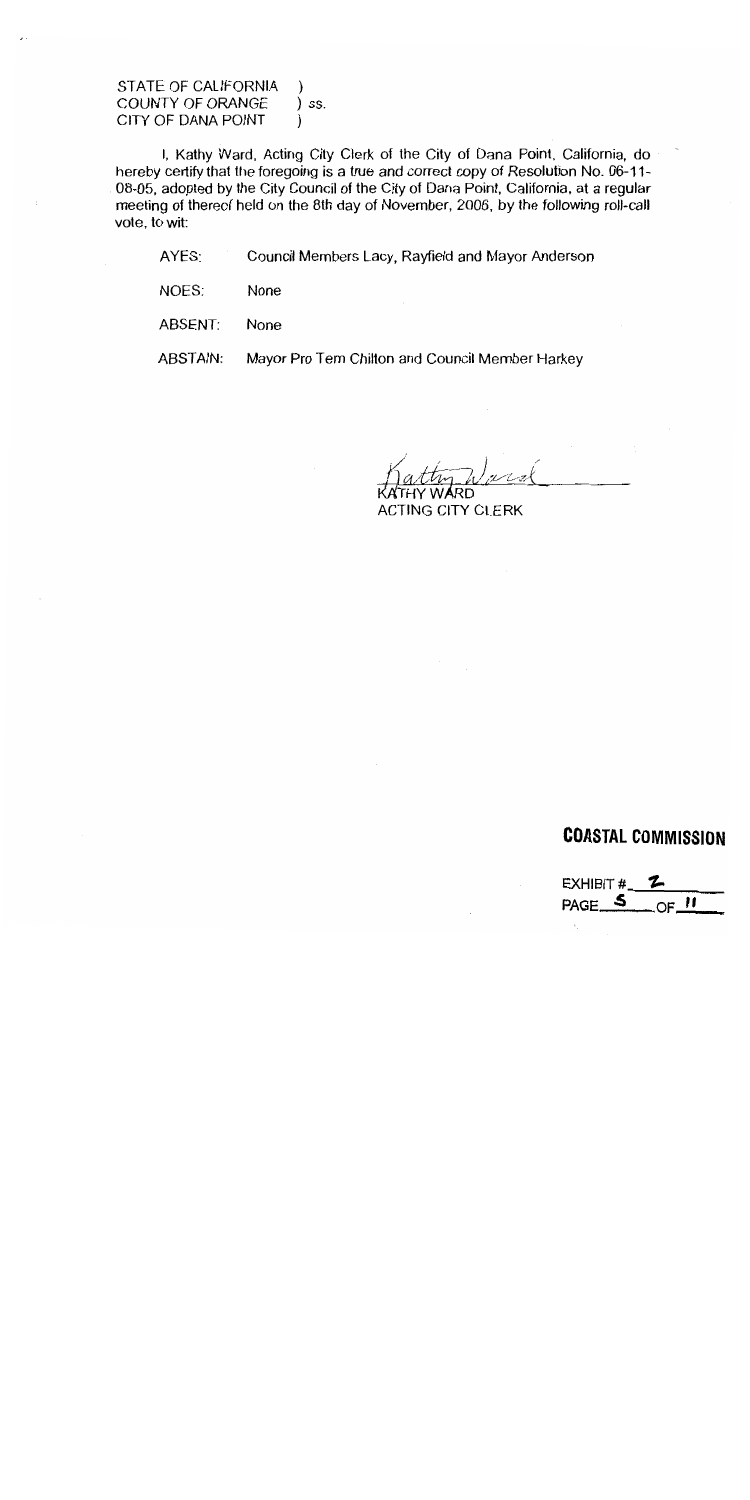#### EXHIBIT A **GENERAL PLAN AMENDMENT** (Land Use, Urban Design, Circulation and Economic Development Elements)

#### **MODIFICATION TO LAND USE ELEMENT (PAGE 19)**

#### DEVELOPMENT OF THE TOWN CENTER

The Town Center area is one of the primary business districts in the City, and is the focus of activity for visitors traveling along Pacific Coast Highway (PCH). Although the area is segmented by the PCH couplet street system and impacted by its vehicular traffic, the mixture of commercial retail and service, office, and residential uses coupled with a pedestrian character and scale can be enhanced through proper planning and the use of physical design techniques. The Town Center also has a strong, physical connection with the blufflop viewpoints overlooking the Harbor at the south ends of Amber Lantern, Violet Lantern, and Golden Lantern. Although the Town Center is very accessible to visitors and travelers on PCH, it has a strong connection with surrounding residential areas. In fact, the La Plaza area is a center of neighborhood shops and services oriented toward-local needs.

GOAL 6: Achieve development in the Town Center area that enhances the area as a primary business district in the City.

Policy 6.1: Provide a diversity of retail, office and residential land uses that establish the Town Center as a major center of social and economic activity in the community. (Town Center Plan Policy 1.1)

**Policy 6.2:** Encourage retail businesses and mixtures of land uses that help to generate positive pedestrian activity in the area. (Town Center Plan Policy 1.2)

**Policy 6.3:** Establish patterns of land use and circulation that promote the desired pedestrian character of the area. (Town Center Plan Policy 1.3)

Policy 6.4: Through effective design guidelines encourage building designs, intensity and setbacks to be compatible with the desired scale and character of the area. (Coastal Act/30251) (Moved to Urban Design Sec Policy 3.5)

**Policy 6.5:** Develop land use and parking regulations to assure that adequate and reasonable standards are provided. (Moved to Circulation Element See Policy 12.2)

Policy 6.6: Provide opportunities for shared parking facilities in the Town-Center, such as through the establishment of an offstreet parking district. (Moved to Circulation Element See Policy 12.1)

Policy 6.4: Encourage mixed-use development in the Town Center. (Town Center Plan Policy  $1.4$ )

Policy 6.5: Support street level uses that are pedestrian-oriented and contribute to the vibrancy of the street. (Town Center Plan Policy 1.5)

Policy 6.6: Promote professional business/office uses on the upper floors. (Town Center Plan Policy 1.6)

Policy 6.7: Periodically review entertainment uses in the Town Center to ensure that<br>cumulative impacts are not detrimental to the city. (Town Center Plan Policy 19) ASTAL COMMISSION

EXHIBIT # PAGE  $6$  $\circ$ F  $^{\prime\prime}$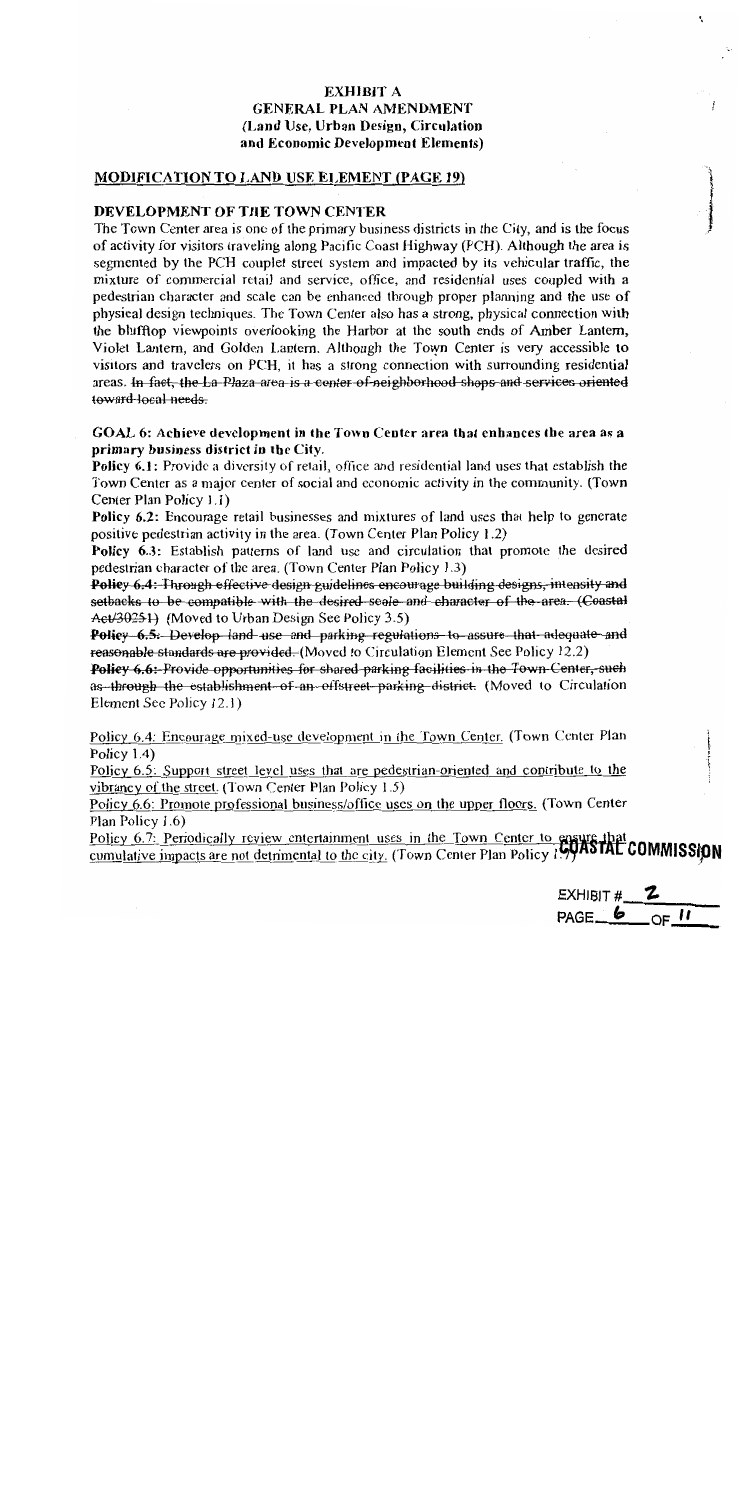Policy 6.8: New construction located in the Town Center shall be subject to the requirements of California Planning and Zoning Law Section 35590 (Mello Act). Compliance with the mandate shall be evaluated on a case-by-case basis. (Town Center Policy  $1.8$ )

Modify Figure LU-4, Land Use Policy Diagram: Modify figure to reflect Plan boundary as shown on page 4 of the Town Center Plan and to designate the area as "Town Center District".

Modify Figure LU-7, Town Center, and related text: Modify Town Center boundary to reflect boundary shown on page 4 of the Town Center Plan and designate the area as "Town Center District". The introductory text shall be modified as follows:

The Dana Point Town Center is a primary business district within the City which serves both visitors and residents. Revitalization and economic development of the Town Center are intended to create a compact pedestrian-oriented, "small town" atmosphere within Dana Point's central business district. The Urban Design Element of the General Plan The Town Center Plan establishes the allowable land uses for the Town Center area and describes design concepts useful in creating this desired atmosphere. The Land Use Policy Diagram for the Town Center is depicted in Figure LU-7 below and includes Community Commercial, Visitor/Recreation Commercial, Commercial/Residential, and Neighborhood Commercial designations.

Update Table LU-7, Town Center  $\sim$  Land Use Composition: Revise the Table and corresponding pie chart to reflect the proposed Town Center land uses which include retail and residential uses.

#### **MODIFICATION TO URBAN DESIGN ELEMENT (PAGE 5)**

#### THE DANA POINT TOWN CENTER

At the present time, the Town Center does not have an environment or image that draws residents or visitors, nor does the Town Center work well as a "shopping district" where businesses benefit each other from an overall collective strength. Instead, the Town Center functions and feels like a roadside or "strip commercial" environment with many small separate commercial buildings and shopping centers that are poorly linked. The Pacific Coast Highway - Del Prado couplet, accompanied by high traffic speeds, has contributed to this problem. The small parcel sizes, lack of consistent site design patterns, diversity of building types and setbacks, and barren quality of the streetscapes are intensify the problems. There are some examples, however, that provide potential ideas for the future.

The Plaza works well as a focus and pleasant pedestrian space - more environments like this can be created in the Town Center. San Juan Avenue presents a significant opportunity to create this additional pedestrian focus. The Town Center Plan proposes changing the scale and character of the streets in the Town Center. A majo**COASTAL rCOMMISSION** 

EXHIBIT # PAGE<sub>V</sub>  $CF II$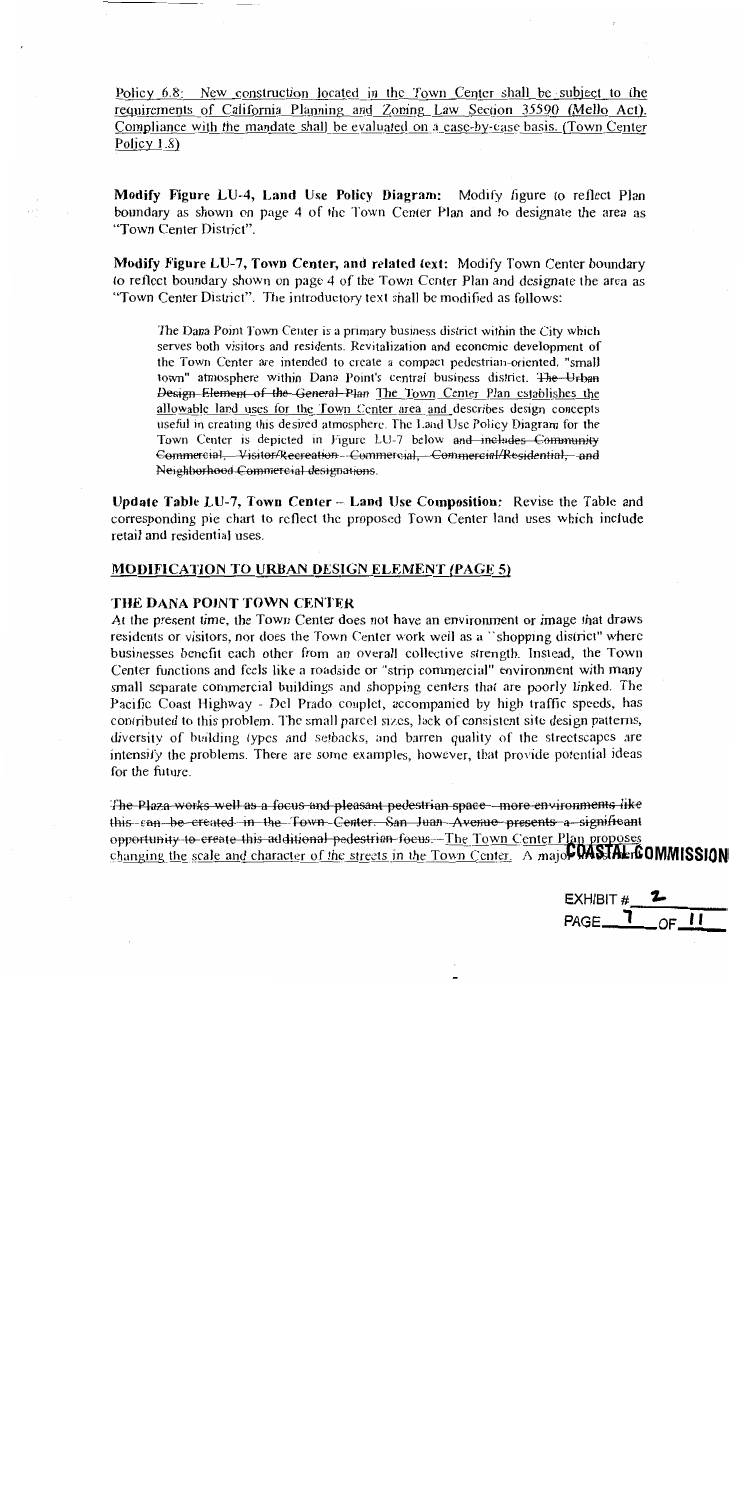in public infrastructure and amenities will be necessary to transform the area's image, create stronger linkages between the blocks and foster a stronger pedestrian orientation.

#### **Urban Design/Streetscape**

GOAL 3A: Improve the Town Center as one of the City's primary shopping districts with a small town "village" atmosphere.

Policy 3.1: Increase the Town Center's economic vitality and its contribution to the City's economic development goals. (Moved to Economic Development Element)

**Policy 3.2:** Reduce the disruptive and negative impact of traffic movements and high traffic speeds in the Town Center. (Moved to Circulation See Policy 11.1)

Policy 3.1: Improve pedestrian opportunities and create an attractive pedestrian environment within the Town Center. (Coastal Act/30250) (Town Center Policy 2.1)

Policy 3.4: Encourage mixed use development in selected areas of the Town Center. (Moved to Land Use See Policy 6.4)

Policy 3.5: Develop a parking concept that emphasizes shared parking facilities. (Moved to Circulation See Policy 12.3)

Policy 3.2: Create safety buffers of street trees, planters and street furniture between pedestrian walks and the street along both Pacific Coast Highway and Del Prado. Provide widened sidewalks with a special Town Center streetscape design. (Town Center Policy  $2.2)$ 

Policy 3.3: Develop pedestrian courtyards and other outdoor spaces with planting and street furniture. (Town Center Plan Policy 2.3)

Policy 3.4: Encourage pedestrian-oriented building frontages with shops opening to the public sidewalk, and encourage a minimum maximum amount of retail uses on the first floor. (Town Center Policy 2.4)

Policy 3.5: Through effective design guidelines, encourage building designs, intensity and setbacks to be compatible with the desired scale and character of the area. (Coastal Act/30251) (Town Center Plan Policy 2.5)

Policy 3.6: Incorporate art features, including public art as an element of development and enhancements. (Town Center Plan Policy 2.6)

Policy 3.7: Encourage the use of small spaces for landscaping and mini-parks with art features. (Town Center Plan Policy 2.7)

**Policy 3.8:** Provide centrally located public restrooms. (Town Center Plan Policy 2.8)

Policy 3.9: Develop a plan designing and locating enclosed trash containers in the Town Center. (Town Center Plan Policy 2.9)

Policy 3.10: Address the impact of delivery trucks on the circulation system for new development and for new businesses. Encourage deliveries to utilize the alleyways when feasible. (Town Center Plan Policy 2.10)

Policy 3.11: Establish a recommended plant list for trees, shrubs, herbaceous materials and ground cover within the Design Guidelines for Town Center. Priority shall be given to drought tolerant plants. (Town Center Plan Policy 2.11)

**Policy 3.12:** Encourage the design of lighting that enhances the streetscape and facilitates nighttime use of the Town Center by pedestrians. (Town Center Plan Policy 2.12)

## **COASTAL COMMISSION**

EXHIBIT #  $PAGE \rightarrow$  $OF$  II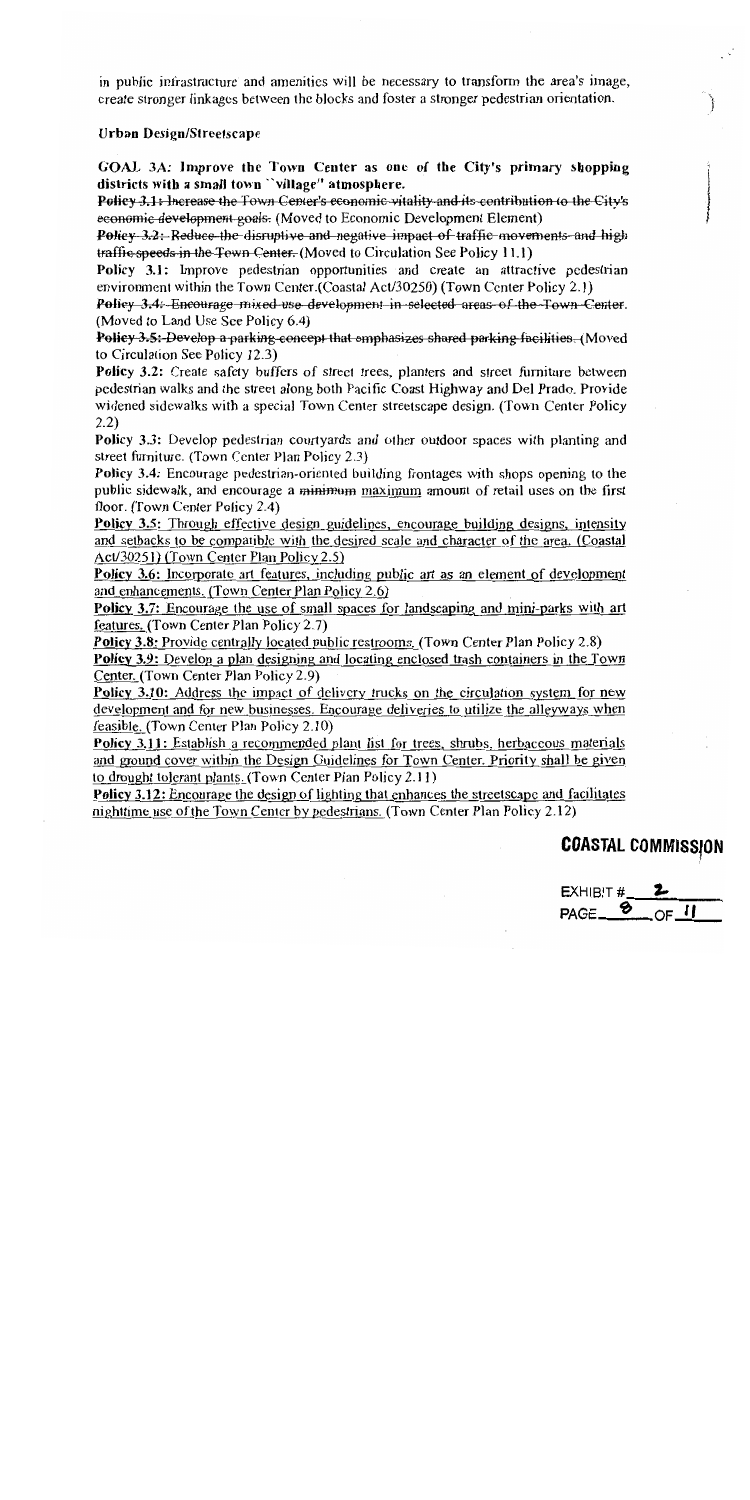**Policy 3.13:** Increase the number of flowers in the Town Center by adding containers in the city right of way and on streetlights, and encourage businesses to plant flowers where possible, provided a maintenance program is established. (Town Center Plan Policy 2.13) Policy 3.14: Utilize historical lantern design for lighting in public improvements and private development and 2-foot grid sidewalk pattern to reflect historic character. (Town Center Plan Policy 2.14)

Policy 3.15: Establish criteria and methods of measure for Levels of Quality (LOQ) for the pedestrian environment (similar to Level of Service for vehicular environment). Require minimum pedestrian LOQ for all new street improvement projects, and establish objectives for future improvements to pedestrian LOO. (Town Center Plan Policy 2.15)

#### **Signage**

Recognizing that signage impacts the character of a place, the Town Center Plan calls for a public signage program with a unified design and pedestrian-oriented signs.

#### GOAL 3B: Require signs to contribute to the atmosphere and to serve as symbols of quality for commercial establishments.

Policy 3.15: Create a public signage and banner program, which creates a unified design reflecting the character of the Town Center for street signage, and direction signs to public parking locations and community serving uses (i.e., public buildings, parks, harbor, scenic attractions, coastal access points, bike and pedestrian paths, cultural/historic structures). (Town Center Policy 6.1)

Policy 3.16: Encourage signage oriented to the pedestrian, such as projecting signs. (Town Center Policy 6.2)

#### **Historic Preservation**

Enhancing the charm and romance of Dana Point and, at the same time, reinforcing its coastal history are important to the community. The Town Center Plan sets out guidelines to preserve historic structures and elements and to encourage preservation.

#### GOAL 3C: Maintain and revitalize the character of designated historic structures in the Town Center.

Policy 3.17: Seek to protect and revitalize historic elements in the Town Center, such as the original lanterns and historic concrete stamps. (Town Center Policy 7.1)

Policy 3.18: Encourage remodeling and renovating of historic structures and placement of the structures on the National Register of Historic Places. (Town Center Policy 7.2)

Policy 3.19: Ensure that the Dana Point Historic Resources Inventory reflects the structures which have historic significance, as determined by the City Historic Resources Ordinance. (Town Center Policy 7.3)

Policy 3.20: Provide incentives for re-use of historically significant buildings. (Town Center Policy 7.4)

**Policy 3.21:** Develop incentives to promote improvements to historic structures and building façades and create programs to provide relocation assistance. (Town Center Policy  $7.5$ )

## **COASTAL COMMISSION**

EXHIBIT # PAGE  $9 \text{ OF II}$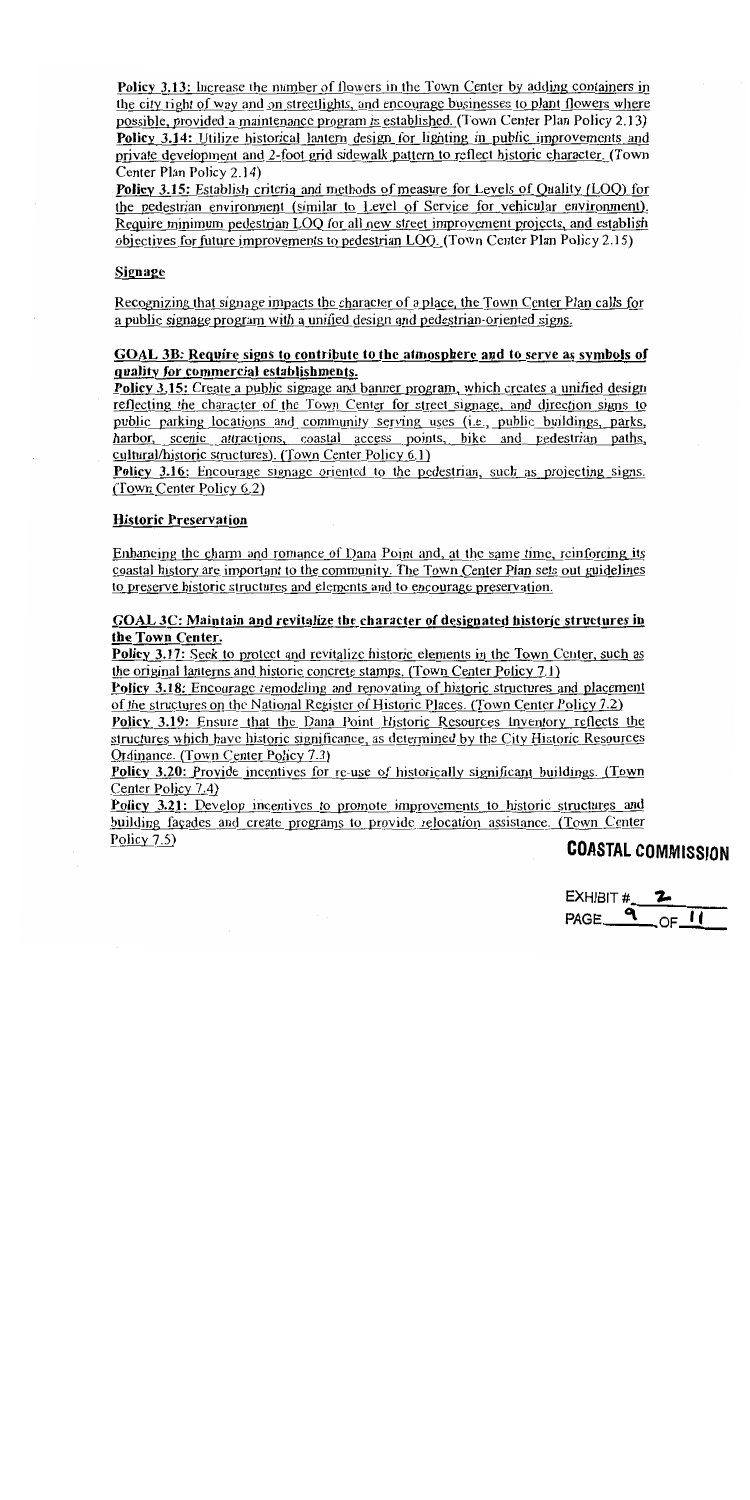#### **Building Design**

Improving the overall quality of buildings and the identity and livability of the Town Center are important issues of longstanding concern to the community. The Town Center Plan establishes the appropriate building height, setbacks and

stepbacks and discourages franchise architecture to create more pleasing and appropriately scaled structures. Special provisions are included to alleviate potential conflicts between neighbors.

#### GOAL3D: Create a Town Center which reflects the unique natural, historic, and cultural qualities of the community.

Policy 3.22: New development shall comply with the Town Center Design Guidelines. (Town Center Policy 8.1)

**Policy 3.23:** Pursuant to the City of Dana Point, Local Implementation Plan, all private and public works construction projects are required, at a minimum, to implement and be protected by an effective combination of erosion and sediment controls and water and materials Best Management Practices. (Town Center Policy 8.2)

#### Landscape

Recognizing the importance of Dana Point's distinctive landscape identity, the design and implementation of landscape and streetscape improvements should be an integral part of the Del Prado and PCH improvements.

#### GOAL3E: Require landscape improvements and incorporated amenities that improve the pedestrian environment and create a strong sense of place for the Town Center.

Policy 3.24: Benches, kiosks or art features should be incorporated into the landscaping as amenities to pedestrians. (Town Center Policy 9.1)

Policy 3.25: Nighttime illumination of landscaping, paths, trees or art features shall be designed to contribute to the safety and beauty of the downtown, but should not overflow onto residential areas. (Town Center Policy 9.2)

**Policy 3.26:** Landscaping must be selected and maintained at a scale that is consistent with the building site and overall pedestrian scale of the

downtown. (Town Center Policy 9.3)

Policy 3.27: Landscaping shall be designed so it does not interfere with pedestrian circulation. (Town Center Policy 9.4)

Policy 3.28: Best Management Practices (BMPs) for landscaping, in addition to those required by the City's Local Implementation Plan, shall be considered. (Town Center Policy  $9.5$ )

**Policy 3.29:** Landscaping shall not interfere with visibility of businesses and signage. (Town Center Policy 9.6)

**Policy 3.30:** Temporary planters and pots placed by business owners in the public right of way shall be limited to items identified in an encroachment permit issued to the business owner by the Public Works Department. (Town Center Policy 9.7) **COASTAL COMMISSION** 

EXHIBIT #  $OF$  $PAGE$   $P$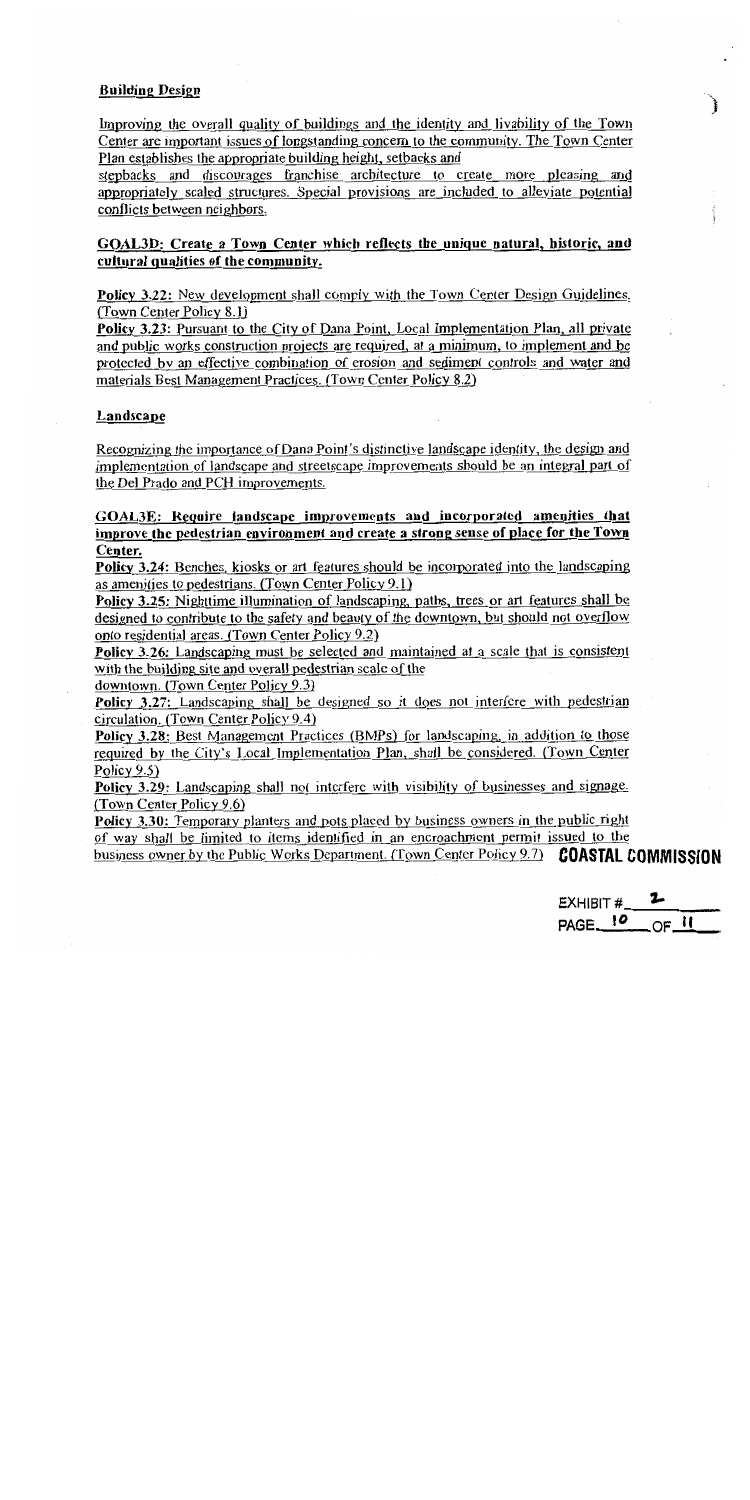**Policy 3.31:** Street trees shall be limited to the maximum allowed building height (40) feet). (Town Center Policy 9.8)

**Policy 3.32:** Street landscaping elements (i.e., trees/shrubs) shall be selected which are appropriate for sidewalk environments to limit the potential of root systems which may buckle sidewalks. (Town Center Policy 9.9)

#### **INSERT TO CIRCULATION ELEMENT (PAGE 12)**

#### **DANA POINT TOWN CENTER**

Circulation and parking are key in upgrading the Town Center. The Town Center Plan envisions the enhancement of existing streets, the provision of centralized public parking, and an update to roadway operations to improve circulation and change the existing character of the streets.

Accessible and convenient public parking is essential to the health and vitality of the Town Center. The Town Center Plan outlines actions that would expedite parking improvements to support merchants and residents and encourage development on vacant and underutilized parcels. It is expected that the City would establish a centralized public parking facility(ies) funded by fees from new building construction in the Town Center. Centralized parking would help to satisfy parking needs while providing for a more cohesive Town Center.

#### GOAL 11A: Slow down the speed of traffic through Town Center while maintaining efficient and safe vehicular, pedestrian and bicycle travel.

Policy 11.1: Reduce the disruptive and negative impact of traffic movements and high traffic speeds in the Town Center. (Town Center Policy 3.1)

Policy 11.2: Establish patterns of land use and circulation that promote the desired pedestrian character of the area. (Town Center Policy 3.2)

Policy 11.3: Improve pedestrian circulation in the Town Center, including pedestrian linkages with the bluff top lookouts, Heritage Park, and Dana Point Harbor. (Town Center Policy 3.3)

**Policy 11.4:** Encourage the use of alleys as pedestrian pathways through alleyway beautification and through upgrades to the rear facades of buildings with alley frontage, when appropriate. (Town Center Policy  $3.4$ )

Policy 11.5: Create a convenient shuttle service to link the Town Center with the Harbor and hotels. (Town Center Policy 3.5)

Policy 11.6: Where alley access is available, locate parking areas in the rear of the property. (Town Center Policy 3.6)

Policy 11.7: Investigate other options for linking businesses and events in the Town Center and the Harbor, such as gondolas and escalators. (Town Center Policy 3.7)

GOAL 11B: Create and implement a parking program that ensures adequate and convenient parking is made available with the creation of centrally located public parking facilities.

## **COASTAL COMMISSION**

EXHIBIT  $#$  2 PAGE<sub>U</sub>  $OF$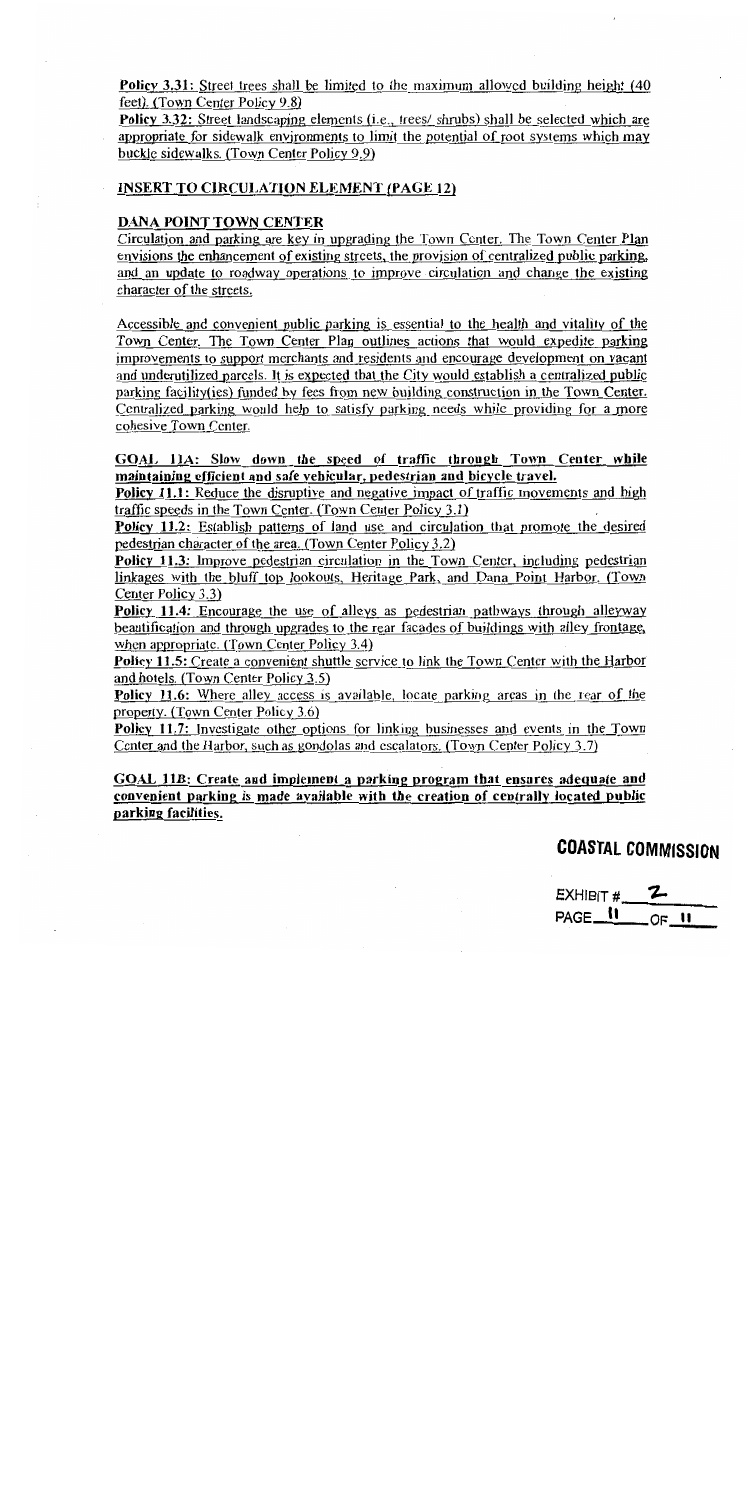#### **ORDINANCE NO. 06-17**

EXHIBIT# PAGE. OF\_

A ORDINANCE OF THE CITY COUNCIL OF THE CITY OF DANA POINT, CALIFORNIA, APPROVING ZONE TEXT AMENDMENT ZTA06-04 AND ZONE CHANGE ZC06-01 TO ESTABLISH THE TOWN CENTER DISTRICT AND INCORPORATE THE TOWN CENTER PLAN AS APPENDIX E OF THE ZONING CODE, AND SUBMISSION AS PART OF LOCAL COASTAL PROGRAM AMENDMENT LCPA06-05 FOR APPROVAL AND CERTIFICATION BY THE CALIFORNIA COASTAL **COMMISSION.** 

Applicant: City of Dana Point FF# 0630-30/ GPA06-02/ZC06-01/ZTA06-04/LCPA06-05 File No.:

The City Council of the City of Dana Point does hereby ordain as follows:

WHEREAS, in January, 1994, the City of Dana Point adopted its Zoning Code and Zoning Map; and

WHEREAS, the City seeks to amend the Zoning Code and Zoning Map, affecting properties in the Town Center; and

WHEREAS, said verified application constitutes a request as provided by Title 9 of the Dana Point Municipal Code; and

WHEREAS, the proposal is for a Zone Text Amendment, Zone Change and Local Coastal Program Amendment to amend the Dana Point Zoning Code by adding Chapter 9.26, Town Center District, and to amend the Dana Point Zoning Map to designate the Town Center project area as the Town Center District; and

WHEREAS, the Zone Text Amendment and Zone Change will be consistent with and will provide for the orderly, systematic and specific implementation of the General Plan; and

WHEREAS, the Town Center District zoning designation will be harmonious with the zoning of the surrounding properties; and

WHEREAS, the Planning Commission did, on the 26<sup>th</sup> day of September, 2006, hold a duly noticed public hearing, as prescribed by law to consider said request; and

WHEREAS, at said public hearing, upon hearing and considering all testimony and arguments, if any, of all persons desiring to be heard, said Commission considered all factors relating to the amendments and changes and recommended City Council approval of said application; and

WHEREAS, the City Council held a duly noticed public hearing as prescribed by law on October 25, 2006, to consider approval of the said Zone Text Amendment, Zone Change and LCPA and continued the public hearing to November 8, 2006; and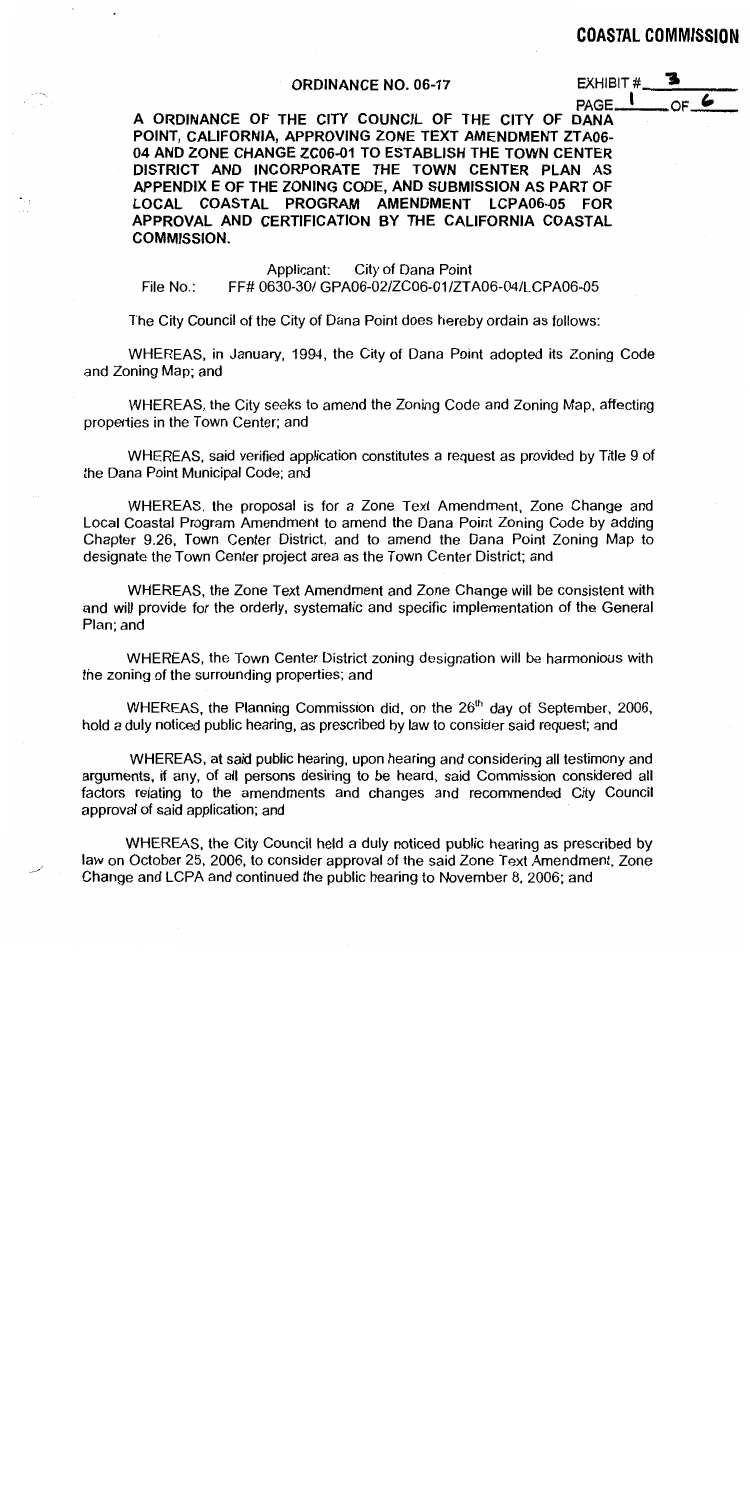3

ORDINANCE 06-17 Page 2 of 7

EXHIBIT #

WHEREAS, at said public hearing, upon hearing and considering placeridence, testimony and arguments, if any, of all persons desiring to be heard, said Council considered all factors relating to ZTA06-04, ZC06-01 and LCPA06-05 and introduced an Ordinance adopting said request; and

WHEREAS, at the second reading on the 13<sup>th</sup> of December, 2006, said Ordinance was duly adopted as Ordinance No. 06-17.

NOW, THEREFORE, BE IT ORDAINED by the City Council of the City of Dana Point as follows:

- А. That the above recitations are true and correct;
- **B.** That the Dana Point Town Center Plan is attached hereto as Exhibit "A" and incorporated herein by reference with the deletion of any reference to the future traffic circulation pattern of Pacific Coast Highway and Del Prado:
- That the proposed action complies with all other applicable requirements C. of State law and local Ordinances;
- That the Zone Text Amendment (ZTA06-04), and Zone Change (ZC06-01) D. are in the public interest;
- The City Council has reviewed and adopted the Mitigated Negative Ε. Declaration;
- F. The preparation and adoption of the Local Coastal Program Amendment is statutorily exempt from the California Environmental Quality Act, pursuant to Section 21080.9 of the Public Resources Code;
- The proposed amendment to the Zoning Code and Zoning Map will be G. consistent with the amended General Plan;
- The City Council adopts Zone Text Amendment ZTA06-04 and Zone Η. Change ZC06-01 for the reasons outlined herein and in the Dana Point Town Center Plan, including but not limited to: adding residential uses and increasing pedestrian-oriented retail and commercial offices to create a more dynamic, interesting and attractive place for both residents and visitors; creating a continuity of activities along the streets to make the Town Center more accessible and walkable for those arriving from outside the immediate vicinity; and supporting the historic legacy of the Town Center and provide direction on detailed elements to enrich the Town Center and reinforce its pedestrian orientation and interest;
- Ι. That the City Council adopts the following findings:
	- That the public and affected agencies have had ample opportunity 1. to participate in the LCPA process. Proper notice in accordance with the LCP Amendment procedures has been followed.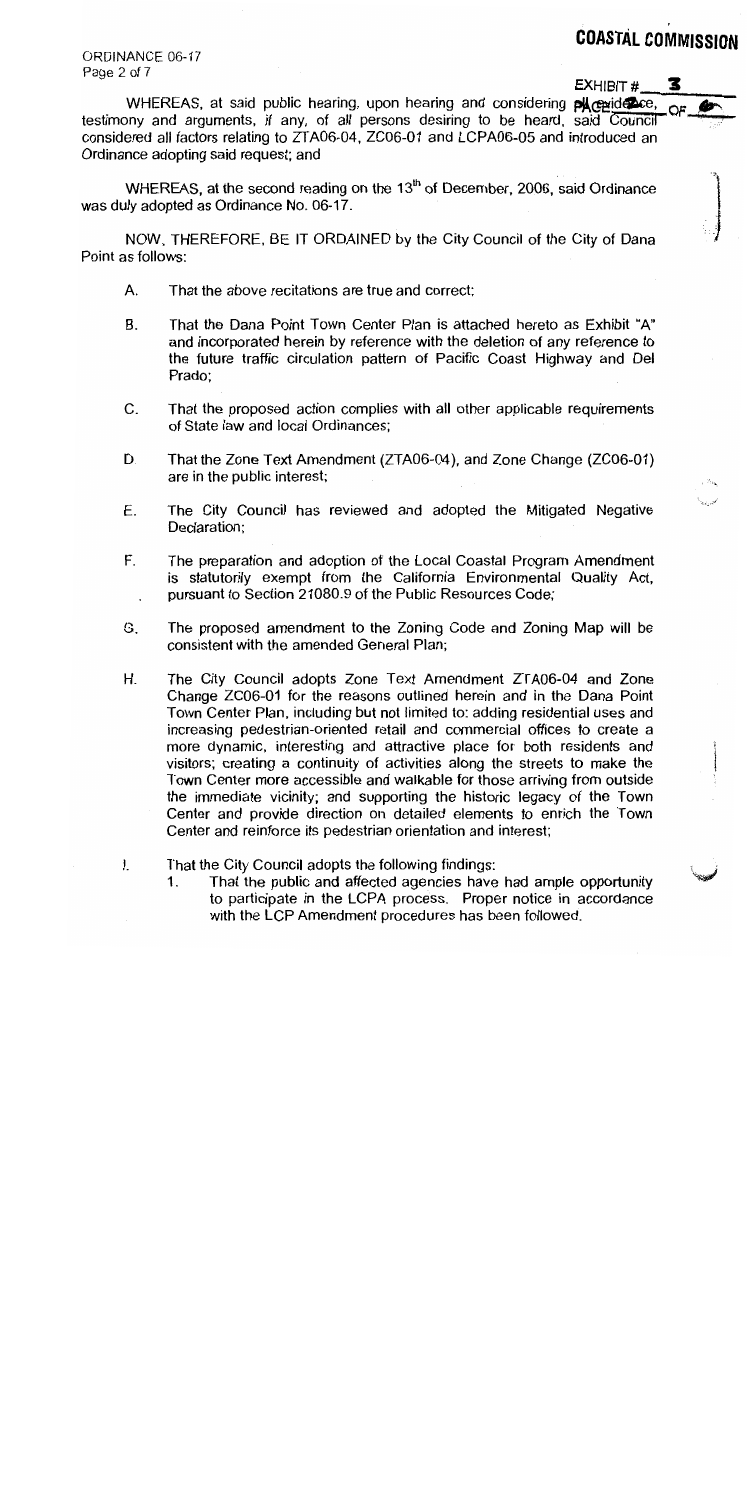ORDINANCE 06-17 Page 3 of 7

EXHIBIT #

PAGE<sub>3</sub> OF 6

- $2.$ That all policies, objectives, and standards of the LCPA conform to the requirements of the Coastal Act, including that the Land Use Plan as amended is in conformance with and adequate to carry out the Chapter Three policies of the Coastal Act. The amendments to the Zoning Code and Zoning Map are consistent with the Coastal Act policies that encourage coastal access and preservation of coastal and marine resources.
- $3.$ That Coastal Act policies concerning specific coastal resources. hazard areas, coastal access concerns, and land use priorities have been applied to determine the kind, locations, and intensity of land and water uses. As a Zone Text Amendment and Zone Change, no specific development is proposed. Any development will be reviewed for compliance with the Coastal Act provisions and other applicable state law.
- That the level and pattern of development proposed is reflected in 4. the Zoning Code and Zoning Map. The applicable sections are being amended accordingly to be consistent with state law.
- 5. That a procedure has been established to ensure adequate notice of interested persons and agencies of impending development proposed after certification of the LCPA. Proper notice in accordance with the LCP Amendment procedures has been followed.
- That zoning measures are in place which are in conformance with 6. and adequate to carry out the coastal policies of the Land Use Plan. The City's Zoning Code and Zoning Map are being amended concurrently with the LCP amendment.
- That the City Council includes the following findings submitting the LCPA J. to the Coastal Commission:
	- $1<sub>1</sub>$ The City certifies that with the adoption of these amendments, the City will carry out the Local Coastal Program in a manner fully in conformity with Division 20 of the Public Resources Code as amended, the California Coastal Act of 1976.
	- 2. The City include the Town Center Plan in its submittal to the Coastal Commission and state that the amendment to the Local Coastal Plan is to both the land use plan and implementing actions.
	- 3. The City certifies that the Land Use Plan, as amended, is in conformity with and adequate to carry out the Chapter Three policies of the Coastal Act.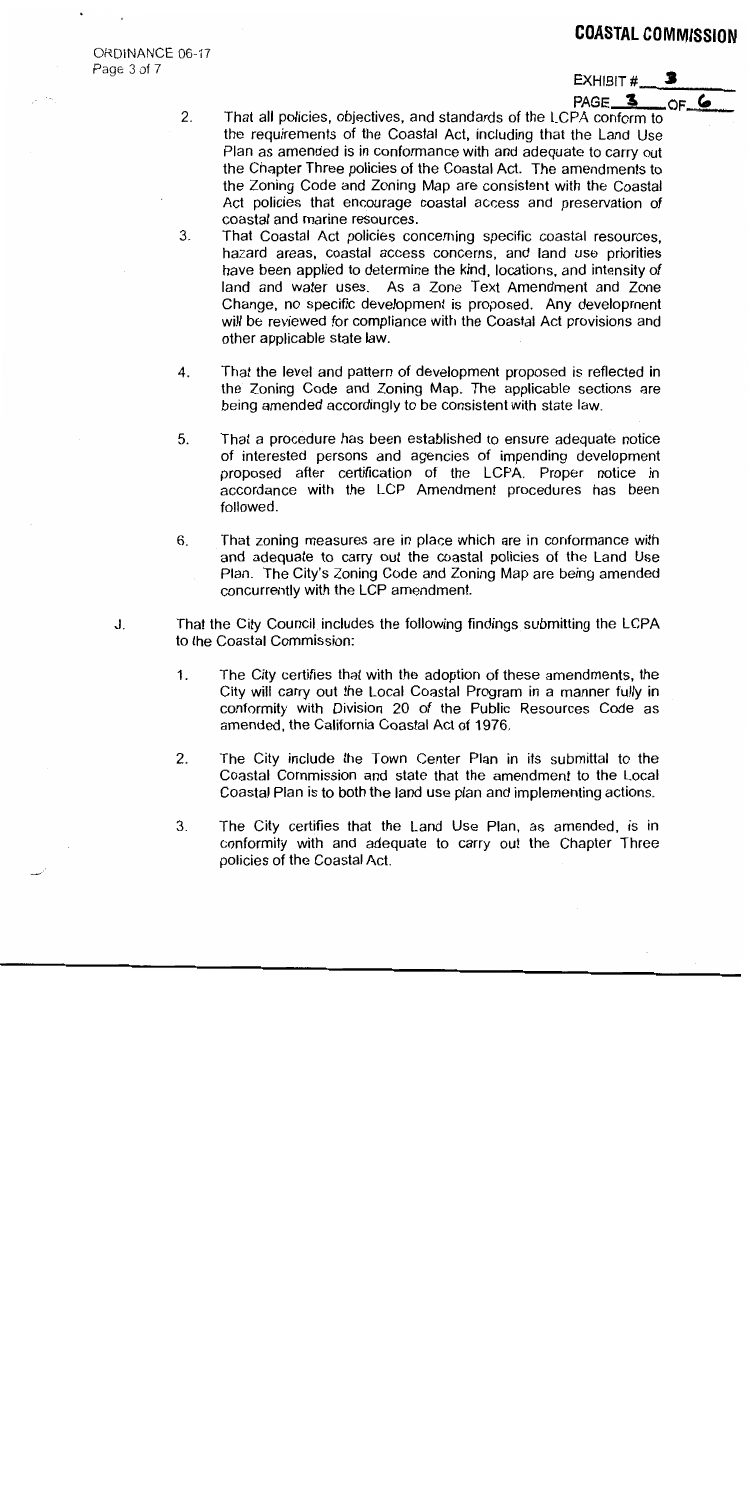6

فتست

ORDINANCE 06-17 Page 4 of 7

EXHIBIT #

- The City certifies the implementing actions as an 24GEd. Ste in DF\_  $4.$ conformity with and adequate to carry out the provisions of the certified Land Use Plan.
- The Ordinance of the City Council include the Zone Text 5. Amendment, Zone Change and Local Coastal Program Amendment numbers ZTA06-04, ZC06-01 and LCPA06-05 when submitted to the Coastal Commission.
- 6. The City certifies that the amendments will be submitted to the Coastal Commission for review and approval as an Amendment to the Local Coastal Program.
- K. That the City Council adopts the amendments to the City Zoning Code and Zoning Map as follows:
	- 1. Appendix E, Dana Point Town Center Plan, shall be established in the Zoning Code and the Dana Point Town Center Plan shall be added to the Zoning Code as Appendix E.
	- 2. Chapter 9.26 of the City's Zoning Code is hereby established and is to read as follows:

#### Chapter 9.26 **TOWN CENTER DISTRICT**

#### Section:

#### 9.26.010 **Town Center District & Regulations**

9.25.010 Town Center District & Regulations.

The land use and development regulations for this area are contained in the Dana Point Town Center Plan included as Appendix E of the Dana Point Zoning Code.

- 3. The Zoning Map shall be amended to define the project boundary and designate the area as "Town Center District".
- 4. A reference to the Town Center District and Dana Point Town Center Plan shall be included in the City's Zoning and Municipal Code including where applicable, including but not limited to, Appendix A of the Zoning Code.
- 5. The current Appendix E shall be retitled Appendix F and any additional references to the amendments and changes to the City's Zoning Code not currently included, shall be added.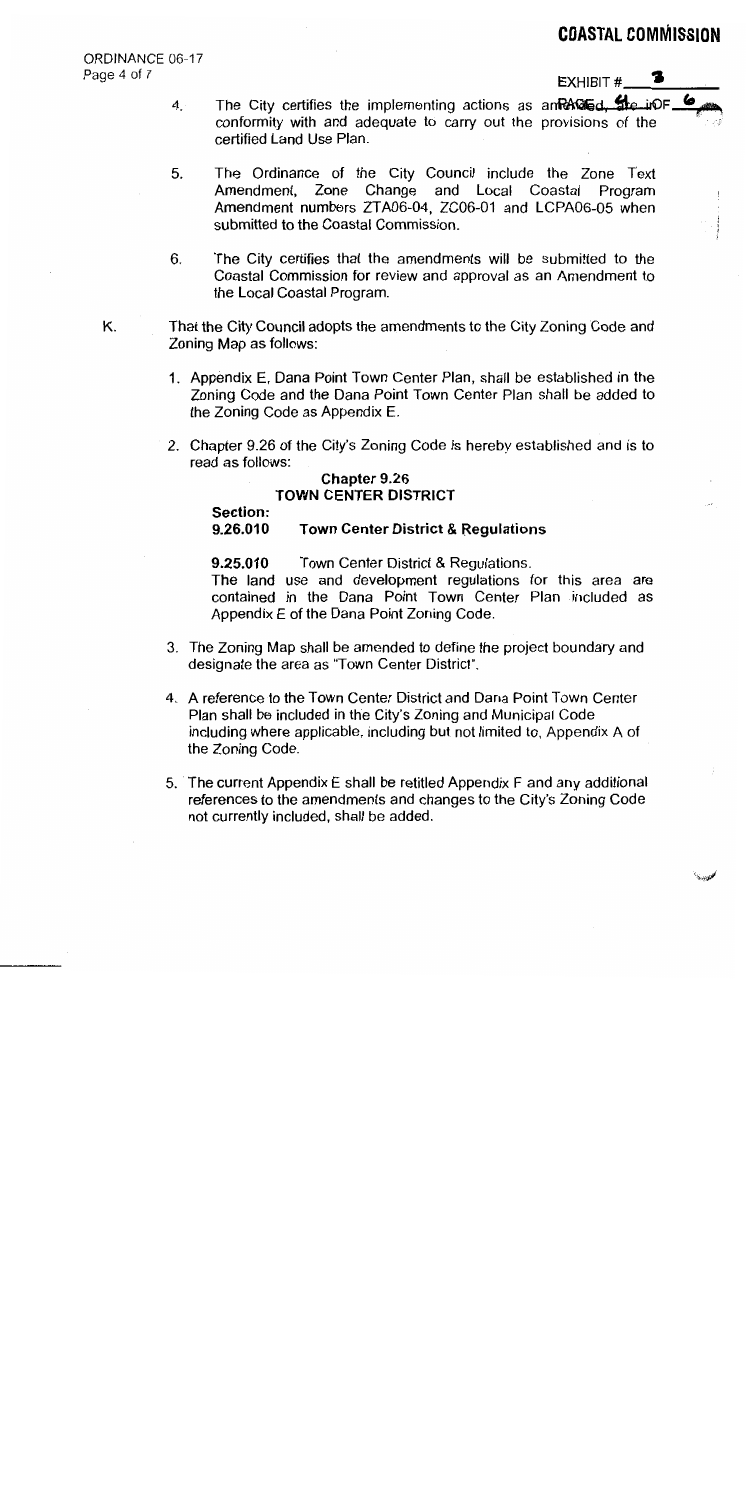ORDINANCE 06-17 Page 5 of 7

## **COASTAL COMMISSION**

EXHIBIT # PAGE<sub>\_5</sub>  $\circ$ f G

If any section, subsection, sentence, clause, phrase, or portion of this Ordinance, is for any reasons held to be invalid or unconstitutional by the decision of any court of competent jurisdiction, such decision shall not affect the validity of the remaining portions of this Ordinance. The City Council hereby declares that it would have adopted this Ordinance, and each section, subsection, subdivision, sentence, clause, phrase, or portion thereof, irrespective of the fact that any one or more sections, subsections, subdivisions, sentences, clauses, phrases, or portions thereof be declared invalid or unconstitutional.

PASSED, APPROVED, AND ADOPTED this 13<sup>th</sup> day of December, 2006.

**MAYOR PRO TEM** 

ATTEST:

Ward

**ACTING CITY CLERK**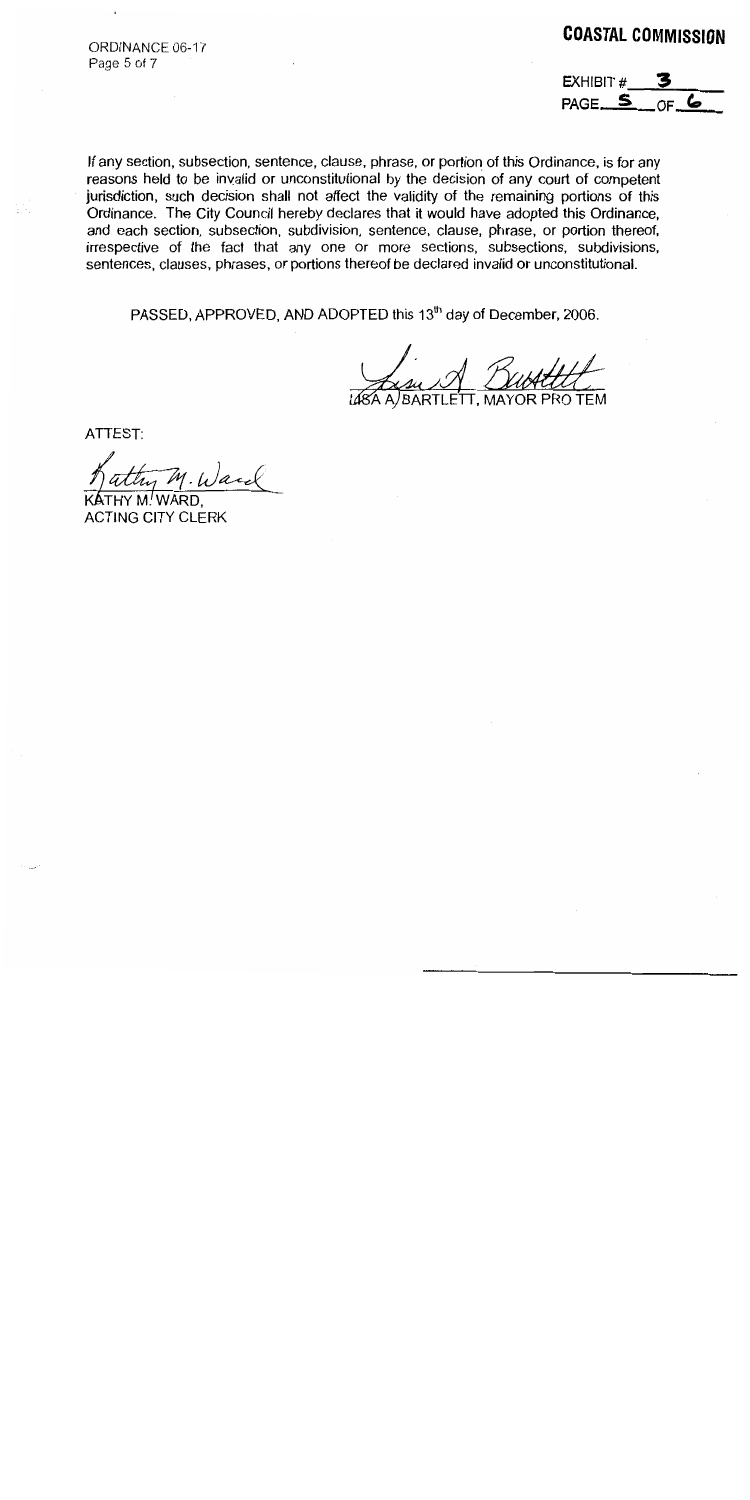ORDINANCE 06-17 Page 6 of 7

#### **COASTAL COMMISSION**

| STATE OF CALIFORNIA |      |
|---------------------|------|
| COUNTY OF ORANGE    | ) ss |
| CITY OF DANA POINT  |      |

EXHIBIT # PAGE<sub>e</sub>

I, KATHY M. WARD, Acting City Clerk of the City of Dana Point, California, do hereby certify that the foregoing is a true and correct copy of Ordinance No. 06-17,<br>introduced at a regular meeting of the City Council held on the  $8<sup>th</sup>$  day of November, 2006, and passed and adopted at a regular the following roll call vote:

> AYES: Council Members Anderson and Weinberg, and Mayor Pro Tem Bartlett

NOES: None

ABSENT: None

Mayor Harkey and Council Member Bishop **ABSTAIN:** 

thy M. Ward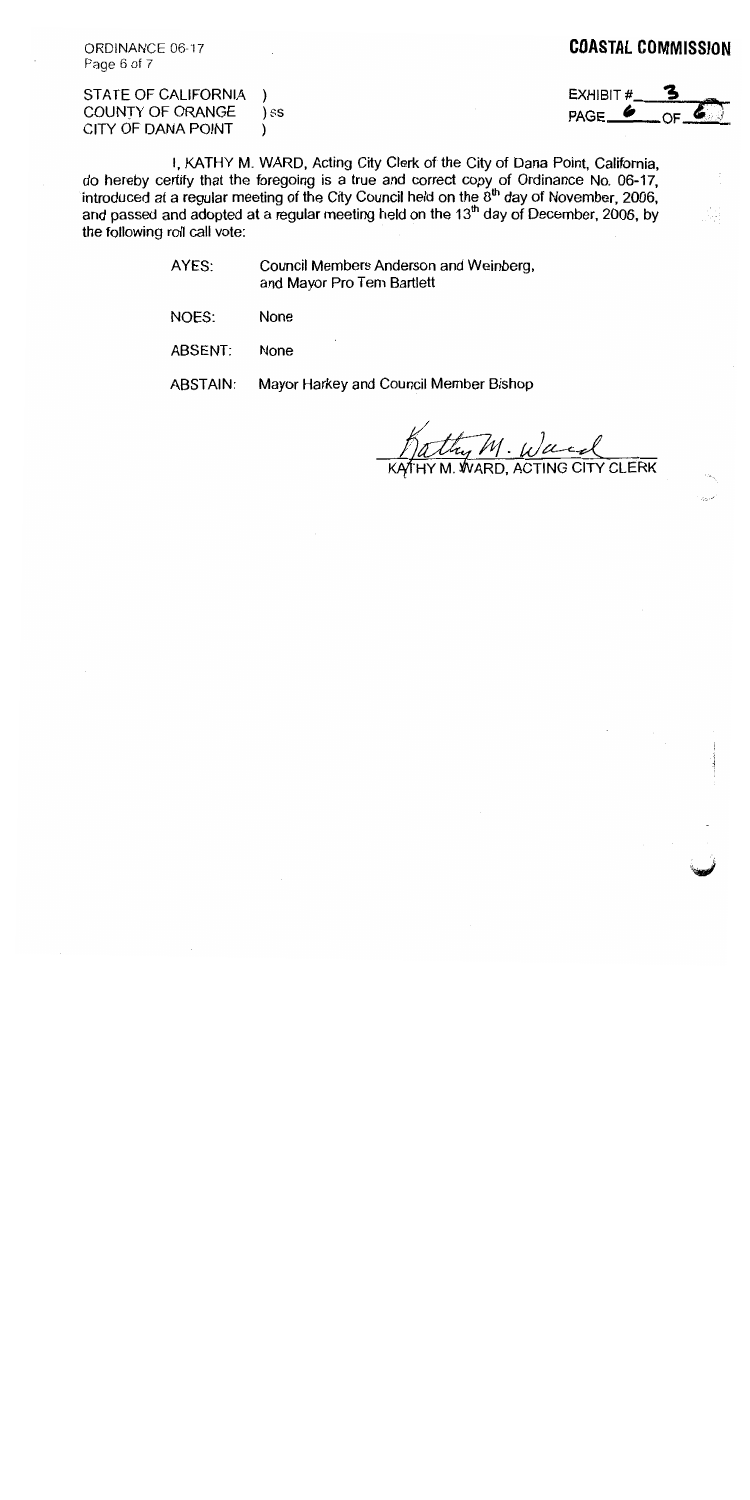

Exhibit 2